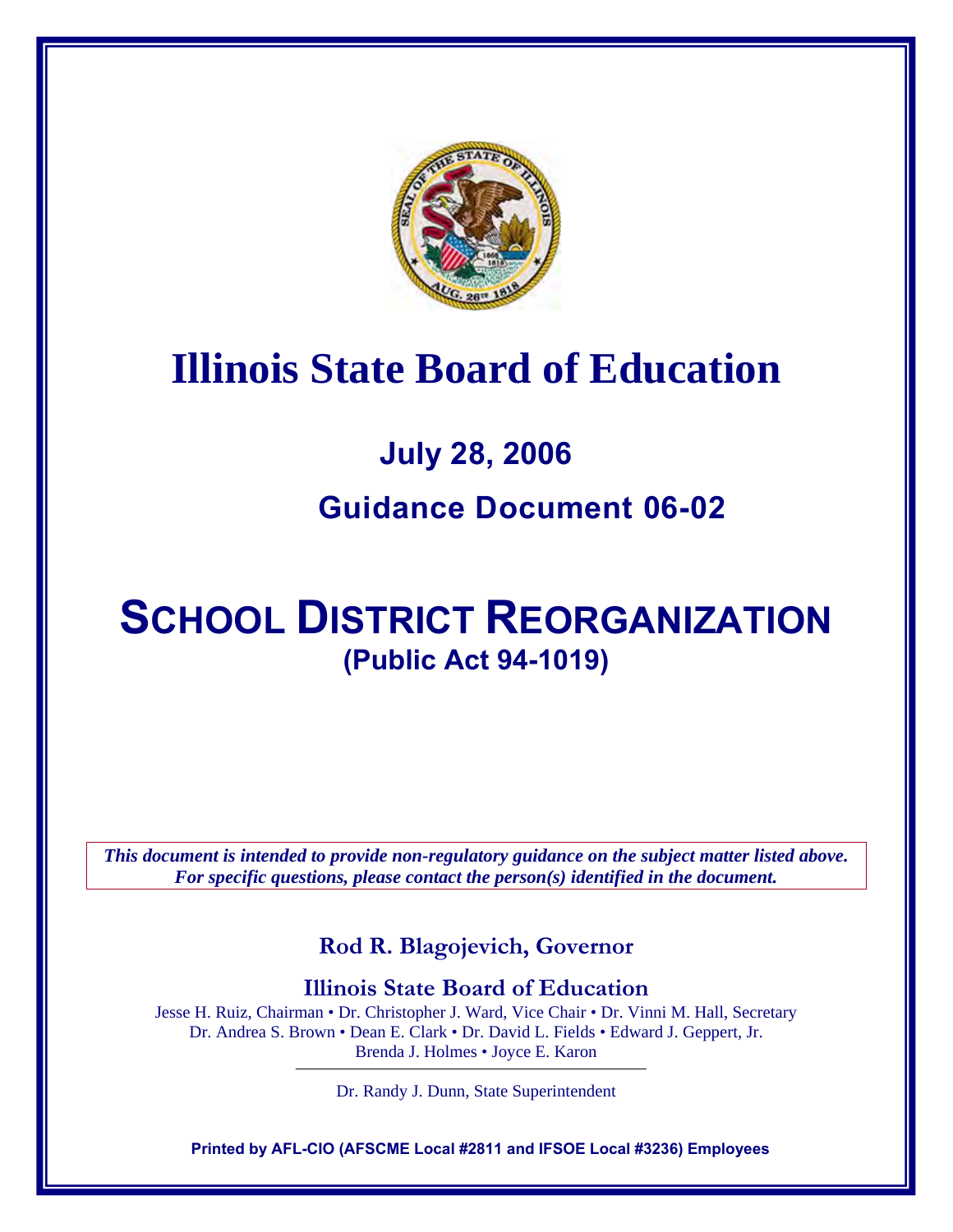# TABLE OF CONTENTS

#### **GUIDANCE DOCUMENT ON SCHOOL DISTRICT REORGANIZATIONS UNDER PUBLIC ACT 94-1019**

| 1.               |                |
|------------------|----------------|
| 2.               |                |
| 3.               |                |
| $\overline{4}$ . |                |
|                  | $a_{\cdot}$    |
|                  |                |
|                  | $\mathbf{c}$ . |
|                  |                |
| 6.               |                |
|                  |                |
| 1.               |                |
| 2.               |                |
| 3.               |                |
| $\mathbf{4}$ .   |                |
| .5.              |                |
| 6.               |                |
| 7.               |                |
|                  |                |
| 1.               |                |
| 2.               |                |
| 3.               |                |
| $\overline{4}$ . |                |
| 5.               |                |
| 6.               |                |
| 7.               |                |
| 8.               |                |
| 9.               |                |
|                  |                |
|                  |                |
|                  |                |
|                  |                |
|                  |                |
|                  |                |
|                  |                |
|                  |                |
|                  |                |
|                  |                |
|                  |                |
|                  |                |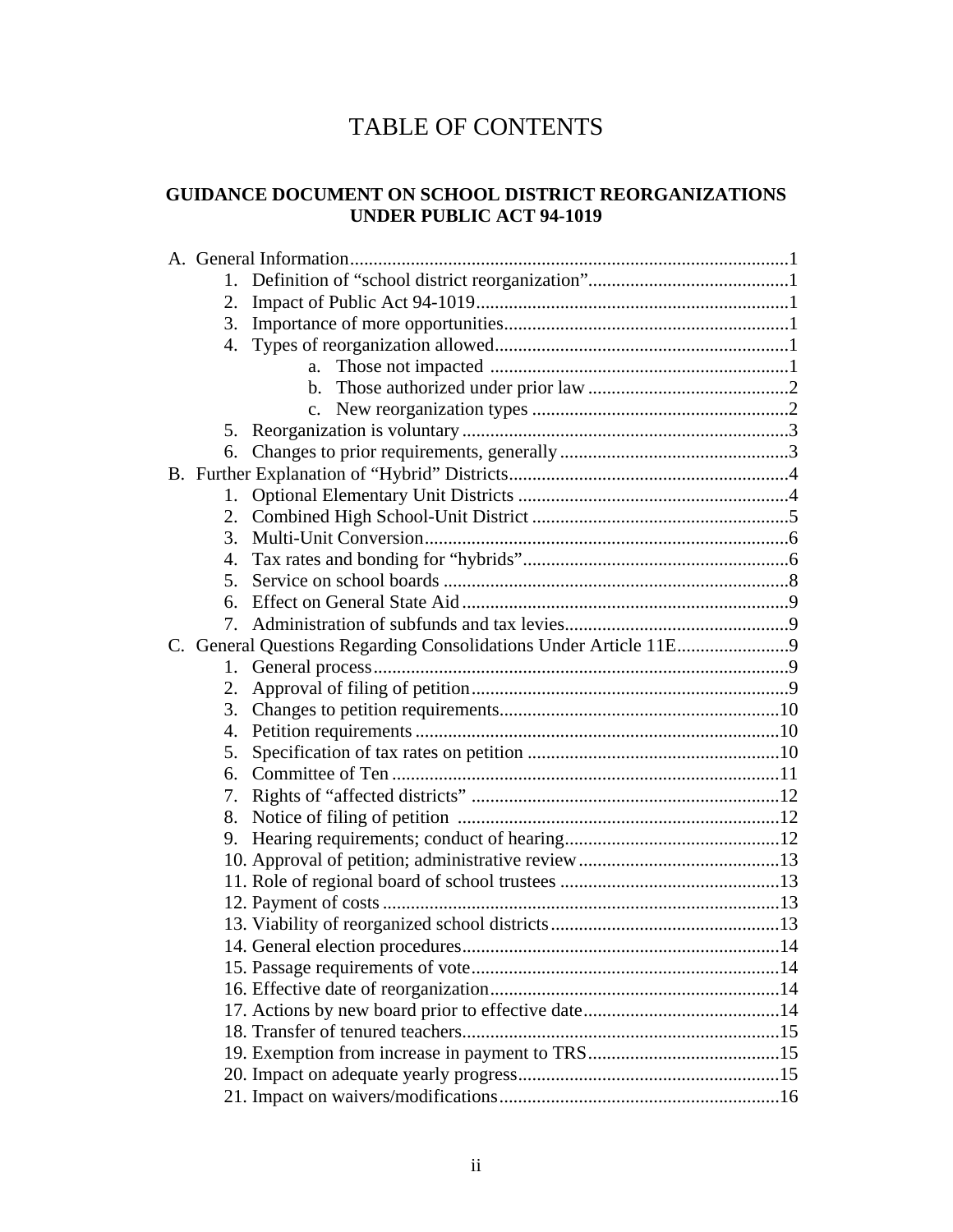|  | G. Appendix B – comparison chart of current and prior statutory provisions21 |  |
|--|------------------------------------------------------------------------------|--|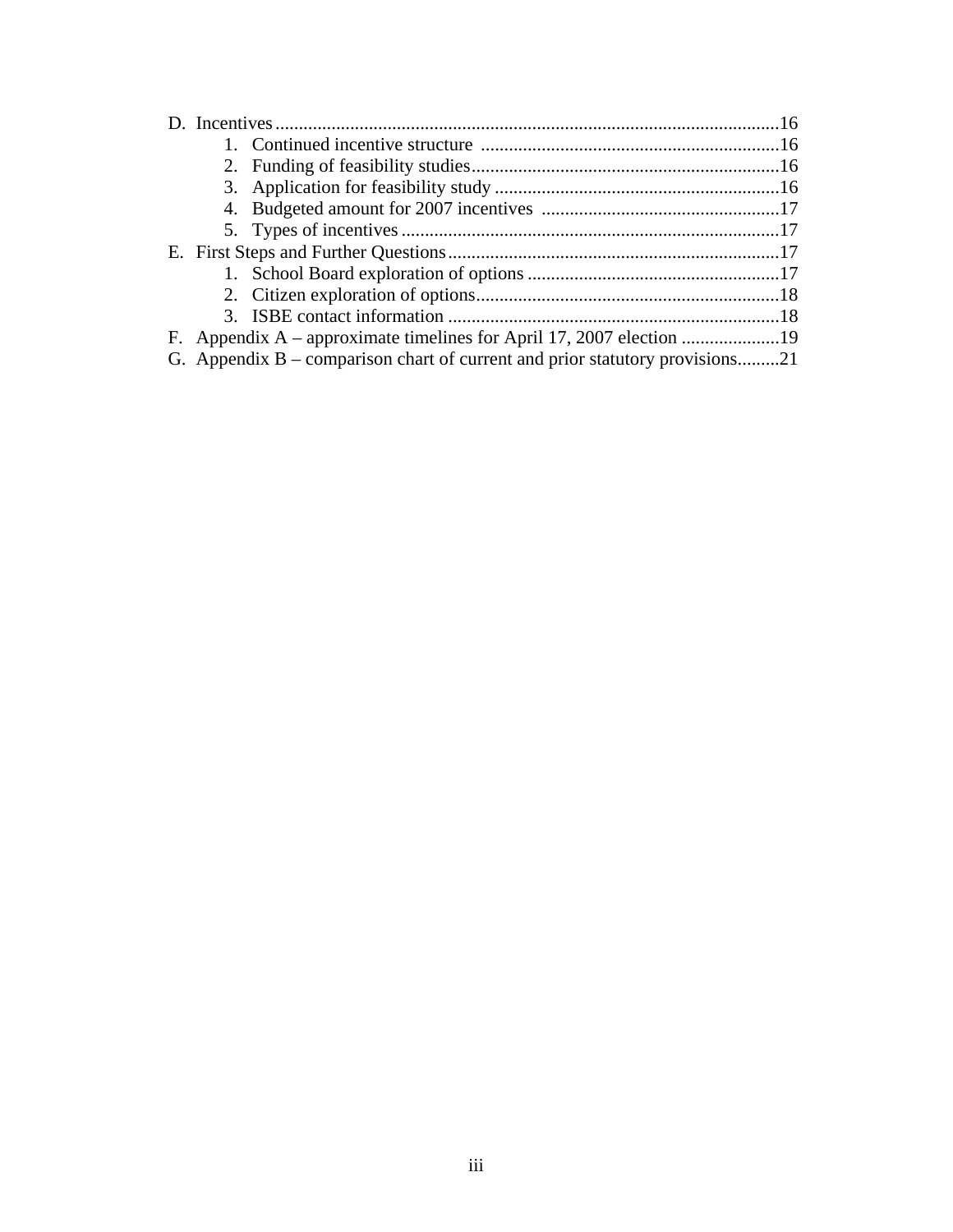#### **GUIDANCE DOCUMENT ON SCHOOL DISTRICT REORGANIZATIONS**

# **UNDER PUBLIC ACT 94-1019**

# **A. GENERAL INFORMATION ON PUBLIC ACT AND REORGANIZATION OPTIONS IN ILLINOIS**

#### **1. What is meant by the term "school district reorganization"?**

School district reorganization is the umbrella term which includes consolidation, combination, annexation, unit district conversion, high school deactivation, and cooperative high school attendance centers.

#### **2. In general, how does P.A. 94-1019 impact school district reorganization?**

Public Act 94-1019 consolidates Articles 7A, 11A, 11B and 11D of the School Code into a new Article 11E. It adds greater flexibility and efficiency to the reorganization process. In addition, it creates opportunities for new types of reorganizations not allowed under prior law. Petition and voting requirements are now consistent for all types of reorganizations under Article 11E. The new Article 11E only includes options that ensure any reorganization will be approved by the voters, and ensures no reorganization will raise taxes without approval by the voters in the affected districts.

#### **3. Why is it important to provide more opportunities for reorganizations?**

Illinois has approximately 875 school districts; about 200 of these districts are singleschool. Having multiple school districts in the same geographic area can lead to unnecessary administrative costs. Smaller school districts can have difficulty providing a comprehensive program, especially at the high school level. In areas with multiple elementary districts feeding to a separate high school district, it can be difficult to achieve curricular alignment among the elementary, middle and senior high schools.

#### **4. What types of school district reorganizations are allowed after P.A. 94-1019?**

School district reorganizations can be grouped into three categories: (A) reorganization types not included in Article 11E as the result of P.A. 94-1019, and therefore not impacted by this Act; (B) reorganization types authorized under prior law and included within Article 11E pursuant to P.A. 94-1019; and (C) new reorganization types authorized by P.A. 94-1019.

#### *A. Reorganization types not included in Article 11E as the result of P.A. 94-1019, and therefore not impacted by this Act*

Article 11E does not include reorganization types not involving the creation of a new district. These types of reorganization are:

• Deactivation (Sec. 10-22.22b)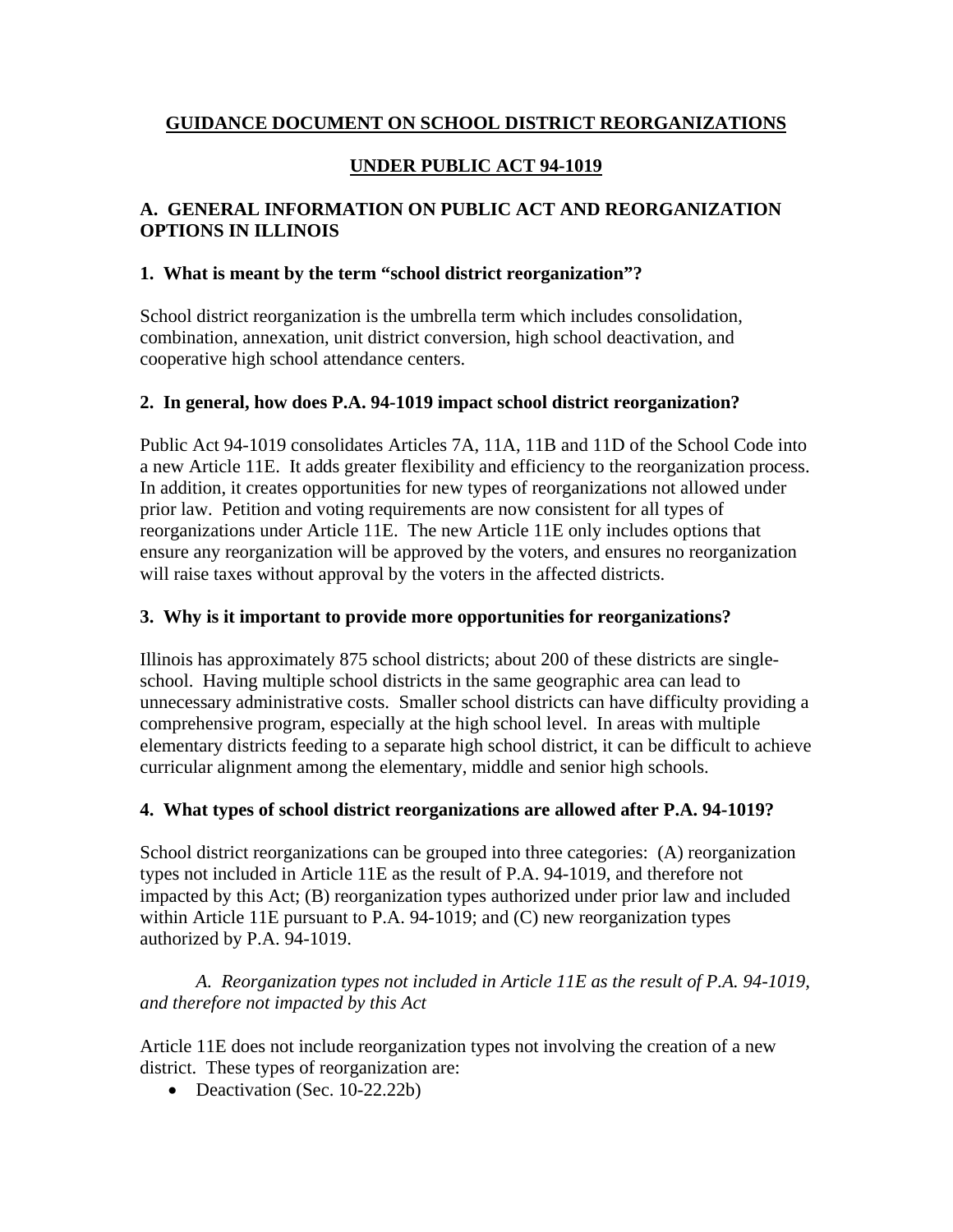- Cooperative High School (Sec. 10-22.22c)
- Dissolution or Detachment (Article 7)

P.A. 94-1019 does not impact a community's ability to use a reorganization process not included in Article 11E. These options may still offer the best solution for a particular community's needs.

*B. Reorganization types authorized under prior law and included within Article 11E pursuant to P.A. 94-1019* 

Reorganizations allowed under prior law and included within Article 11E (with minor changes described later) are:

- Small unit district conversion (previously in Article 7A of the School Code): A small unit district is dissolved. An elementary district is created, and high school students go to a contiguous high school district.
- Unit district formation (previously in Article 11A of the School Code): Formation of a K-12 district from elementary and high school (dual) territory, or from an existing unit district and territory not within a unit district, or from two or more existing unit districts.
- Combined school district (previously in Article 11B of the School Code): Two or more elementary districts or two or more high school districts combine to form a new district.
- School district conversion (previously in Article 11D of the School Code): Two or more unit districts combine to form elementary districts based on the old unit district boundaries and a new high school district overlying the entire territory.

#### *C. New reorganization types authorized by P.A. 94-1019*

The new reorganization types authorized by P.A. 94-1019 and included within the new Article 11E are:

- Optional elementary unit district: A unit district is formed from a high school district and any elementary district(s) approving the consolidation. All students in the territory will attend the new district for high school purposes. Only those students living in elementary districts electing to join the new district will attend for elementary purposes. Elementary districts electing not to join the new district will remain separate, independent elementary districts. Under prior law, one elementary district could keep an entire area from moving forward with a unit district formation.
- Combined high school unit district: A high school district can combine with a unit district so long as both districts approve and are physically contiguous. The new district would serve the entire territory for high school purposes, but only the former unit district territory for elementary purposes.
- Multi-unit conversion: A new conversion process is available if two or more unit districts want to consolidate at the high school level, but keep a separate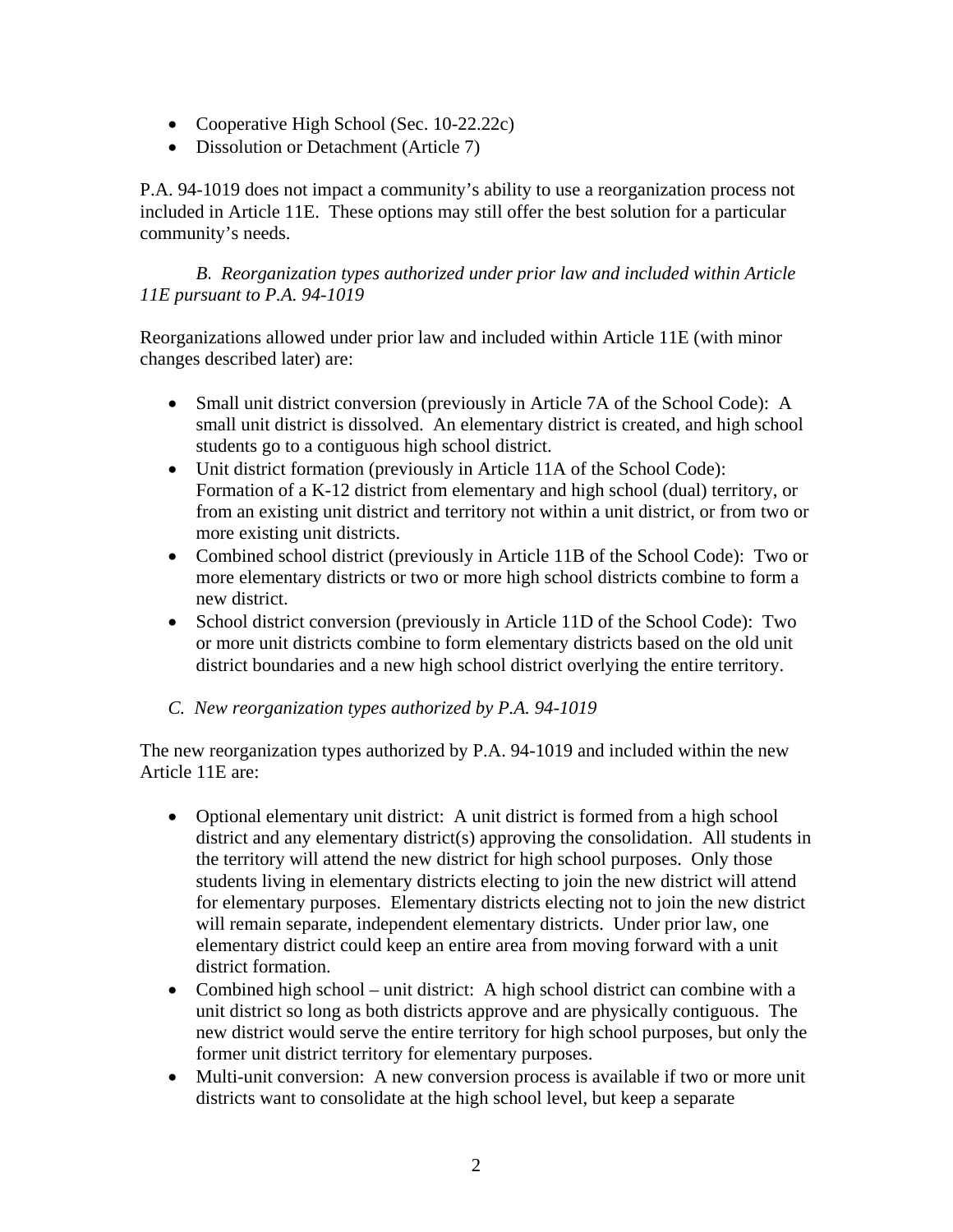elementary district for part of the territory. The unit districts can dissolve to form a new combined high school-unit district serving the entire territory for high school purposes, and the former territory of one of the units for elementary purposes. A new elementary district would be formed serving the former territory of the other unit district for elementary purposes.

# **5. Are any of the reorganization types included in Article 11E involuntary?**

No. All reorganizations included in Article 11E must be approved by a majority vote in each of the districts impacted by the reorganization.

# **6. Does P.A. 94-1019 change the prior requirements for conversions, combinations and unit district formations?**

P.A. 94-1019 makes minor changes to the prior requirements for conversions, combinations and unit district formations to provide more opportunities for voluntary reorganizations. It eliminates the minimum equalized assessed valuation (EAV) and population requirements for the formation of unit districts and school district combinations, which lead to larger districts. It also eliminates the maximum enrollment limits for school district conversions, which lead to larger high school districts. The regional superintendent and State Superintendent will have the opportunity to review the viability of the proposed districts. Therefore, the drafters of P.A. 94-1019 felt these statutory restrictions were unnecessary.

P.A. 94-1019 also authorizes elementary districts within the same high school district to consolidate, even if not contiguous. These districts will always be in the same general geographic region, and because they feed to the same high school district, their consolidation can help with curricular alignment between the elementary and high school districts.

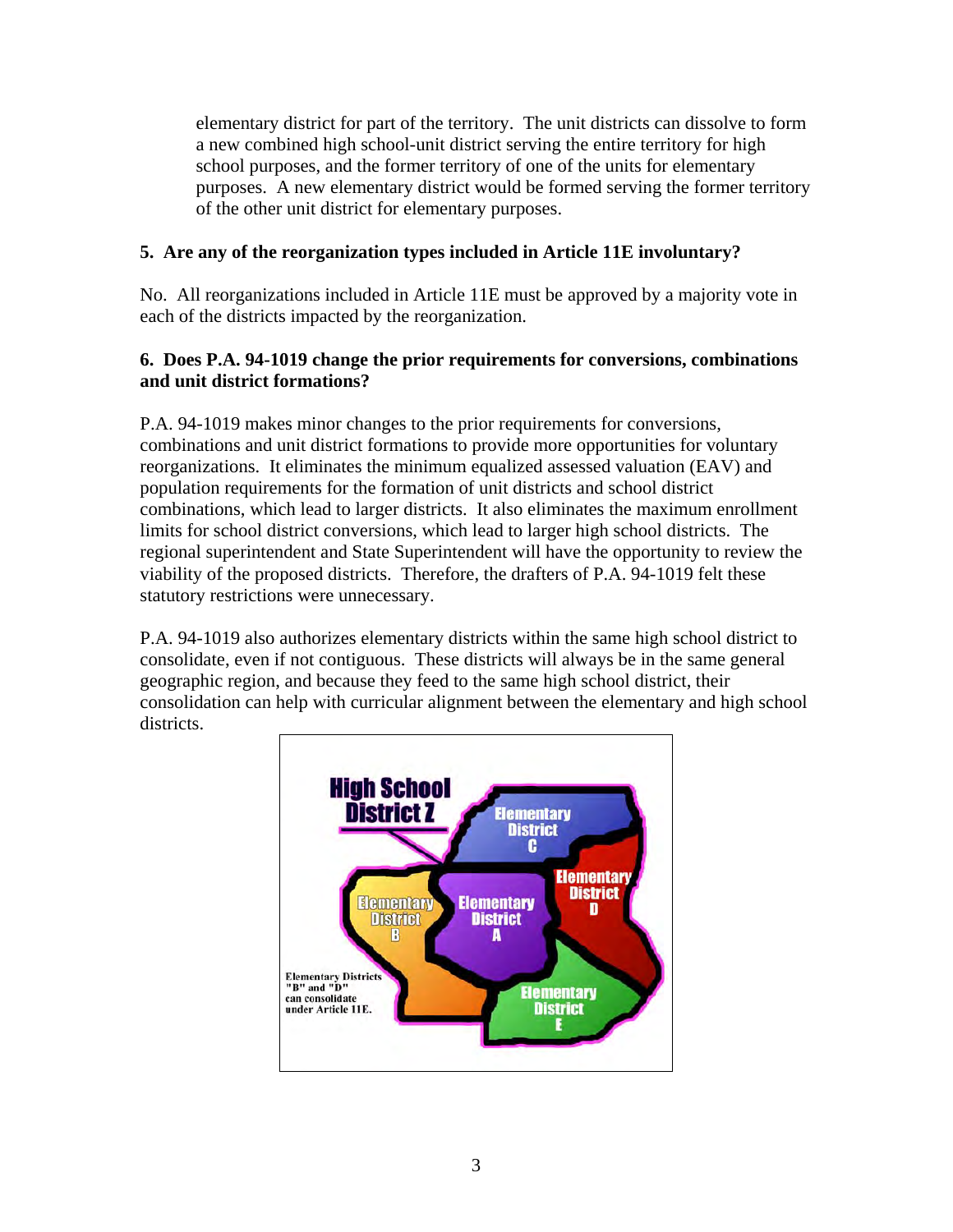# **B. FURTHER EXPLANATION OF "HYBRID" DISTRICTS**

P.A. 94-1019 authorizes the creation of two entirely new types of school districts: optional elementary unit districts, and combined-high school unit districts. (A multi-unit conversion is a new reorganization process that results in a combined high school – unit district and one or more new elementary districts.) In this guidance document, optional elementary unit districts and combined-high school unit districts are collectively referred to as "hybrid" districts because they both include some territory of the district for  $K - 12$ purposes, and the remaining territory for high school purposes only. (In Article 11E, the statutory term for "hybrid" districts is partial elementary unit districts.) The following sections further illustrate these options.

# **1. Optional Elementary Unit District**

An optional elementary unit district may be a desirable option for dual district territory where some, but not all, of the elementary districts are likely to approve a unit district formation.

■ Under this type of reorganization, a unit district is formed from the high school district and any elementary district(s) approving the consolidation. Elementary districts A, B and C can form a unit with high school district Z, even if D does not join.



#### *Eligibility Requirements*

P.A. 94-1019 includes protections to ensure that optional elementary unit districts are only formed from dual district territory with tax rates suggesting the newly-formed district can be viable at unit district rates. Specifically, territory comprising at least 51% of the EAV of the high school district must be subject to a combined high school and elementary tax rate for educational purposes of 4.0% or less.

In addition, the high school district and elementary districts must be "substantially coterminous." This means that the high school district and elementary districts share the same boundaries, or share the same boundaries except for territory encompassing, for a particular district, (i) less than 25% of the land area of the district, (ii) less than 8% of the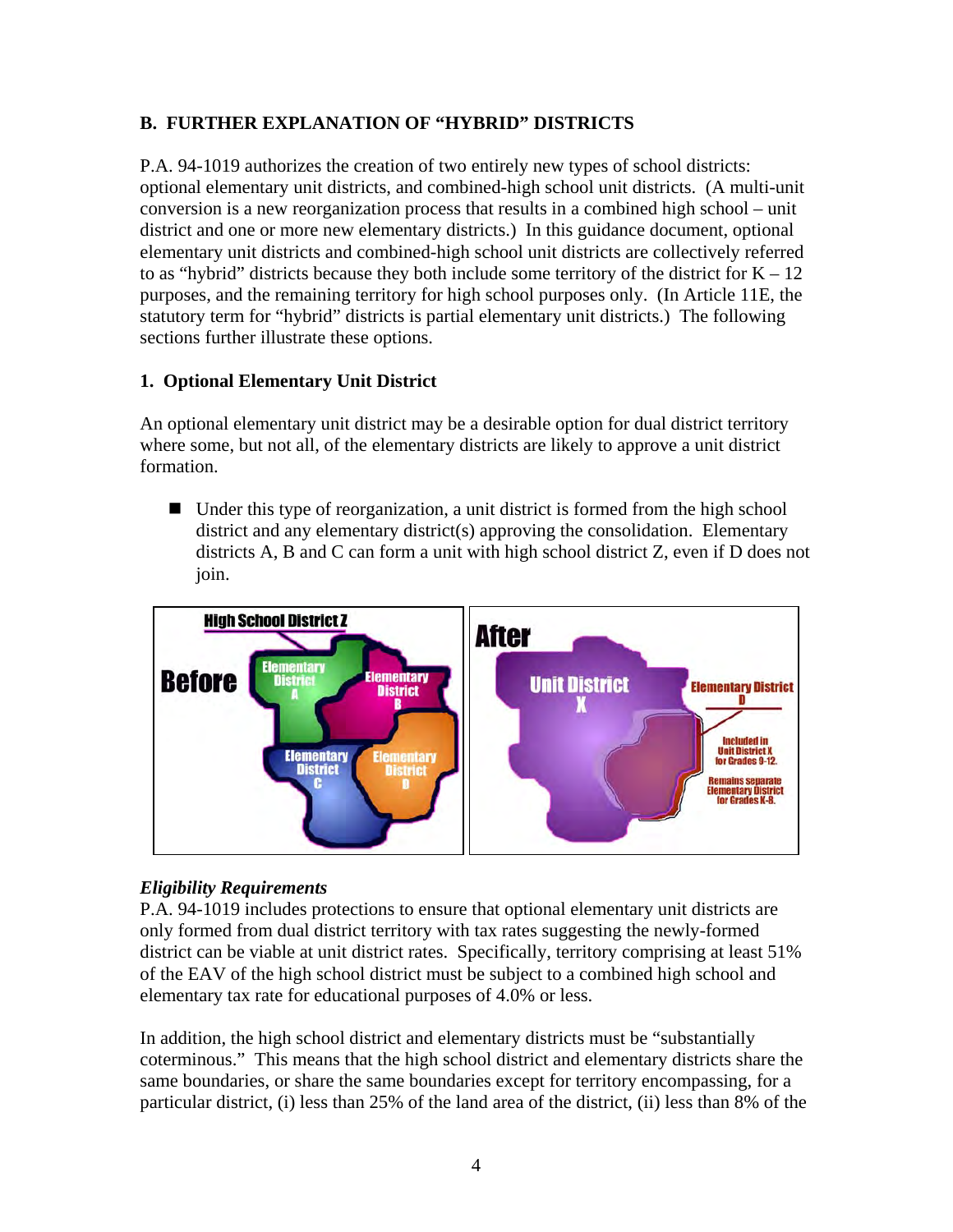student enrollment of the district, and (iii) less than 8% of the equalized assessed valuation of the district. If the dual territory is not "substantially coterminous," it can become that way through the detachment and annexation process authorized under Article 7 of the School Code.

ISBE can assist local districts to determine whether they are eligible to form an optional elementary unit district.

#### *Opt-in process:*

For five years following the formation of an optional elementary unit district, an elementary district that did not join initially can vote to join solely by a vote within that elementary district. The elementary district must bond out any operational debt it has incurred since the new district was formed so that the debt remains the responsibility of taxpayers within the elementary district. The drafters of P.A. 94-1019 did not want the elementary district to run up its operational debt, knowing it has the ability to opt-in to the unit and force that debt onto the larger territory.

A very limited exception to the Property Tax Extension Limitation Law (PTELL) is allowed so that tax-cap elementary districts can convert the operational debt to bonded debt. Otherwise, a tax cap district that could have originally voted to join the unit district could be shut out of that opportunity simply because of PTELL restrictions. P.A. 94- 1019 adds language to the notice and ballots for an opt-in to ensure voters know that funding bonds will be issued to convert any operational debt to bonded debt.

#### **2. Combined High School – Unit District**

A combined high school – unit district may be a desirable option when voters in dual district territory wish to consolidate with a neighboring community for high school purposes, but want to retain their existing separate elementary school district(s).

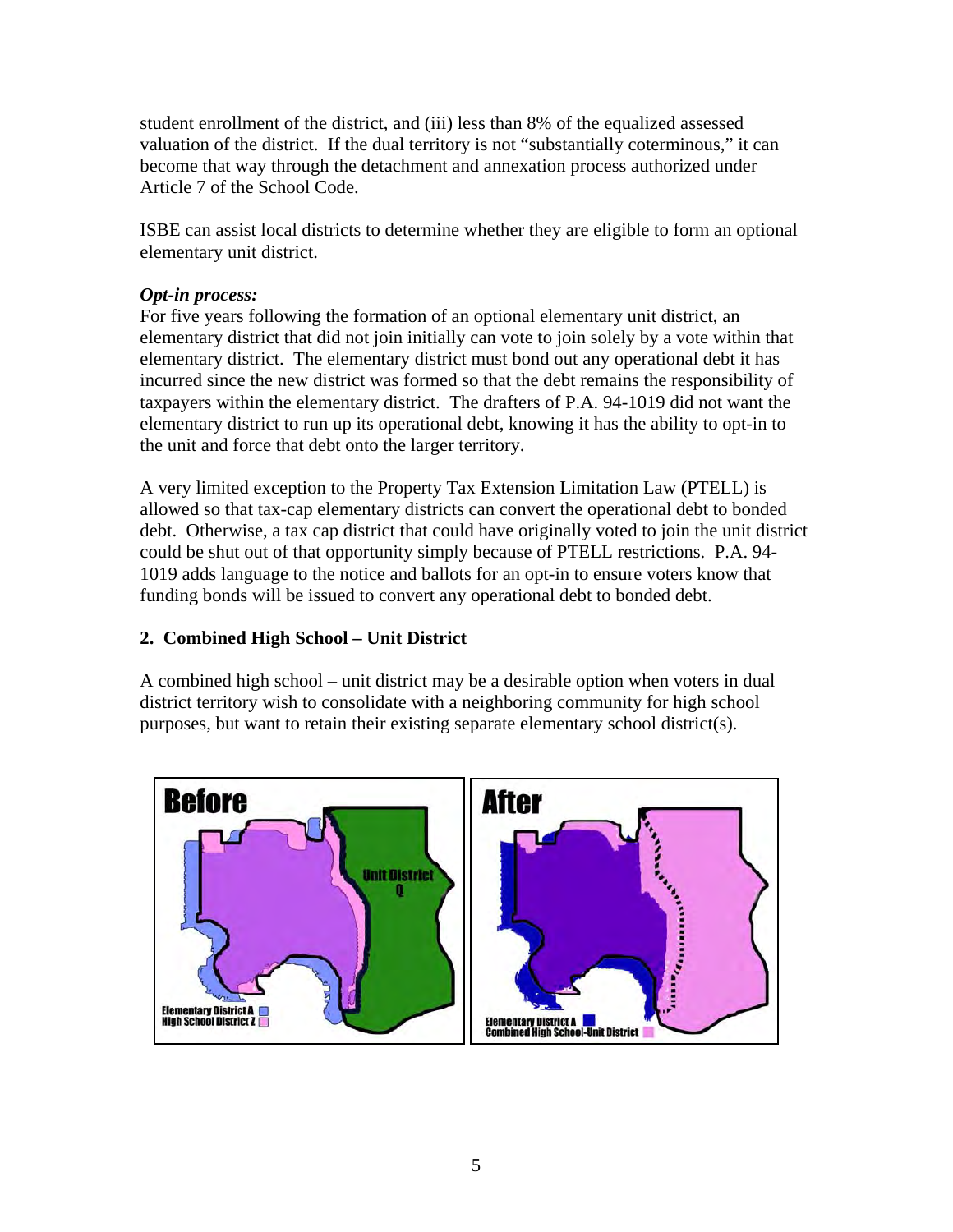# **3. Multi-Unit Conversion**

A multi-unit conversion may be a desirable option when voters in a unit district wish to consolidate with a neighboring unit district for high school purposes, but want to create a new elementary district to maintain local control over the elementary schools.



#### **4. How do the tax rates and bonding work for the "hybrid districts"?**

- In general, for a few of the taxes levied by a hybrid district, the hybrid district will have a separate rate for high school purposes and a separate rate for elementary purposes. The high school rate will apply to the entire territory. The elementary rate will only apply to the territory included for elementary purposes.
- A hybrid district has three types of tax rates: elementary rates, high school rates, and general rates. If the district wants to increase the rates after the district has been formed, the following approval requirements apply:
	- Elementary rates: Any increases to tax rates for elementary purposes must only be approved by a majority of voters living in the territory included for elementary purposes.
	- High school rates: Any increase to the high school rates must be approved by a majority of the voters living in both the high schoolonly territory, and the K-12 territory.
	- General rates: Any increase to general rates (e.g., transportation, health life safety) must be approved by a majority of the voters living in both the high school-only territory, and the K-12 territory.
- Hybrid districts must issue bonds for either elementary or high school purposes. Bonds for high school purposes must be approved by a majority of voters in the entire territory. Bonds for elementary purposes must only be approved by a majority of voters included in the district for elementary purposes. Hybrids will have a debt limitation applicable to the entire district for high school purposes,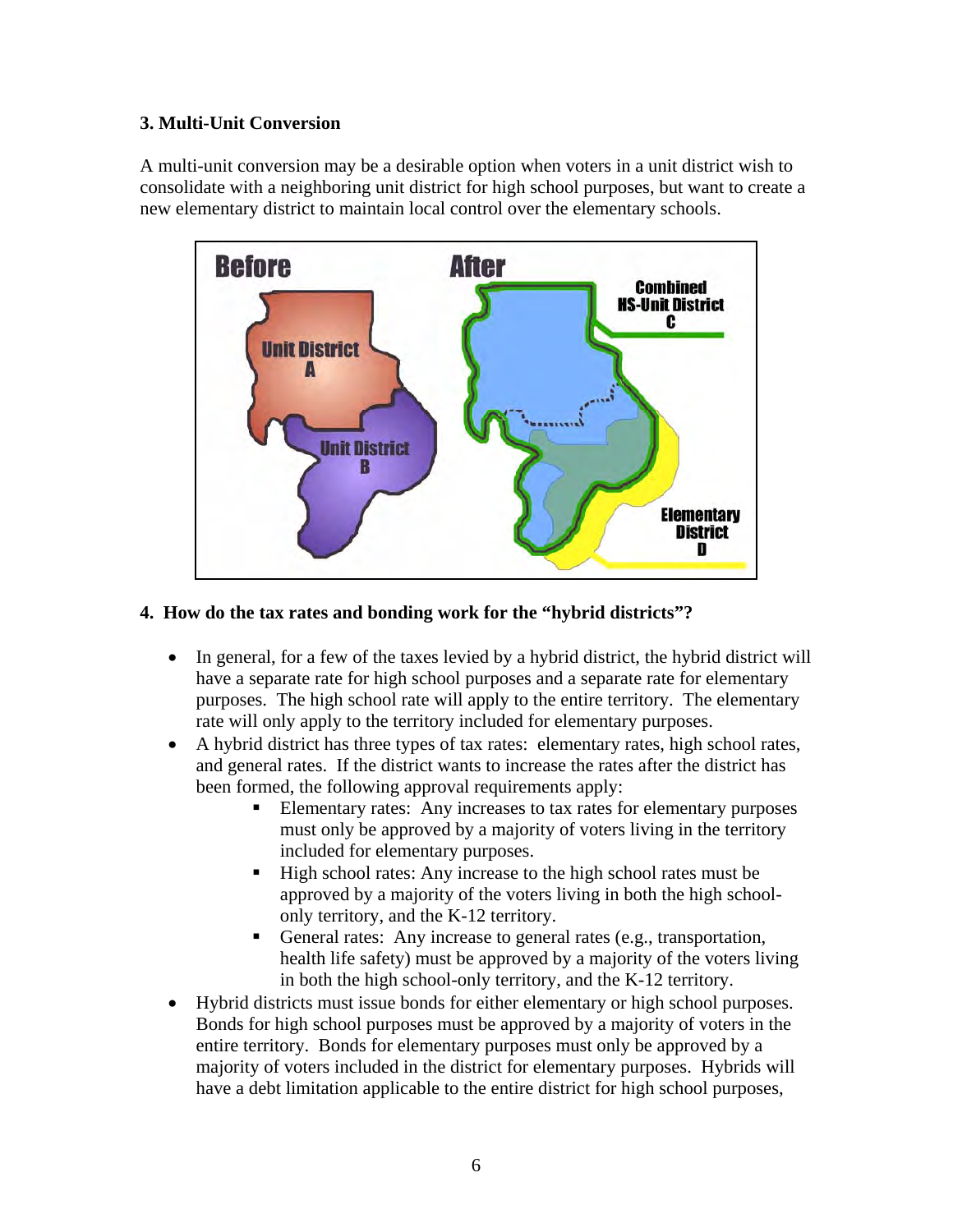and a separate debt limitation for elementary purposes only applicable to a portion of the district. The districts will have flexibility to use either elementary or high school bond funds for expenses and facilities used by the whole district (such as administrator salaries, administrative offices, etc.).

#### **Example 1 – Optional Elementary Unit District**

In this example, elementary districts A, B, and C and high school district Z have consolidated to form new optional elementary unit district Q.

- The optional elementary unit district has separate rates for K-8 and 9-12 educational purposes, operations and maintenance purposes and special education purposes. In the example below, the 9-12 rates apply to the entire territory (A, B, C and D below); K-8 rates only apply to the territory where the elementary districts elected to join the new district (A, B and C below). All other rates apply to the entire territory.
- Rate for educational purposes (4.0% unit maximum under current law): The K-8 and 9-12 rates are each capped at 3.5%; the combined rate cannot exceed 4.0%.
- Rate for operations and maintenance purposes (.75% unit maximum under current law). The K-8 and 9-12 rates are each capped at .55%; the combined cannot exceed .75%.
- Rate for special education purposes (.80% unit maximum under current law): .40% maximum rate for K-8 special education purposes, and .40% maximum rate for 9-12 special education purposes.
- All other rates are subject to unit district maximums.

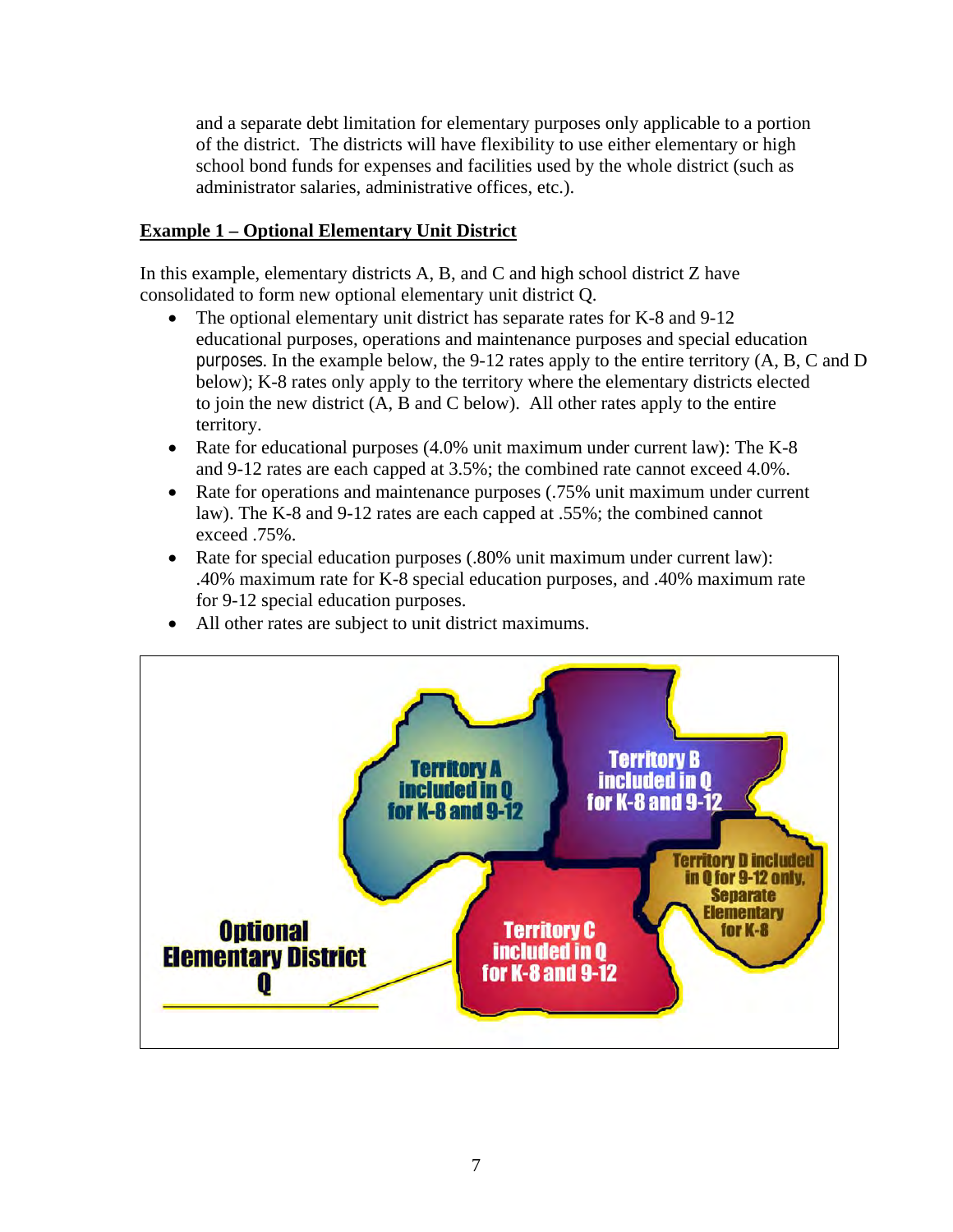#### **Example 2 – Combined High School – Unit District**

In this example, districts Q and Z have formed a combined high school - unit district that serves the entire territory for 9-12 purposes, and residents of Q for K-8 purposes.

- The combined high school unit district has separate rates for K-8 and 9-12 educational purposes, operations and maintenance purposes, and special education purposes. The 9-12 rates apply to entire territory (Q and Z below); the K-8 rates only apply to territory served for elementary (Q below). All other rates apply to entire territory.
- Rate for educational purposes  $(4.0\%$  unit maximum under current law): The K-8 and 9-12 rates are each capped at 3.5%; the combined rate cannot exceed 4.0%.
- Rate for operations and maintenance purposes (.75% unit maximum under current law): The K-8 and 9-12 rates are each capped at .55%; the combined rate cannot exceed .75%.
- Rate for special education purposes (.80% unit maximum under current law): .40% maximum rate for K-8 special education purposes, and .40% maximum rate for 9-12 special education purposes.



• All other rates are subject to unit district maximums.

# **5. Who serves on a hybrid district's school board? Who votes to elect them?**

All hybrid board members will be elected at-large from the entire territory included in the district. Anyone living in the territory, whether for high school purposes only or K-12 purposes, will vote to elect the board. The bill includes protections for voters living in the different parts of the territory to ensure the board does not unfairly try to raise elementary or high school taxes for the benefit of a particular subset of voters.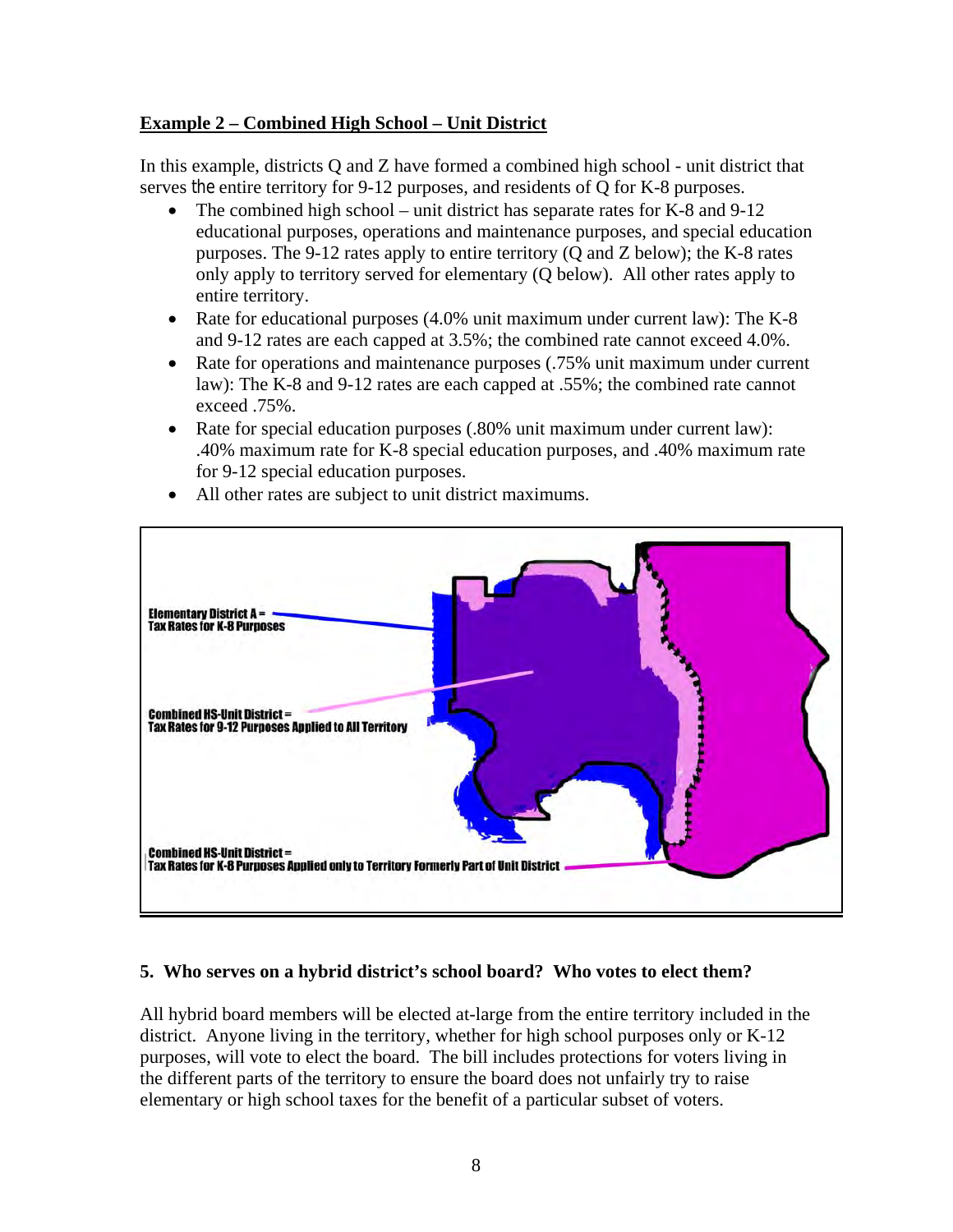#### **6. How does the formation of hybrid districts affect General State Aid?**

When determining General State Aid, the equalized assessed valuation (EAV) for hybrid districts will be determined by adding a K-8 EAV and a 9-12 EAV. The total for K-8 and 9-12 is 3.00%, which is the same rate for current unit districts. The K-8 rate of 2.06% and 9-12 rate of .94% were established by taking the current elementary and high school EAV rates (2.30% and 1.05%), and reducing each proportionally so that the overall rate is equal to 3.00%.

#### **7. Will school business officials be able to administer hybrid districts, and will county clerks be able to figure out the tax levies?**

The hybrid districts will require the establishment of a few additional subfunds not required for traditional unit districts. However, school districts are used to accounting for subfunds from multiple restricted sources (state, federal, specific grant programs, etc.) and the fund accounting for the new districts will not involve much additional complexity.

One must also remember that two or more old districts will be dissolved in the formation of the new district. Consequently, the overall number of tax levies, funds, etc. will be substantially reduced for the territory. One business official will administer one set of books for a hybrid district, rather than multiple district business officials administering multiple sets of books. County clerks would actually be dealing with fewer levies than prior to the creation of the hybrid district. County clerks will be able to rely on the boundaries of the old districts when determining the tax levies.

# **C. GENERAL QUESTIONS REGARDING CONSOLIDATIONS UNDER ARTICLE 11E**

#### **1. In general, what is the process for undertaking a school district reorganization?**

- A feasibility study may be conducted to assess options, or data may be gathered less formally by school boards or interested citizens
- A petition is filed with the appropriate regional office of education
- The regional office publishes notice of a hearing
- A hearing is held to consider the petition
- The regional superintendent makes a decision to approve or deny the petition
- The State Superintendent reviews the information from the local hearing and makes a decision to approve or deny the petition
- If approved, the regional superintendent certifies the public question for the ballot
- Citizens vote

# **2. Who must approve the filing of a petition under Article 11E?**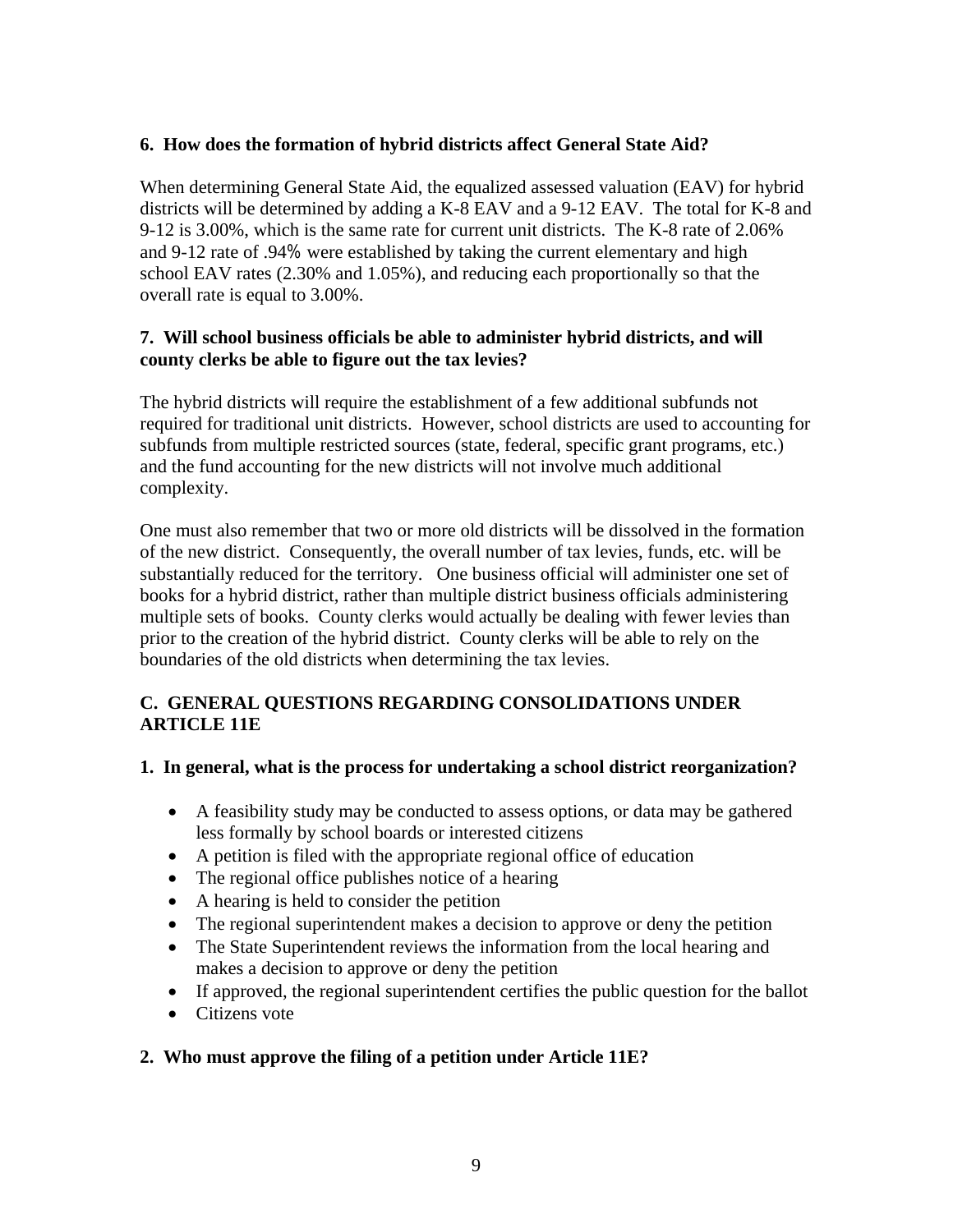Section 11E-35 provides that a petition shall be filed with the regional superintendent of schools of the educational service region in which the territory described in the petition or that part of the territory with the greater percentage of equalized assessed valuation is situated.

# **3. Does P.A. 94-1019 change the petition requirements under prior law?**

Only minimally. Under Article 11E, petitions must be signed by at least 50 legal resident voters or 10% of legal resident voters, whichever is less, or approved by the boards of each affected district. These are the same requirements set forth in three of the School Code reorganization articles consolidated into 11E. Unit district formations under the prior Article 11A had the same requirements, but also required the signature of 200 voters in the territory if the petition was not approved by the boards. While the 200 voter signature requirement was not carried over to Article 11E for consistency purposes, this is not a substantial change. Any unit district formation involving four districts will automatically meet the 200 voter signature requirement, and ISBE had not found the 200 voter signature requirement to be an impediment to getting a petition on the ballot.

# **4. What must be included on a petition?**

- a. A request to submit the proposition at a regular scheduled election
- b. A description of the territory comprising the districts proposed to be dissolved and those to be created
- c. The maximum tax rates for various purposes which the proposed district(s) shall be authorized to levy, with PTELL information if necessary
- d. Allocation of supplementary State deficit difference payments among proposed districts
- e. Division of assets and liabilities
- f. If desired, a request to elect school board members at the same election by separate ballot
- g. If desired, a request that board members for a unit district (other than a partial elementary unit district) be elected by school board districts rather than at large
- h. If desired, a request to submit the format for the election of a new high school board as part of a unit to dual conversion proposition
- i. If desired, a request to submit a proposition by separate ballot for authority to issue bonds
- j. A designation of a committee of ten of the petitioners (Committee of Ten)

#### **5. How are tax rates for the proposed district specified on the petition?**

Section 11E-80 distinguishes formation of a district subject to PTELL from a district not subject to PTELL.

#### *Proposed district not subject to PTELL:*

A non-PTELL district, other than a partial elementary unit district ("hybrid district") must include in the petition: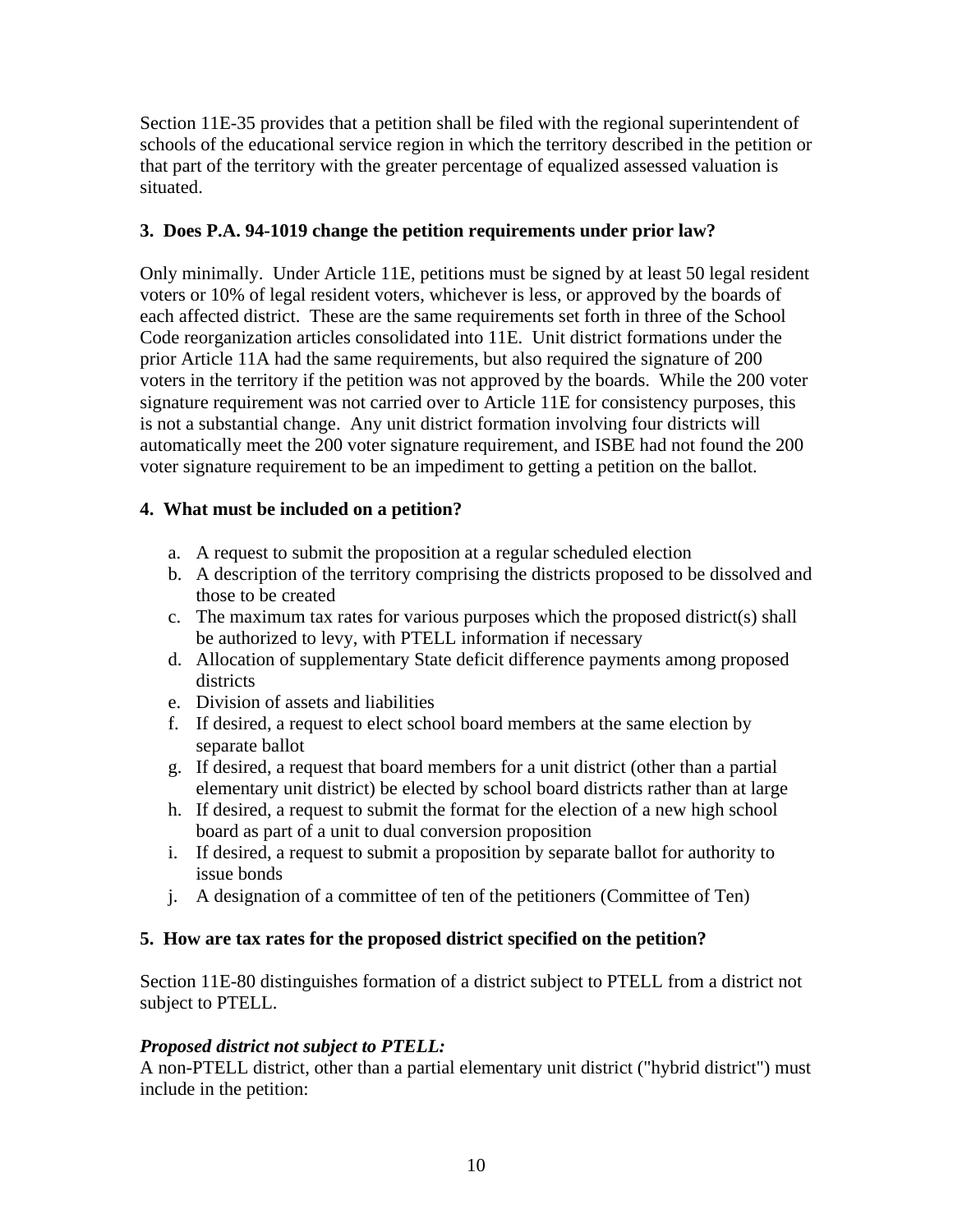A. The maximum rates for educational, operations and maintenance, and pupil transportation purposes, subject to the rate limitations in Sections 17-2 and 17-3; and

 B. If the new district wants to secure authority to levy other taxes above the permissive rates, then those maximum rates must also be included. For example, such additional levies might be needed for special education, leasing of educational facilities or computer technology, capital improvement, and fire prevention and safety.

Where a partial elementary unit district ("hybrid district") not subject to PTELL will be formed, Section 11E-90(b) or 11E-95(b) provides the necessary purposes and tax rate information. Generally, the petition must include:

 A. The maximum rates for both K-8 and 9-12 educational, operations and maintenance, and special education purposes;

B. The maximum rate for pupil transportation purposes; and

 C. If the new district wants to secure authority to levy other taxes above the permissive rates for unit districts, then those maximum rates must also be included.

#### *Proposed district subject to PTELL:*

A proposed district subject to PTELL must include in the petition:

A. The purpose for each and every tax that the new district will be authorized to levy;

B. The maximum rates;

 C. The aggregate extension base in accordance with Section 18-210 of the Property Tax Code; and

 D. If desired, the debt service extension base under Section 18-212 of the Property Tax Code.

If a partial elementary unit district ("hybrid district") subject to PTELL will be formed, the petition must also indicate whether the tax is for K-8 or 9-12 purposes to the extent required by Section 11E-90 or Section 11E-95.

#### **6. What is the Committee of Ten? Who is usually included, and how does it operate?**

A committee of ten of the petitioners will be designated in the petition. The Committee of Ten acts as attorney in fact for all petitioners, may amend the petition in all respects (with exceptions for increasing or decreasing territory in a unit district formation), and may make binding stipulations on behalf of all petitioners as to any question with respect to the petition. While the Committee of Ten technically doesn't come into existence until designated in the petition, the reality is most committees form prior to the petition to work on the items needed in the petition. That committee then becomes the "Committee of Ten" when it is formally designated in the petition.

It is the duty of the petitioners to complete the items required in the petition. As representatives of all the petitioners, this duty usually falls to the Committee of Ten. Also, most parents/taxpayers will want to know additional information regarding the proposed new district(s) such as: curriculum, extra-curricular offering, facility usage, transportation issues, etc. Most Committees of Ten also formulate plans for the new district(s) in these areas for presentation at the local hearing and community and board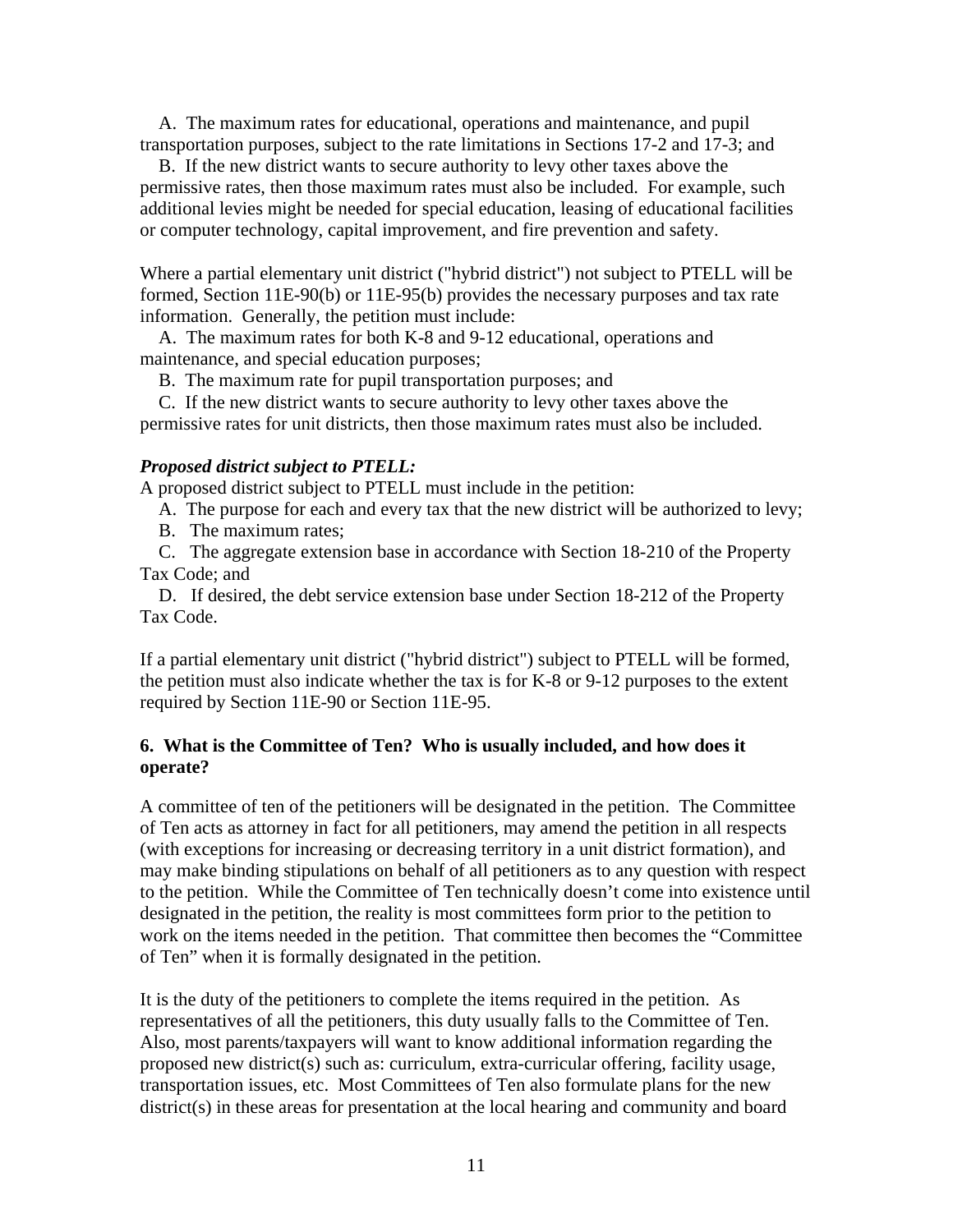meetings. Committees of Ten often form sub-committee work groups to develop these plans as well as the information required for the petition. Usually, one or two members from the Committee of Ten serve on each sub-committee work group along with additional community members.

#### **7. What districts have the right to be notified of and vote on a school district reorganization?**

"Affected districts" have the right to be notified of and vote on the reorganization. Section 11E-10 defines "affected district" as:

Any school district with territory included in a petition for reorganization under this Article that encompasses (i) 25% or more of the total land area of the district, (ii) more than 8% of the student enrollment of the district, or (iii) more than 8% of the equalized assessed valuation of the district.

#### **8. What notices must be given when a petition is filed?**

Section 11E-40 states that upon filing of the petition, the regional superintendent shall cause a copy of the petition to be given to each school board of the affected districts and to the regional superintendent of any other educational service region in which territory described in the petition is situated.

The regional superintendent also must publish notice at least once each week for 3 successive weeks in at least one newspaper of general circulation in the area. The notice shall state when and to whom the petition was presented, the prayer of the petition, descriptions of the territories proposed to be dissolved and created, and the day on which the hearing shall be held. If applicable, at the same election but by separate ballots, the notice also must include the proposition to elect school board members and any proposition to issue bonds, including the amount and purpose.

#### **9. What are the hearing requirements? Who conducts it and how is it conducted?**

No more than 15 days after the last date on which notice was published, the regional superintendent with whom the petition is required to be filed shall hold a hearing. Prior to the hearing, the Committee of Ten shall submit maps showing the districts involved and other pertinent information. The regional superintendent shall allow for public testimony on the action proposed in the petition. Any regional superintendent entitled to notice and any resident or representative of a school district in which any territory described in the petition is situated may appear in person or through an attorney to provide oral or written testimony or both. The regional superintendent must arrange for a written transcript of the hearing.

The regional superintendent shall allow for public testimony and shall present or arrange to have presented the following: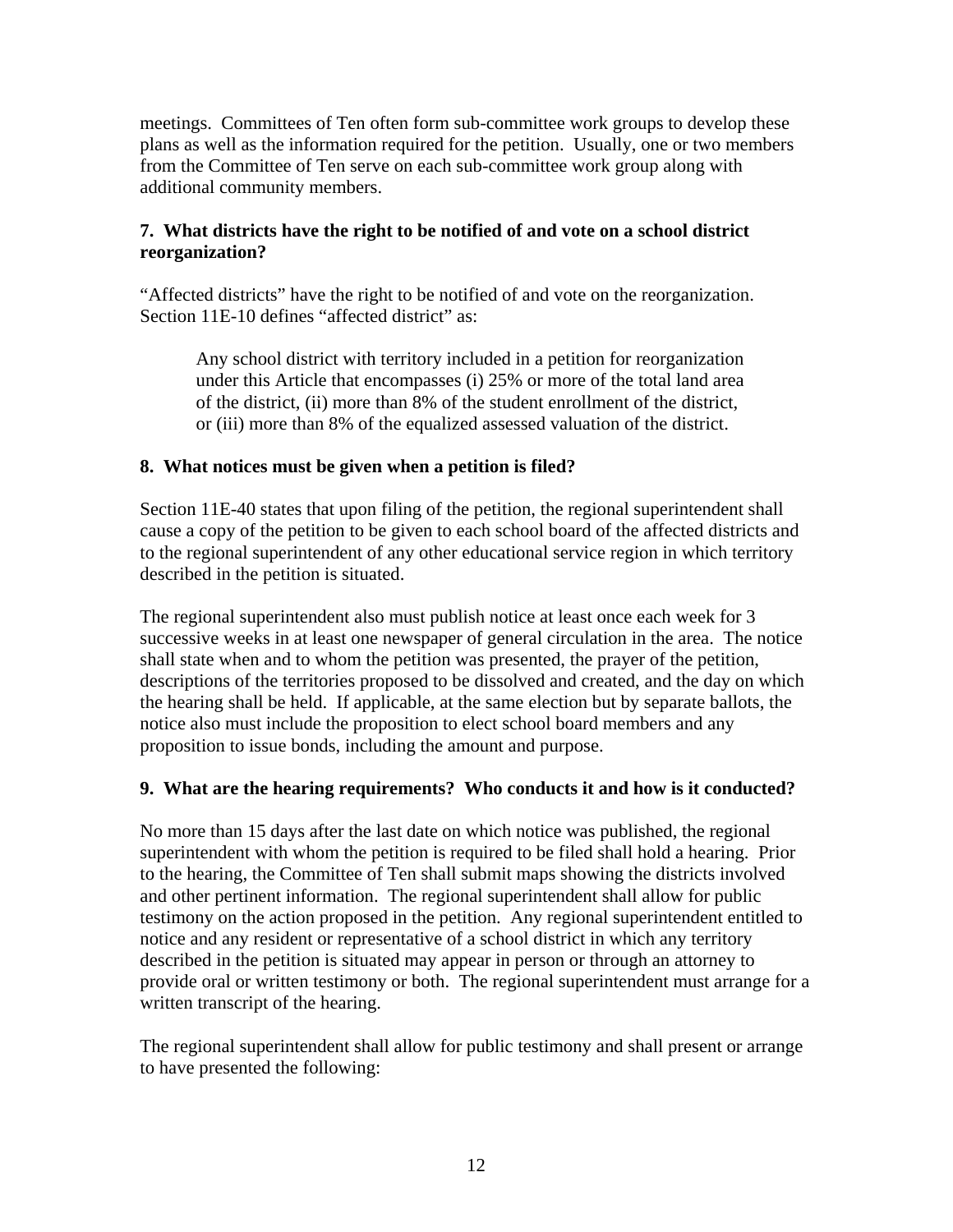- Evidence as to the school needs and conditions of the affected districts and in the area adjacent thereto
- Evidence with respect to the ability of the proposed district(s) to meet ISBE recognition standards
- A consideration of the division of funds and assets
- A description of the maximum tax rates and if applicable, the specifications related to PTELL

#### **10. Who must approve the petition prior to it being placed on the ballot? Can these decisions be challenged in court?**

Within 14 days after the conclusion of the hearing, the regional superintendent must approve or deny the petition through a written order. Failure to act within 14 days shall be deemed a denial.

The regional superintendent shall submit the decision and all evidence to the State Superintendent of Education. The State Superintendent shall review the petition, the record of the hearing, and the written order (if any). Within 21 days after the receipt of the regional superintendent's decision, the State Superintendent shall approve or deny the petition through a written order. If denied, the State Superintendent shall set forth in writing the basis for denial.

The decision of the State Superintendent is a final administrative decision subject to the Administrative Review Law. Any resident of any territory described in the petition who appears in support of or opposition to the petition at the hearing or any petitioner or any school board of any district in which territory described in the petition is situated may, within 35 days after receipt of the decision by certified mail, appeal.

#### **11. Does P.A. 94-1019 eliminate the role for the Regional Board of School Trustees?**

The regional board of school trustees does not play a role in the reorganization types included in Article 11E. It is only involved in detachments and dissolutions under Article 7. P.A. 94-1019 has no impact on its role.

#### **12. Who is responsible for paying the costs associated with a reorganization?**

The petitioners are responsible for paying the costs of notices and transcripts. Some prior reorganization articles required these costs to be split with the regional superintendent, but in Article 11E these costs are placed on the petitioners.

#### **13. What protections are included in P.A. 94-1019 to ensure viable school districts result from school district reorganizations?**

All reorganizations under Article 11E must be approved by a majority vote in each of the affected districts. In addition, Article 11E has several protections against allowing a reorganization that will not form a viable district. Both the regional superintendent and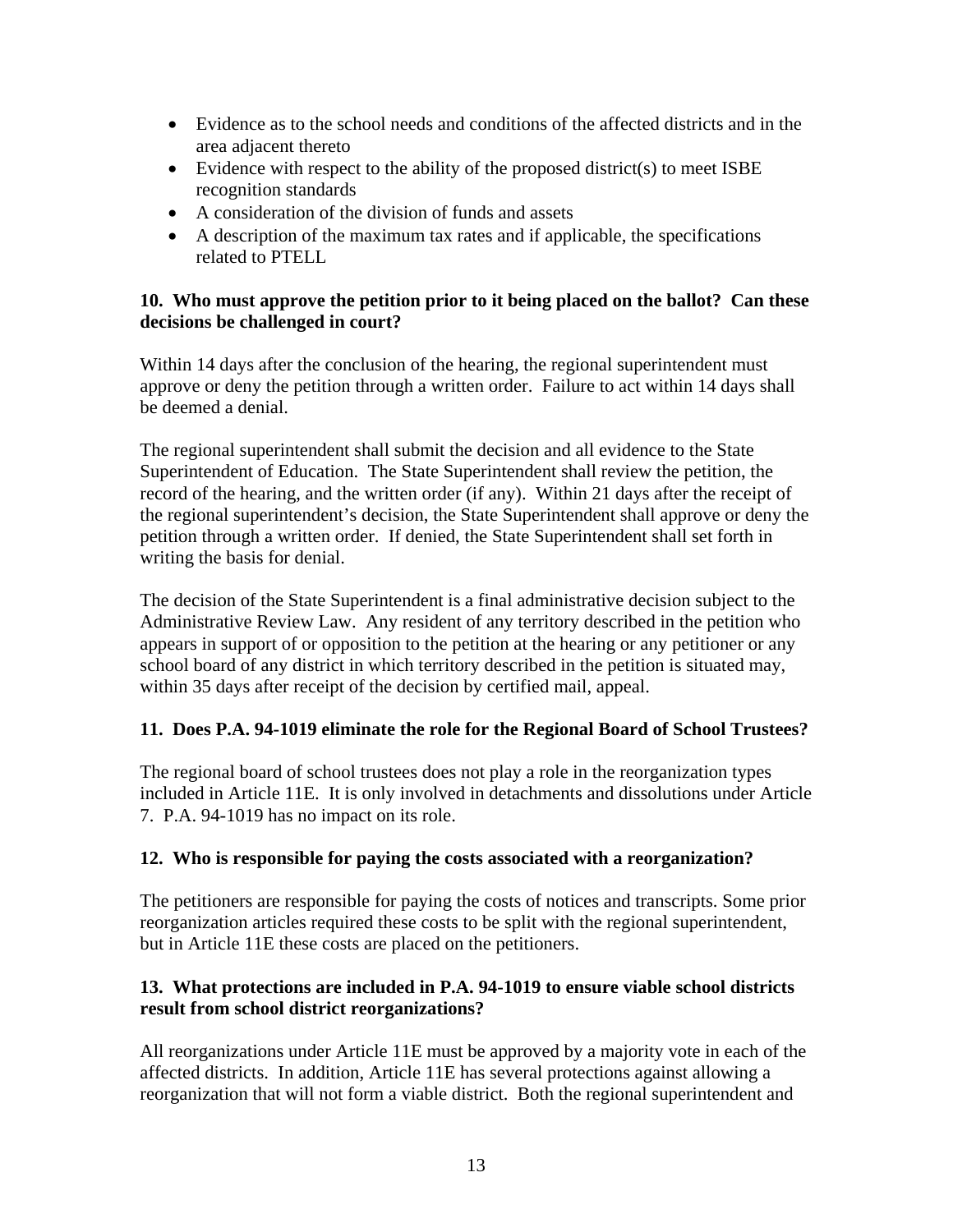the State Superintendent have to approve the petition before it ever gets on the ballot. During this review, the regional superintendent and State Superintendent must consider the needs of the proposed districts and the surrounding districts, and determine whether viable districts will result from the reorganization.

# **14. What are the general election procedures under Article 11E?**

Elections are conducted in accordance with the general election law. The regional superintendent is the election authority who orders the elections and certifies the reorganization question, candidates for newly created school boards, and a proposition to issue bonds, if any, to the county clerk for placement on the ballot. When board members are elected for a new district, the regional superintendent calls the organizational meeting and certifies the officers.

# **15. What are the passage requirements for a reorganization question?**

For an optional elementary unit district, a majority of the electors voting in the high school district and a majority of the voters in at least one affected elementary district must vote in favor of the proposition.

For an elementary district electing to join an optional elementary unit district (opt-in), a majority of the electors voting in that elementary district only is required.

In all other cases under Article 11E, a majority of the electors voting at the election in each affected district must vote in favor of the proposition.

# **16. If approved, when does the reorganization go into effect?**

The change becomes effective after the time for appeal has run; however, the administration shall not be affected until the July 1 following the date that the school board election is held for the new district(s). The effective date for purposes of administration and attendance may be accelerated or postponed by stipulation and with the approval of the regional superintendent.

# **17. What actions can be taken prior to the effective date of the new district?**

After the new board has organized and elected officers, but before the effective date of the reorganization, the new board shall have the following powers if the existing districts so allow by stipulations approved by the regional superintendent:

- Establish a tax levy
- Enter into agreements for depositing and investing funds
- Conduct a search for a superintendent and enter an employment contract
- Conduct a search for other administrators and staff and enter employment contracts
- Engage the services of accountants, architects, attorneys, and other consultants
- Plan for the administrative transition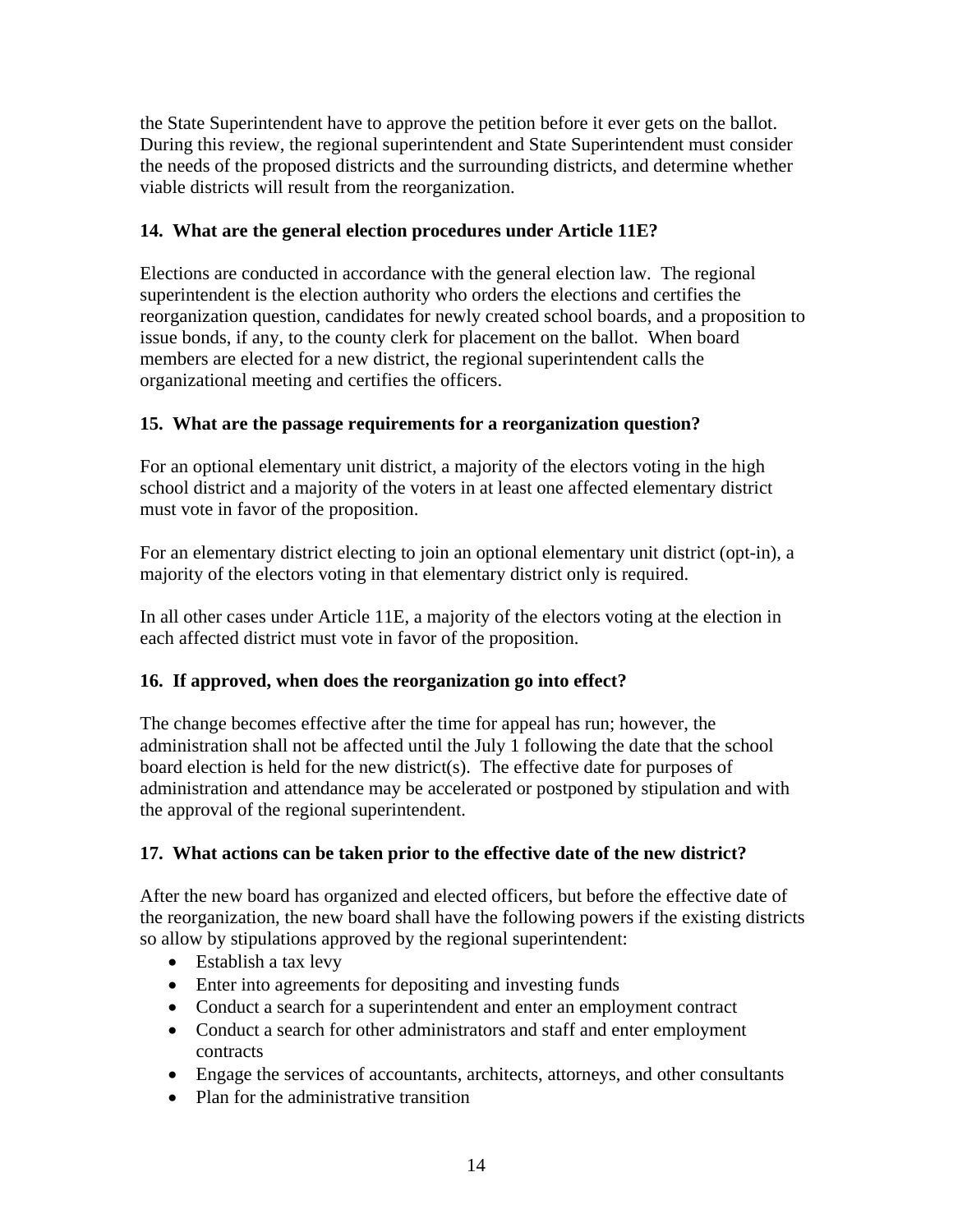- Bargain collectively
- Expend funds from the levy and from the existing districts to meet payroll and other essential operating expenses
- Issue bonds under Section 17-2.11 (Fire Prevention & Safety)

#### **18. What happens to the tenured teaching staff of districts involved in a reorganization?**

Upon the effective date of a school district reorganization, the positions of tenured teachers shall be transferred in accordance with Section 24-12. Tenure is not lost and transferred teachers shall be treated as if they had been employees of the new district during the time they were employed by the original district.

Article 11E also provides specific requirements in the case of a school district conversion or multi-unit conversion. Positions of tenured teachers that, during the 5 school years immediately preceding the effective date of change, were full-time positions in grades 9- 12 shall be transferred to control of the school board of the high school or combined high school–unit district. Positions of tenured teachers that, during the 5 years immediately preceding the effective date of change, were full-time positions in K-8 shall be transferred to the control of the school board of the newly created successor elementary district. Positions of tenured teachers that were full-time positions not required to be transferred to either shall be transferred to the control of whichever of the boards the teacher shall request. If neither the original district nor the newly created district can stipulate as to where a position is transferred, the regional superintendent shall make the determination.

#### **19. When districts combine or consolidate, the teaching staffs tend to have their pay scales equalized by bumping everyone up to the highest-paid district's level. Are there any exemptions for these adjustments from the 6% Teachers' Retirement System (TRS) cap?**

Yes. Newly amended Section 16-158 of the Pension Code (40 ILCS 5/16-158) requires a teacher's same employer to pay TRS the present value of the increase in pension benefits that results from that portion of a salary increase in excess of 6%. However, the same Section also states that a transfer in teaching position due to school district reorganization shall constitute a change in employer. Because the new district will not be the same employer for this purpose, it will not be required to pay the increase to TRS.

#### **20. How does a school district reorganization impact Adequate Yearly Progress status under the No Child Left Behind Act and the School Code?**

When two or more districts are involved in a school district reorganization that results in the formation of one or more new districts, the new district(s) will assume the most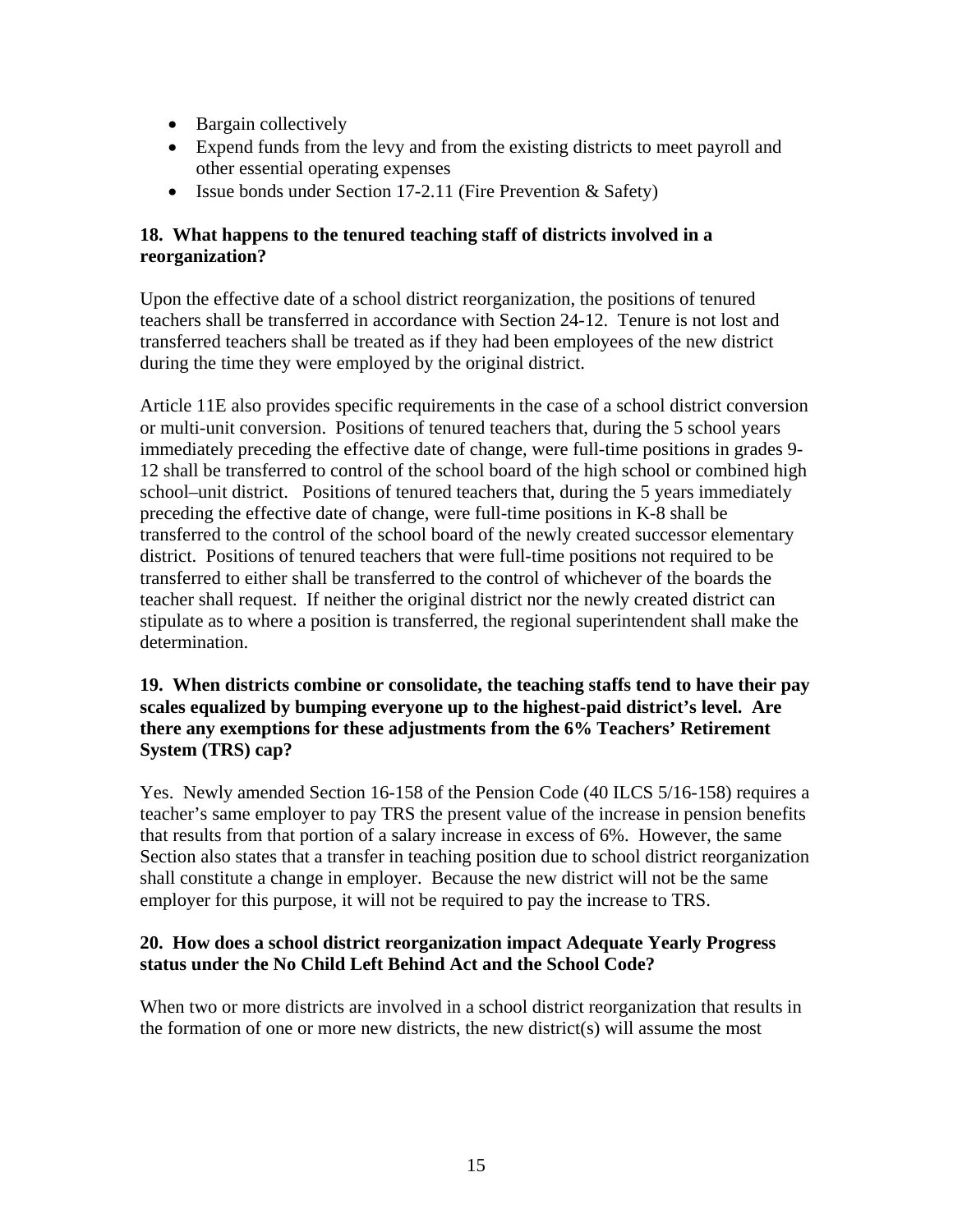favorable improvement status level – at each of the state and federal levels – of the districts involved in the reorganization. For example, if District D is in the third year of improvement status, and it combines with District E which is in the fifth year of improvement status, the new District DE will assume the third year of improvement status.

#### **21. How does a school district reorganization impact approved waivers and modifications?**

Newly created districts under Article 11E must apply for waivers and modifications regardless of whether any of the former districts had a previously approved waiver or modification. Pursuant to Section 2-3.25g, all residents must have an opportunity to give input on the waiver or modification at a public hearing prior to application.

# **D. INCENTIVES**

# **1. How does P.A. 94-1019 change the incentive structure for reorganizations?**

Article 11E carries forward the reorganization incentive structure in current law and applies these incentives to the new reorganization types.

#### **2. Do districts get state assistance for conducting studies to investigate reorganization options? Is there money in the FY 07 budget for this?**

Yes and yes. Districts can receive financial assistance from the State in order to hire a consultant to conduct a School District Reorganization Feasibility Study. Feasibility studies are a tool to be used by school districts wanting to investigate the advantages and/or disadvantages of reorganization options. The State of Illinois Fiscal Year 2007 budget appropriates \$300,000 to ISBE for School District Reorganization Feasibility Studies.

#### **3. How do school districts apply and qualify for feasibility study funds?**

Interested school districts submit a proposed agreement with an independent contractor(s) to their Regional Office of Education (ROE). The ROE reviews the agreement for approval and submits to the State Board of Education (ISBE) for final approval. The school board of each district involved must approve, by board action, the initiation of the feasibility study, and the superintendent of each district must sign the feasibility study agreement prior to submission to the ROE. Feasibility study funds are available on a "first come – first served" basis.

Questions on feasibility studies and funding can be addressed to: Michelle Heninger, School Business and Support Services Division Illinois State Board of Education 217/785-8779 - mheninge@isbe.net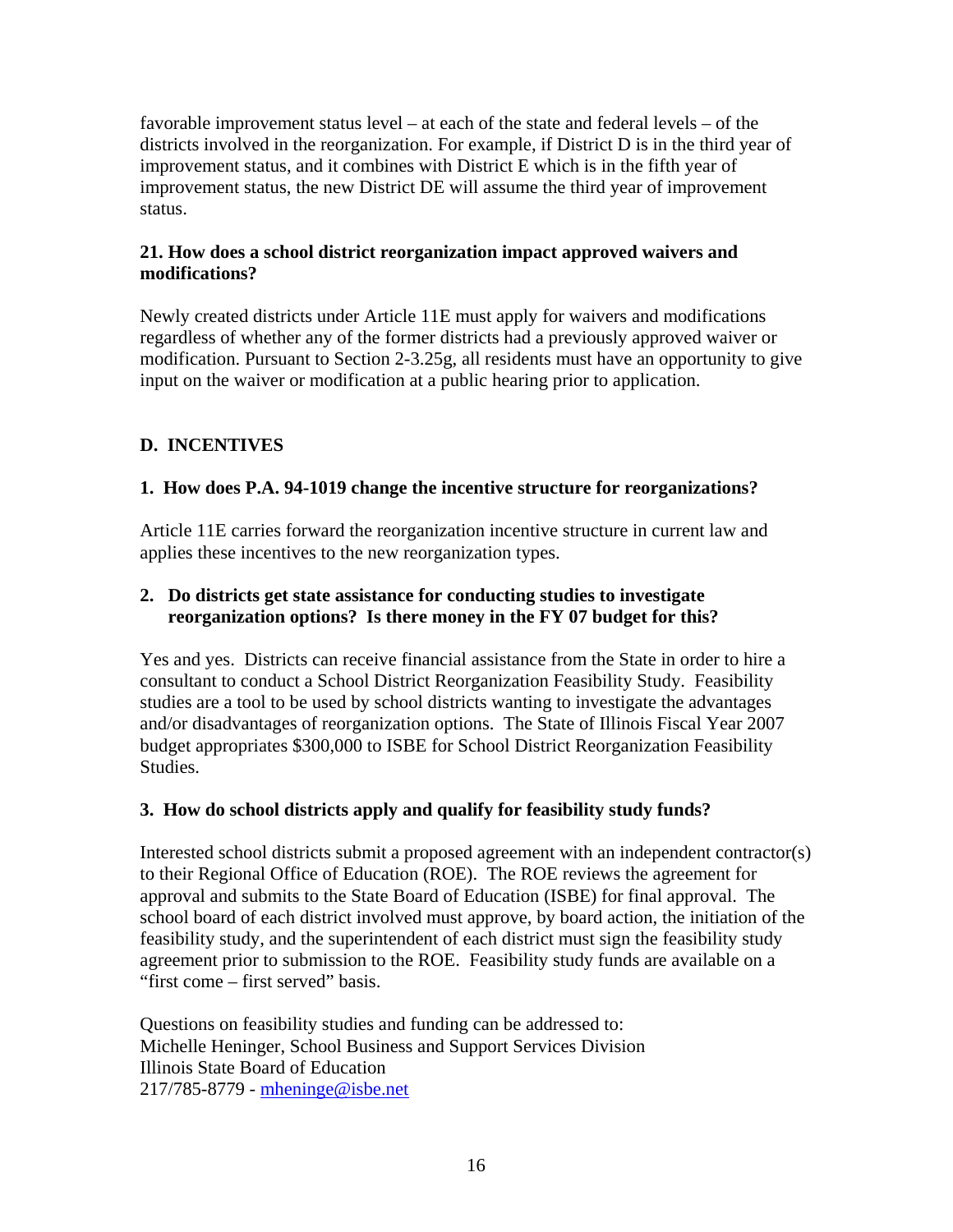#### **4. How much is in the budget for reorganization incentives?**

The State of Illinois Fiscal Year 2007 budget appropriates \$7,550,000 to ISBE for School District Reorganization Incentive payments. All incentives are fully funded at this time.

#### **5. Please explain the types of reorganization incentives included in Article 11E.**

The four School District Reorganization Incentives are:

- General State Aid Difference: paid if the General State Aid Entitlement (GSA) for the newly reorganized district(s) for the first year of existence is less than the GSA would have been that same year on the basis of the previously existing districts
- Salary Difference: for teachers employed in each newly reorganized district who were also employed in one of the previously existing districts, calculates the difference between what those teachers were paid in their original district for the last year of existence and what they would have been paid if placed on the highest salary schedule of the districts forming the newly reorganized district
- Deficit Fund Balance: calculates each previously existing district's fund balances by combining the Education, Operations and Maintenance, Transportation, and Working Cash funds; if any previously existing district has a combined deficit fund balance, the incentive pays the difference between the lowest deficit and the other deficits; a positive combined fund balances is considered a deficit of \$0; for districts with a deficit, an additional calculation compares current year expenditures to prior 3-year average expenditures, with the incentive being reduced by the excess if the current year expenditures are greater than the prior 3-year average
- \$4,000 per Certified Staff: \$4,000 paid for each full-time, certified staff member employed by each reorganized district

# **E. FIRST STEPS AND FURTHER QUESTIONS**

#### **1. If a school board is interested in exploring reorganization options, what are the first steps?**

The following are suggestions only. Since each school district is unique, how it first explores reorganization options will vary.

A school board should first assess its own district's situation to discover which option or options would most benefit the district's students, parents, and taxpayers. Inquiry letters could then be sent out to neighboring districts to gauge interest in reorganization. Interested districts can discuss reorganization options during board meetings, joint board meetings, community meetings, and/or small group meetings. Interested districts may also apply for Reorganization Feasibility Study funding in order to hire a consultant to report on their specific situation.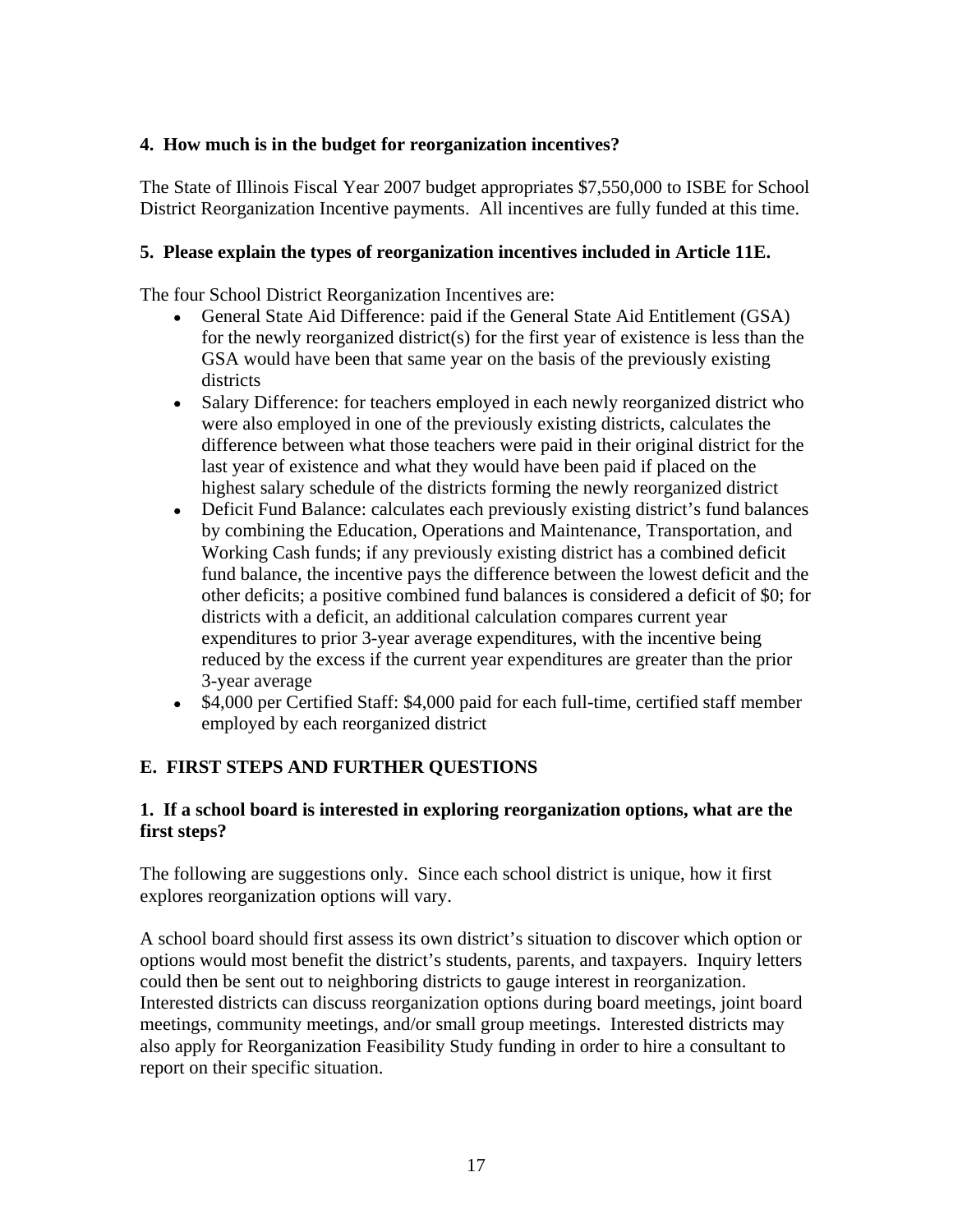It is best for a school board exploring reorganization options to continually communicate with its public. A referendum is more likely to be successful with community buy-in. A board should keep its local regional superintendent informed of its discussions and progress.

#### **2. If a citizen is interested in exploring reorganization options, what are the first steps?**

The following are suggestions only. Since each school district is unique, how citizens first explore reorganization options will vary.

A citizen should assess his own district's situation to discover which option or options would most benefit the district's students, parents and taxpayers. This could be done by gathering information about curriculum, finances, school buildings, student transportation, extra-curricular activities and the communitys' feelings regarding reorganization. Inquiry letters could even be sent out to neighboring districts to gauge interest in reorganization. Citizens may present the information gathered to the local school board.

If the citizen drive leads to the filing of a petition for school district reorganization, all requirements of Article 11E must be met, just as if a school board submitted the petition.

# **3. Who can I contact for further information?**

ISBE provides technical assistance for districts or citizens investigating reorganization options. ISBE can also send staff members to interested communities to discuss these options.

Questions on School District Reorganization options and process can be addressed to: Michelle Heninger School Business and Support Services Division Illinois State Board of Education 217/785-8779 mheninge@isbe.net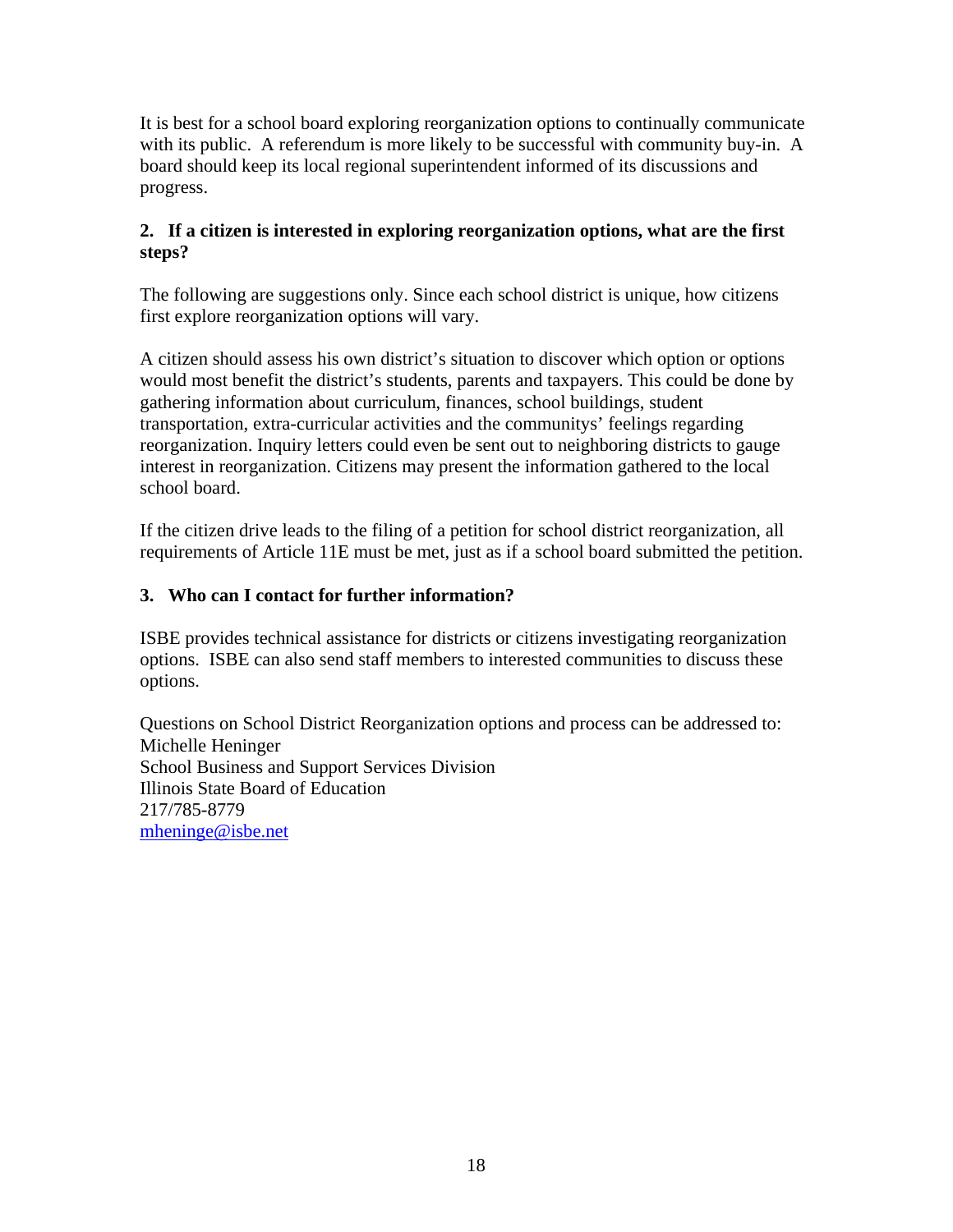**Appendix A**

**Approximate Timelines**

**for April 17**, **2007 Election**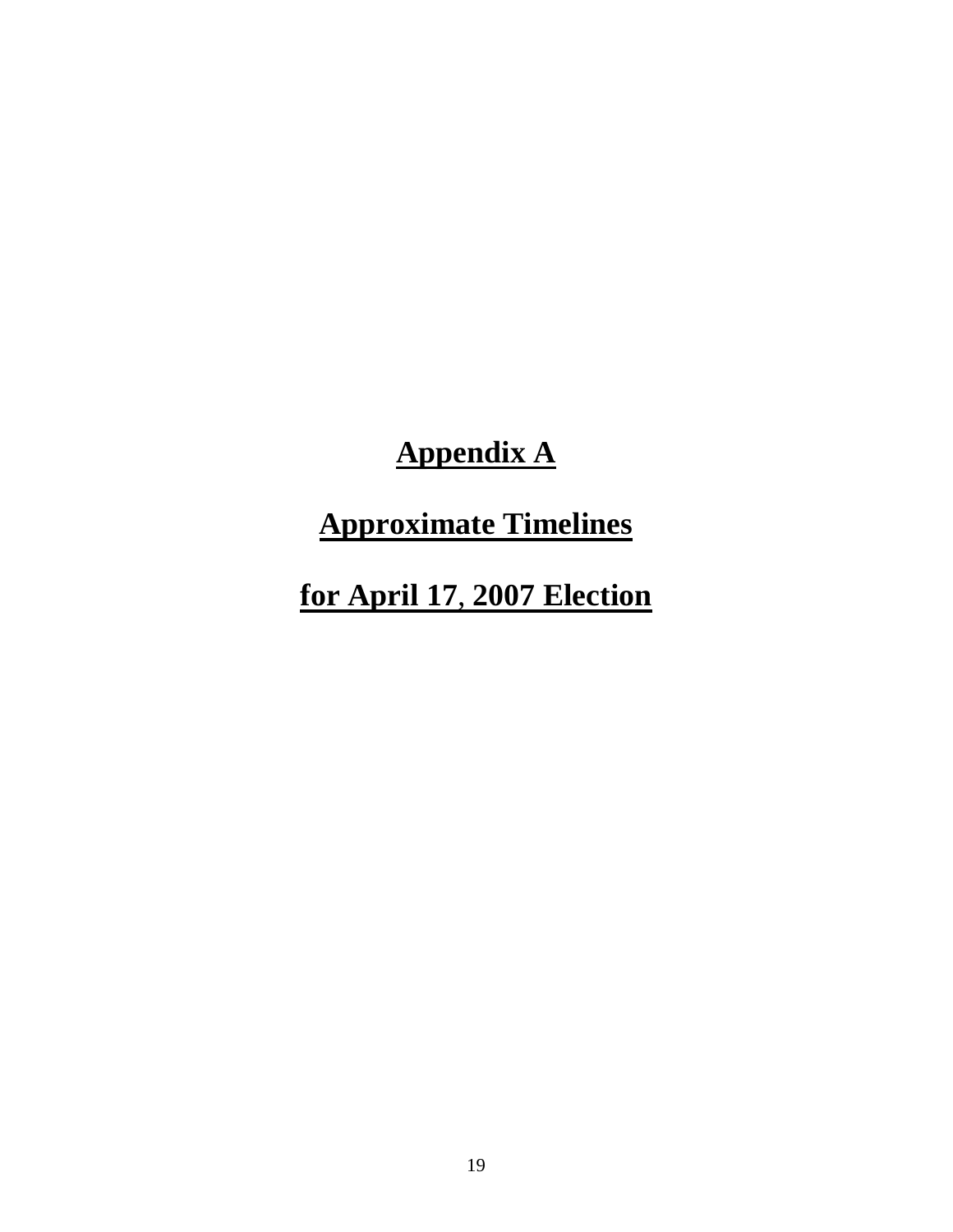# **Appendix A – Approximate Timelines for April 17**, **2007 Election**

The following are approximate timelines only. Timelines would have to be adjusted based on the actual dates of the filed petition, the published notices, and the local hearing.

| Week of October 23, 2006   | Approximate last week to file a petition<br>under Article 11E with ROE & meet all<br>other timelines |  |  |
|----------------------------|------------------------------------------------------------------------------------------------------|--|--|
| October 30 – November 5    | ROE Publishes $1st$ Public Hearing Notice                                                            |  |  |
| November $6 -$ November 12 | ROE Publishes $2nd$ Public Hearing Notice                                                            |  |  |
| November 13 – November 19  | ROE Publishes $3rd$ Public Hearing Notice                                                            |  |  |

Not more than 15 days after the last date on which the required notice is published, the ROE holds the Public Hearing

| Between Nov. 28 and Dec. 4 | <b>Public Hearing</b>                                                                                          |
|----------------------------|----------------------------------------------------------------------------------------------------------------|
| December 5 – December 18   | Decision by ROE – based on December 4<br>hearing date (14 days)                                                |
| December 19 – December 20  | <b>Submit Hearing Documents to ISBE</b>                                                                        |
| December $21 -$ January 10 | Decision by State Superintendent (21 days)<br>after receipt of ROE Decision)                                   |
| January 11 – February 14   | Time period to contest State Superintendent<br>decision under Administrative Review Law<br>$(35 \text{ days})$ |
| February 15, 2007          | Proposition Submitted to Proper Election<br>Authority (61 days prior to election)                              |
| April 17, 2007             | <b>Consolidated Election</b>                                                                                   |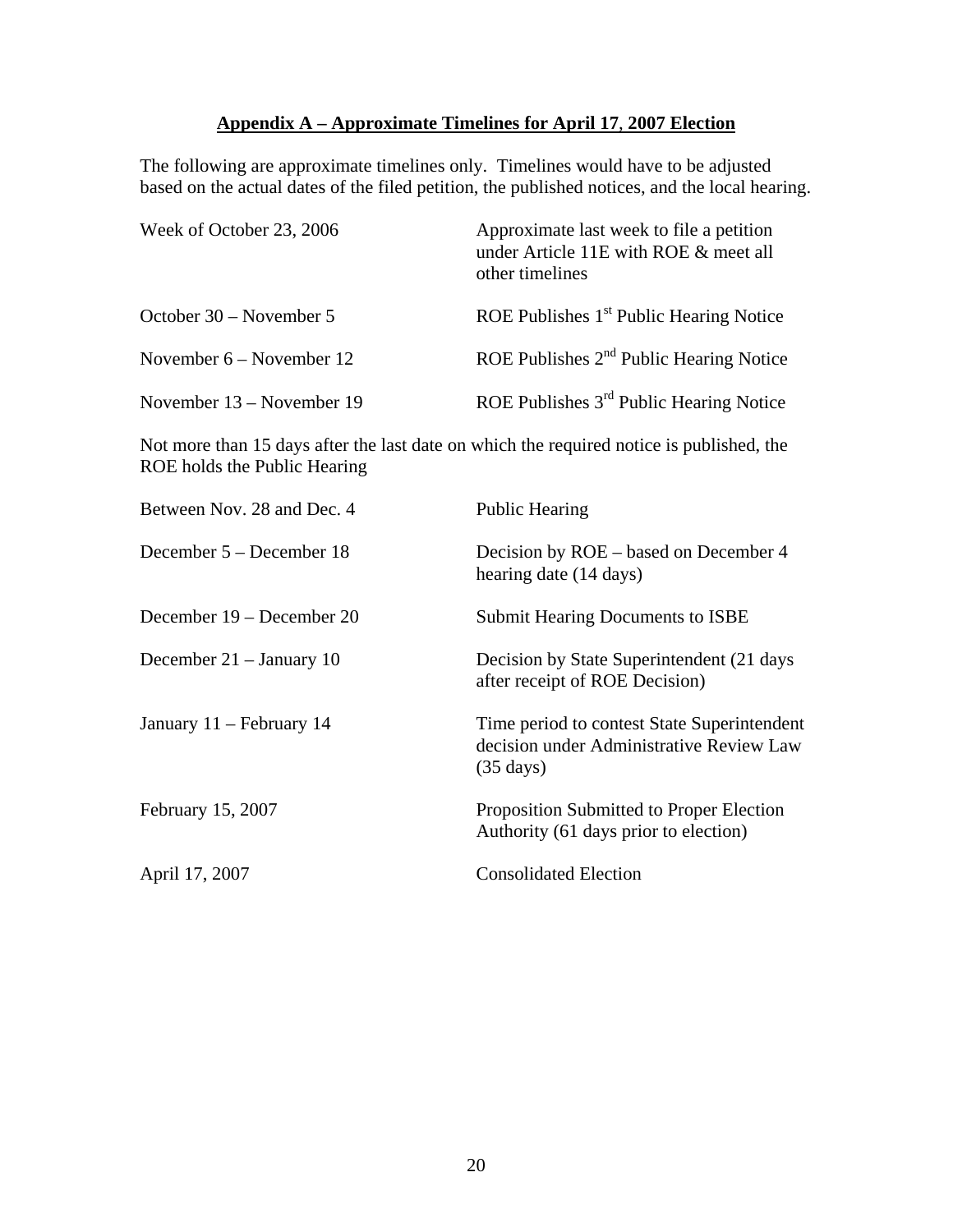# **Appendix B**

# **Comparison Chart of Article 11E**

# **to Prior School Code Reorganization Provisions**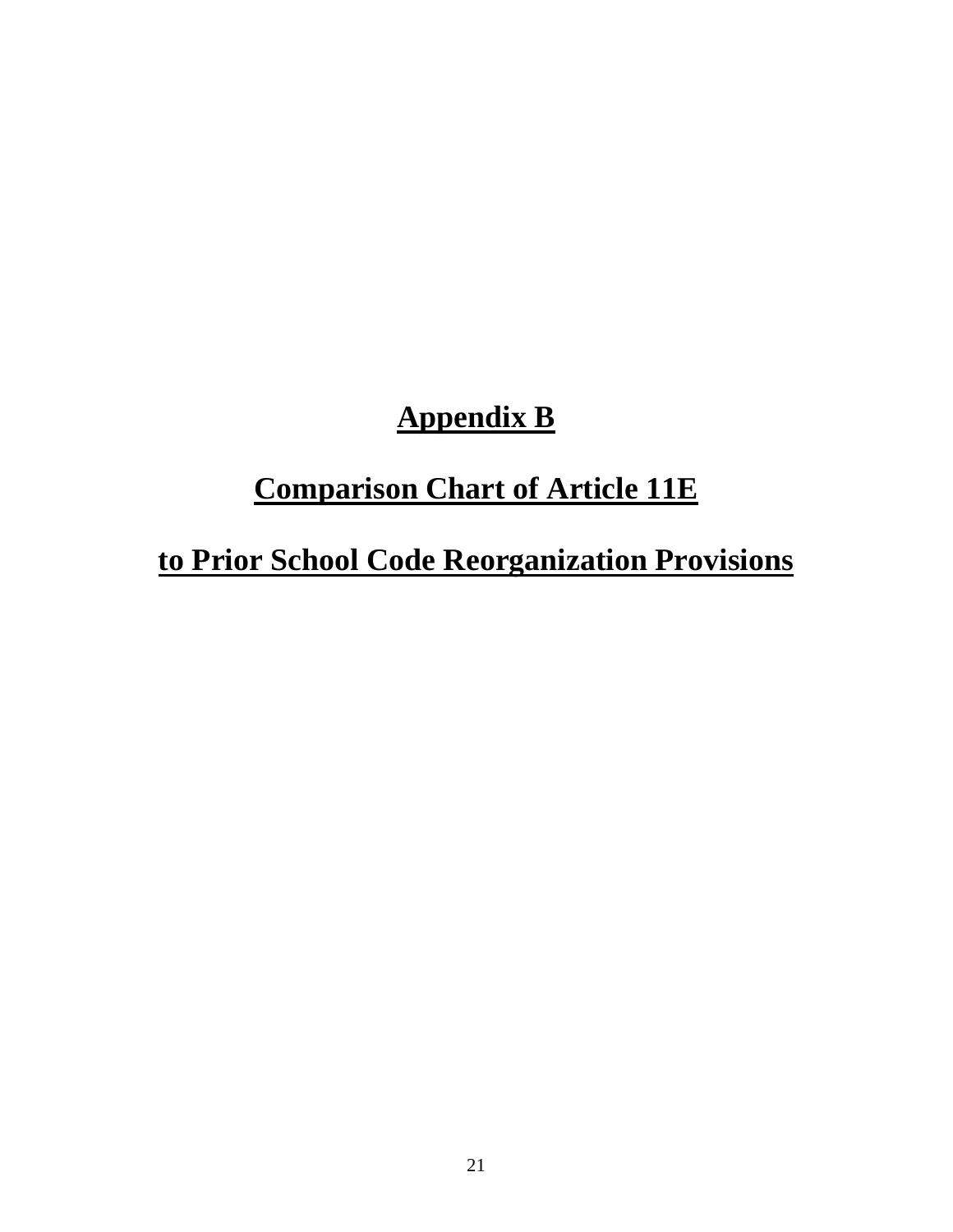|                                                       | <b>Detachment/Annexation</b><br>and<br><b>Dissolution/Annexation</b><br>(Article 7)<br>(Not incorporated into<br>Article 11E)                              | <b>Small Unit</b><br><b>District</b><br><b>Conversions</b><br>(Article 7A)                                            | <b>Unit School</b><br><b>District</b><br><b>Formation</b><br>(Article 11A)                                                                                                                                                                                      | <b>School District</b><br><b>Combination</b><br>(Article 11B)                                         | <b>School District</b><br><b>Conversion</b><br>(Article 11D)                                                                                                                                                                         | <b>Conversion and</b><br><b>Formation of</b><br><b>School Districts</b><br>(Article 11E) |
|-------------------------------------------------------|------------------------------------------------------------------------------------------------------------------------------------------------------------|-----------------------------------------------------------------------------------------------------------------------|-----------------------------------------------------------------------------------------------------------------------------------------------------------------------------------------------------------------------------------------------------------------|-------------------------------------------------------------------------------------------------------|--------------------------------------------------------------------------------------------------------------------------------------------------------------------------------------------------------------------------------------|------------------------------------------------------------------------------------------|
| Types of districts<br>involved                        | Elementary, high school,<br>or unit districts; for<br>dissolution under 7-2a(b)<br>and 7-11, district<br>dissolving must have less<br>than 5,000 residents | Unit district with<br>less than 250<br>students in grades<br>9-12 contiguous to<br>a high school<br>district $(7A-1)$ | Dual territory<br>(elementary and<br>high school), 2 or<br>more entire unit<br>districts, one or<br>more entire unit<br>district with dual<br>territory                                                                                                         | 2 or more entire<br>elementary districts<br>or 2 or more entire<br>high school<br>districts $(11B-1)$ | 2 or more<br>contiguous unit<br>districts or 1 or<br>more unit and one<br>or more high<br>school districts, all<br>contiguous; none of<br>the districts<br>involved may have<br>more than 600<br>students in grades<br>$9-12(11D-1)$ | Depends on type of<br>reorganization<br>involved                                         |
| Minimum EAV<br>requirements for<br>involved territory | N <sub>o</sub>                                                                                                                                             | N <sub>o</sub>                                                                                                        | At least<br>\$12,000,000 EAV<br>for dual territory<br>consolidation; may<br>have consolidation<br>of dual territory<br>with less than<br>minimum EAV if<br>ROE & State<br>Superintendent<br>determine<br>consolidation meets<br>5 specific factors<br>$(11A-2)$ | At least \$5,000,000<br>EAV (11B-2)                                                                   | N <sub>o</sub>                                                                                                                                                                                                                       | N <sub>o</sub>                                                                           |
| Minimum<br>population<br>requirements for             | N <sub>o</sub>                                                                                                                                             | N <sub>o</sub>                                                                                                        | Not less than 4,000<br>nor more than<br>500,000 for dual                                                                                                                                                                                                        | Not less than 1,500<br>nor more than<br>500,000 (11B-2)                                               | N <sub>o</sub>                                                                                                                                                                                                                       | N <sub>o</sub>                                                                           |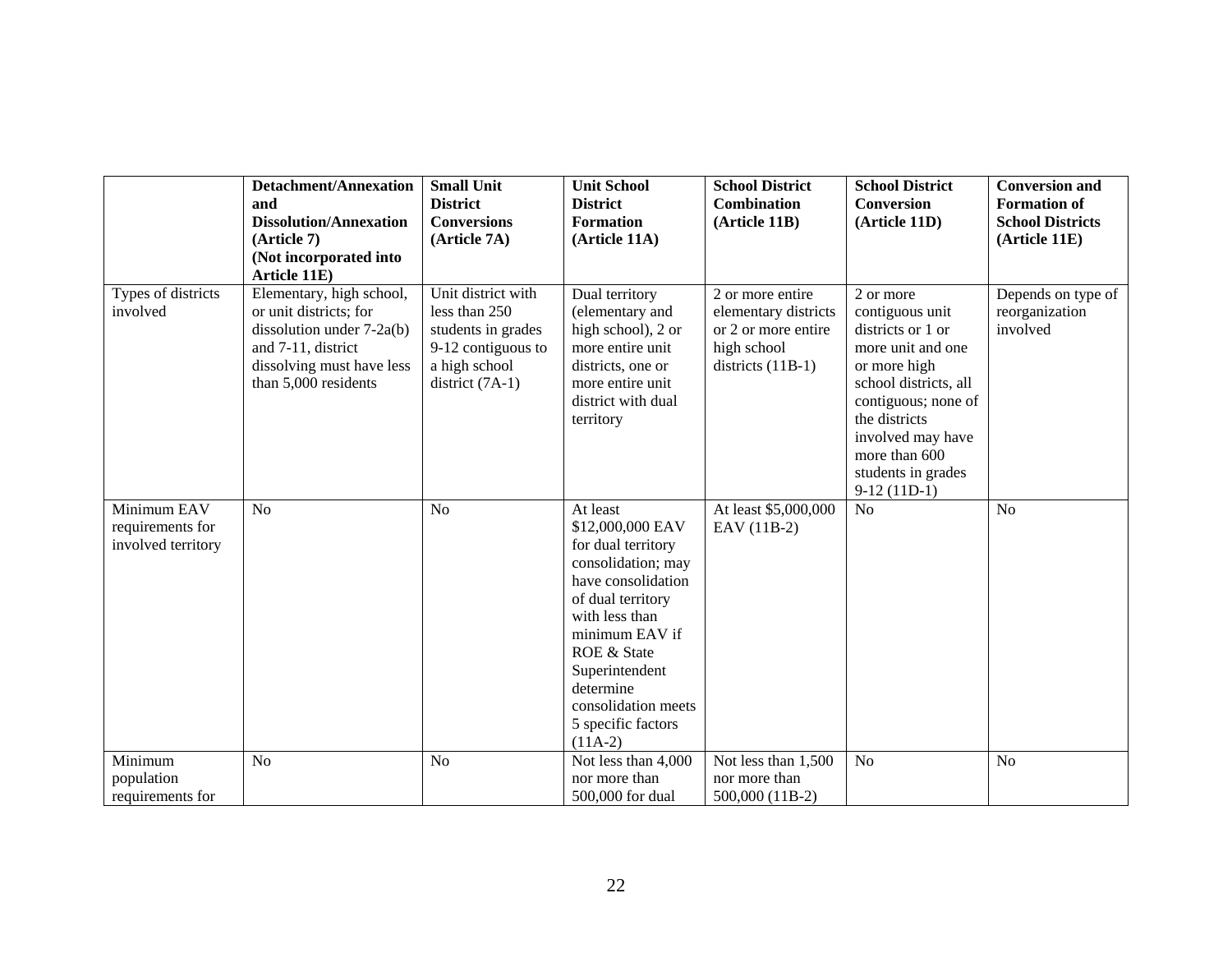|                                 | <b>Detachment/Annexation</b><br>and                                                                                                                                                                                                                                                                                                                                                                                                                                                                                                            | <b>Small Unit</b><br><b>District</b>                                                                                                                                                                      | <b>Unit School</b><br><b>District</b>                                                                                                                                                                                                                                                                                                                                                                                 | <b>School District</b><br><b>Combination</b>                                                                                            | <b>School District</b><br><b>Conversion</b>                                                                                | <b>Conversion and</b><br><b>Formation of</b>                                                                                                                                                      |
|---------------------------------|------------------------------------------------------------------------------------------------------------------------------------------------------------------------------------------------------------------------------------------------------------------------------------------------------------------------------------------------------------------------------------------------------------------------------------------------------------------------------------------------------------------------------------------------|-----------------------------------------------------------------------------------------------------------------------------------------------------------------------------------------------------------|-----------------------------------------------------------------------------------------------------------------------------------------------------------------------------------------------------------------------------------------------------------------------------------------------------------------------------------------------------------------------------------------------------------------------|-----------------------------------------------------------------------------------------------------------------------------------------|----------------------------------------------------------------------------------------------------------------------------|---------------------------------------------------------------------------------------------------------------------------------------------------------------------------------------------------|
|                                 | <b>Dissolution/Annexation</b>                                                                                                                                                                                                                                                                                                                                                                                                                                                                                                                  | <b>Conversions</b>                                                                                                                                                                                        | <b>Formation</b>                                                                                                                                                                                                                                                                                                                                                                                                      | (Article 11B)                                                                                                                           | (Article 11D)                                                                                                              | <b>School Districts</b>                                                                                                                                                                           |
|                                 | (Article 7)                                                                                                                                                                                                                                                                                                                                                                                                                                                                                                                                    | (Article 7A)                                                                                                                                                                                              | (Article 11A)                                                                                                                                                                                                                                                                                                                                                                                                         |                                                                                                                                         |                                                                                                                            | (Article 11E)                                                                                                                                                                                     |
|                                 | (Not incorporated into                                                                                                                                                                                                                                                                                                                                                                                                                                                                                                                         |                                                                                                                                                                                                           |                                                                                                                                                                                                                                                                                                                                                                                                                       |                                                                                                                                         |                                                                                                                            |                                                                                                                                                                                                   |
|                                 | Article 11E)                                                                                                                                                                                                                                                                                                                                                                                                                                                                                                                                   |                                                                                                                                                                                                           |                                                                                                                                                                                                                                                                                                                                                                                                                       |                                                                                                                                         |                                                                                                                            |                                                                                                                                                                                                   |
| involved territory              |                                                                                                                                                                                                                                                                                                                                                                                                                                                                                                                                                |                                                                                                                                                                                                           | territory<br>consolidation; may<br>have consolidation<br>of dual territory<br>with less than<br>minimum<br>population if ROE<br>& State Supt<br>determine<br>consolidation meets<br>5 specific factors<br>$(11A-2)$                                                                                                                                                                                                   |                                                                                                                                         |                                                                                                                            |                                                                                                                                                                                                   |
| Petition filing<br>requirements | May be filed by the<br>boards of each district<br>affected, a majority of<br>registered voters of each<br>district affected, or 2/3 of<br>the registered voters in<br>the territory proposed to<br>be detached; if there are<br>no registered voters in the<br>territory proposed to be<br>detached, the petition<br>may be filed by all<br>owners of record of the<br>real estate of the territory;<br>any petition for<br>dissolution can be filed<br>by the board of education<br>or a majority of voters in<br>the district proposed to be | Must be signed by<br>at least 10% of the<br>voters residing<br>within each district<br>affected (unit<br>district and high<br>school district) or<br>by the boards of<br>each district<br>affected (7A-2) | Must be signed by<br>200 voters residing<br>in at least 34 of the<br>school districts or<br>parts of districts<br>and residing in the<br>territory included in<br>the petition and<br>must contain<br>signatures from the<br>lesser of 50 legal<br>resident voters or<br>10% of the legal<br>resident voters<br>from each district<br>wholly or partially<br>included in the<br>petition, or must be<br>signed by the | Must be signed by<br>at least 10% of the<br>voters residing<br>within each district<br>or by the boards of<br>each district (11B-<br>3) | Must be signed by<br>the lesser of 50<br>voters or 10% of<br>the voters residing<br>in each affected<br>district $(11D-2)$ | Must be signed by<br>at least 50 legal<br>resident voters or<br>10% of legal<br>resident voters,<br>whichever is less,<br>or approved by<br>boards of each<br>affected district.<br>$(11E-35(a))$ |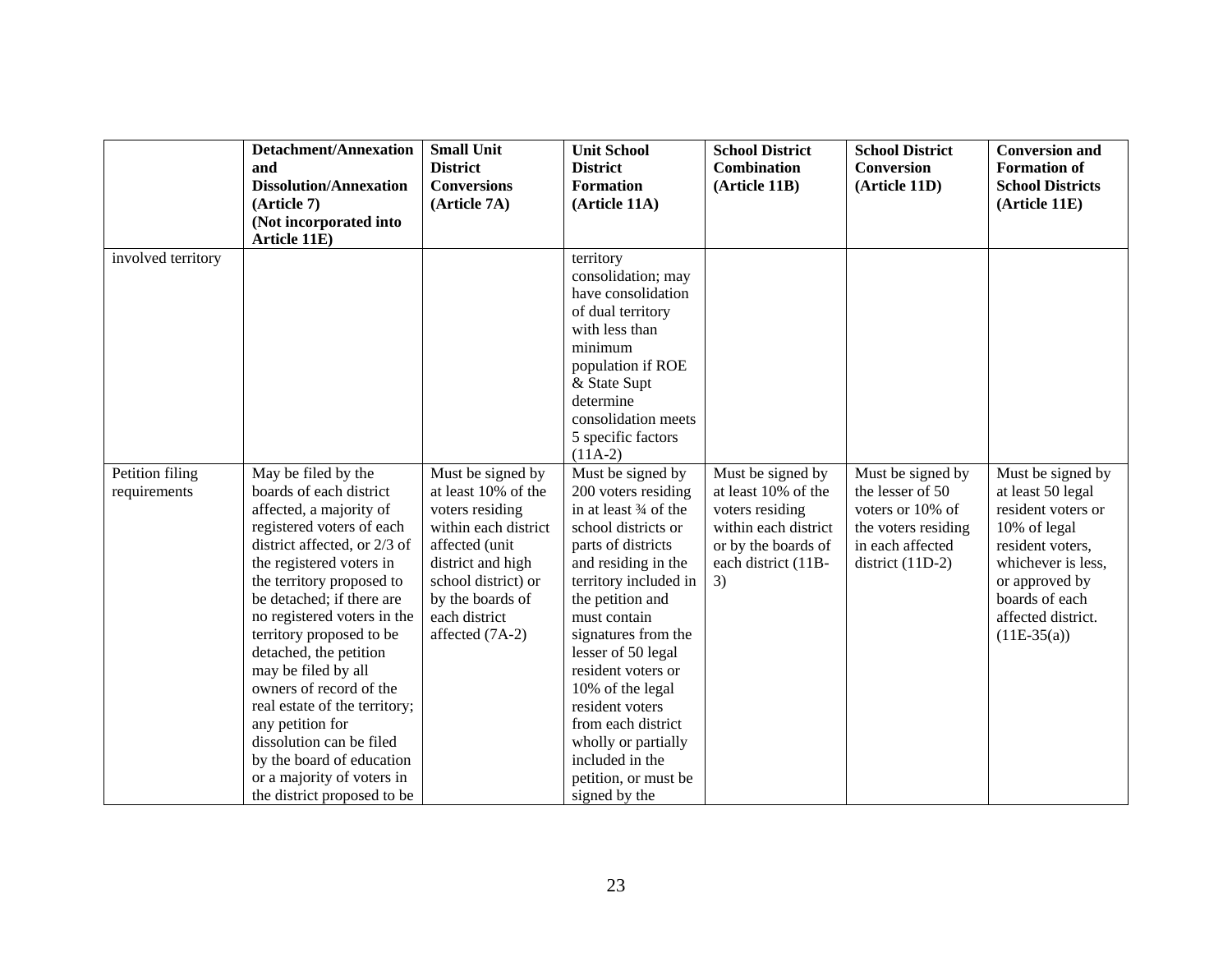|                  | <b>Detachment/Annexation</b>  | <b>Small Unit</b>     | <b>Unit School</b>   | <b>School District</b> | <b>School District</b> | <b>Conversion and</b>   |
|------------------|-------------------------------|-----------------------|----------------------|------------------------|------------------------|-------------------------|
|                  | and                           | <b>District</b>       | <b>District</b>      | <b>Combination</b>     | <b>Conversion</b>      | <b>Formation of</b>     |
|                  | <b>Dissolution/Annexation</b> | <b>Conversions</b>    | <b>Formation</b>     | (Article 11B)          | (Article 11D)          | <b>School Districts</b> |
|                  | (Article 7)                   | (Article 7A)          | (Article 11A)        |                        |                        | (Article 11E)           |
|                  | (Not incorporated into        |                       |                      |                        |                        |                         |
|                  | Article 11E)                  |                       |                      |                        |                        |                         |
|                  | dissolved $(7-1; 7-2; 7-$     |                       | boards of each       |                        |                        |                         |
|                  | 2a(a)                         |                       | district wholly or   |                        |                        |                         |
|                  |                               |                       | partially included   |                        |                        |                         |
|                  |                               |                       | in the petition      |                        |                        |                         |
|                  |                               |                       | $(11A-3)$            |                        |                        |                         |
| Petition content | 1. If filed under 7-1 or 7-   | 1. Request            | 1. Request           | 1. Request             | 1. Request             | 1. Request              |
| requirements     | 2 and                         | submission at         | submission at        | submission at          | submission at          | submission at           |
|                  | dissolution/annexation,       | regular scheduled     | regular scheduled    | regular scheduled      | regular scheduled      | regular scheduled       |
|                  | petition shall request        | election              | election:            | election:              | election:              | election;               |
|                  | submission at regular         | 2. describe           | 2. describe          | 2. describe            | 2. describe            | 2. describe             |
|                  | scheduled election;           | territory of unit to  | territory of         | territory              | territory              | territory;              |
|                  | 2. Except for petitions       | be dissolved          | proposed district;   | comprising the         | comprising             | 3. set forth            |
|                  | filed under 7-2a(b), any      | 3. describe           | 3. set forth         | proposed district by   | proposed districts;    | maximum tax             |
|                  | petition for dissolution      | territory of existing | maximum tax rates;   | districts;             | 3. set forth           | rates;                  |
|                  | must specify annexing         | high school district  | 4. designate         | 3. set forth           | maximum tax rates      | 4. set forth manner     |
|                  | school district or            | 4. set forth          | Committee of Ten;    | maximum tax rates;     | for each proposed      | in which State          |
|                  | districts;                    | maximum tax rates     | 5. may request       | 4. designate           | district;              | deficit difference      |
|                  | 3. For                        | 5. may request        | election of board    | Committee of Ten       | 4. set forth manner    | payments will be        |
|                  | Detachment/Annexation         | election of           | members by school    | 5. may request         | in which State         | allocated among         |
|                  | <sub>or</sub>                 | elementary board      | board districts      | election of board      | deficit difference     | new districts;          |
|                  | Dissolution/Annexation,       | members at same       | instead of at-large; | members at same        | payment will be        | 5. address division     |
|                  | designate Committee of        | election              | 6. may request       | election;              | allocated among        | of assets and           |
|                  | Ten when petition             | 6. designate          | election of board    | 6. may request         | new districts;         | liabilities;            |
|                  | contains more than 10         | Committee of Ten,     | members at same      | issuance of bonds      | 5. designate           | 6. may request          |
|                  | signatures                    | if petition contains  | election;            | on separate ballot;    | Committee of Ten;      | election of board       |
|                  | 4. For a petition for         | more than 10          | 7. may request       | $(11B-3)$              | 6. define format       | members;                |
|                  | Detachment/Annexation         | signatures.           | issuance of bonds    |                        | for election of the    | 7. for units other      |
|                  | <sub>or</sub>                 | $(7A-2)$              | on separate ballot;  |                        | new high school        | than partial            |
|                  | Dissolution/Annexation        |                       | 8. may request that  |                        | board;                 | elementary unit         |
|                  | filed under Section 7-1,      |                       | bonded               |                        | 7. provide for the     | district, may           |
|                  | each page of circulated       |                       | indebtedness of      |                        | division of assets     | request election of     |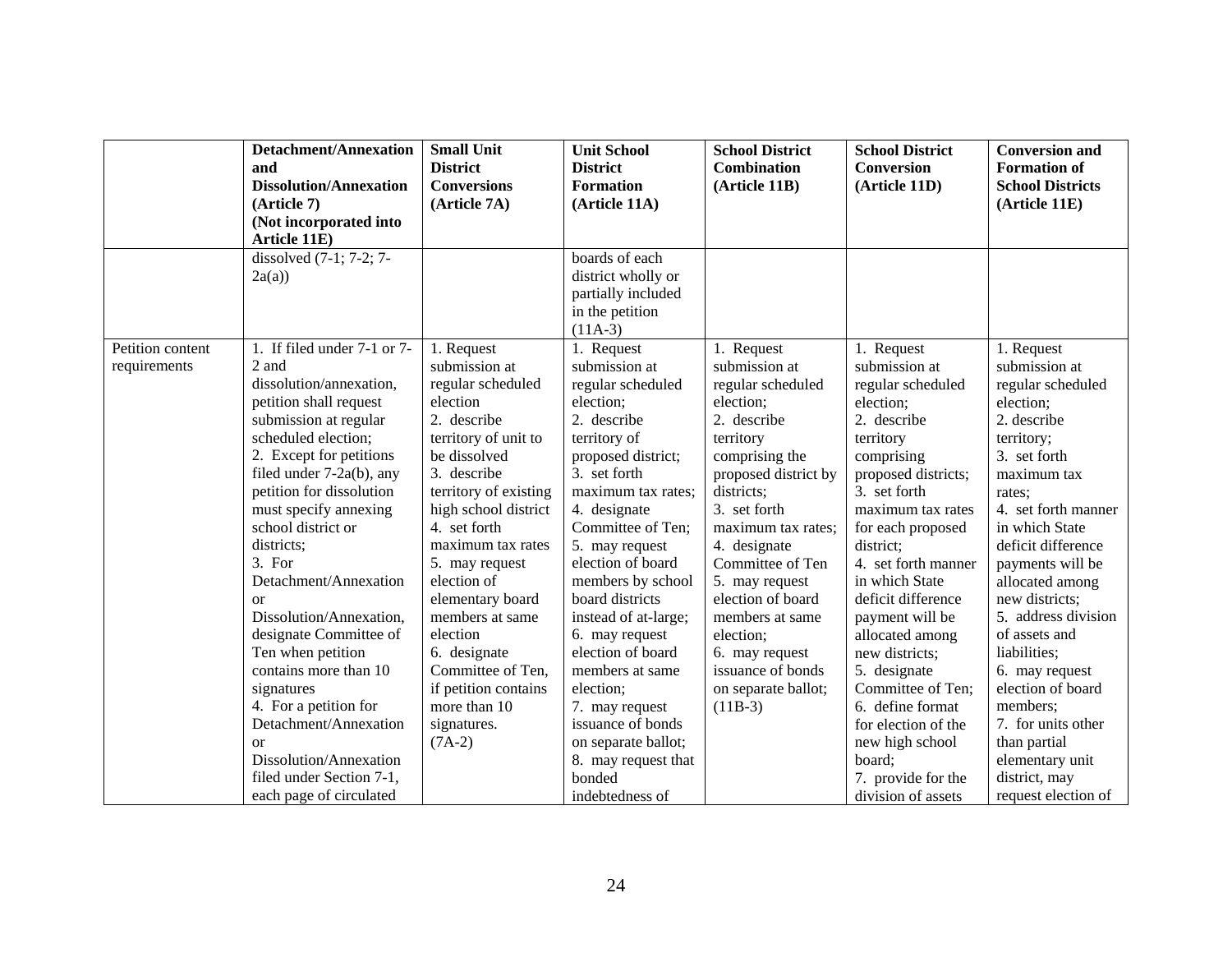|                    | <b>Detachment/Annexation</b>                               | <b>Small Unit</b>     | <b>Unit School</b>                   | <b>School District</b> | <b>School District</b>                    | <b>Conversion and</b>         |
|--------------------|------------------------------------------------------------|-----------------------|--------------------------------------|------------------------|-------------------------------------------|-------------------------------|
|                    | and                                                        | <b>District</b>       | <b>District</b>                      | Combination            | <b>Conversion</b>                         | <b>Formation of</b>           |
|                    | <b>Dissolution/Annexation</b>                              | <b>Conversions</b>    | <b>Formation</b>                     | (Article 11B)          | (Article 11D)                             | <b>School Districts</b>       |
|                    | (Article 7)                                                | (Article 7A)          | (Article 11A)                        |                        |                                           | (Article 11E)                 |
|                    | (Not incorporated into                                     |                       |                                      |                        |                                           |                               |
|                    | Article 11E)                                               |                       |                                      |                        |                                           |                               |
|                    | petition shall include the<br>full prayer of the petition; |                       | each existing<br>district be assumed |                        | and liabilities to be<br>allocated to the | board members by<br>district; |
|                    | each signature contained                                   |                       | by entire territory                  |                        | proposed new                              | 8. for unit to dual           |
|                    | therein shall match the                                    |                       | of new district (for                 |                        | districts                                 | conversion, may               |
|                    | official signature and                                     |                       | new district formed                  |                        | 8. may request                            | define the format             |
|                    | address of the registered                                  |                       | from entire territory                |                        | election of school                        | for election of high          |
|                    | voters as recorded in the                                  |                       | of 2 or more school                  |                        | board for each new                        | school board                  |
|                    | office of the election                                     |                       | districts                            |                        | district at same                          | 9. may request                |
|                    | authority having                                           |                       | $(11A-3)$                            |                        | election;                                 | issuance of bonds;            |
|                    | jurisdiction over the                                      |                       |                                      |                        | 9. may request                            | 10. designate                 |
|                    | county; each petitioner                                    |                       |                                      |                        | issuance of bonds                         | Committee of Ten.             |
|                    | shall record the date of                                   |                       |                                      |                        | on separate ballot.                       | $11E-35(b)$                   |
|                    | his/her signing; each                                      |                       |                                      |                        | $(11D-2$ and $11D-6$                      |                               |
|                    | page of the petition shall                                 |                       |                                      |                        | for item $#6$ )                           |                               |
|                    | be signed by a circulator                                  |                       |                                      |                        |                                           |                               |
|                    | who has witnessed the                                      |                       |                                      |                        |                                           |                               |
|                    | signature of each                                          |                       |                                      |                        |                                           |                               |
|                    | petitioner on that page                                    |                       |                                      |                        |                                           |                               |
|                    | $(7-6(b-5), 7-2a(a), 7-6(c))$                              |                       |                                      |                        |                                           |                               |
|                    | $7-1)$                                                     |                       |                                      |                        |                                           |                               |
| Notice of petition | Notice given, by copy of                                   | Notice given, by      | Notice given, by                     | Notice given, by       | Notice given, by                          | Notice given, by              |
|                    | petition, to board of any                                  | copy of petition, to  | copy of petition, to                 | copy of petition, to   | copy of petition, to                      | copy of petition, to          |
|                    | district involved in                                       | board of each         | board of each                        | board of each          | each board of any                         | board of each                 |
|                    | boundary change and to                                     | district affected and | district involved in                 | district involved in   | district involved in                      | affected district             |
|                    | the Regional Board of                                      | any other ROE         | the proposed                         | the proposed           | the petition $(11D-2)$                    | and any other                 |
|                    | School Trustees of any                                     | affected (7A-2)       | formation of new                     | formation of new       |                                           | affected ROE                  |
|                    | region affected $(7-6(a))$<br>and $7-6(b)$ )               |                       | district $(11A-3)$                   | district $(11B-3)$     |                                           | $(11E-40(a)).$                |
| Committee of Ten   | Needed when more than                                      | Attorney in fact for  | Can amend the                        | Can amend the          | Can amend the                             | Attorney in fact for          |
| requirements       | 10 signatures on petition;                                 | all petitioners; may  | petition in all                      | petition in all        | petition in all                           | all petitioners; can          |
|                    | attorney in fact for all                                   | make binding          | respects prior to                    | respects prior to      | respects prior to                         | amend the petition            |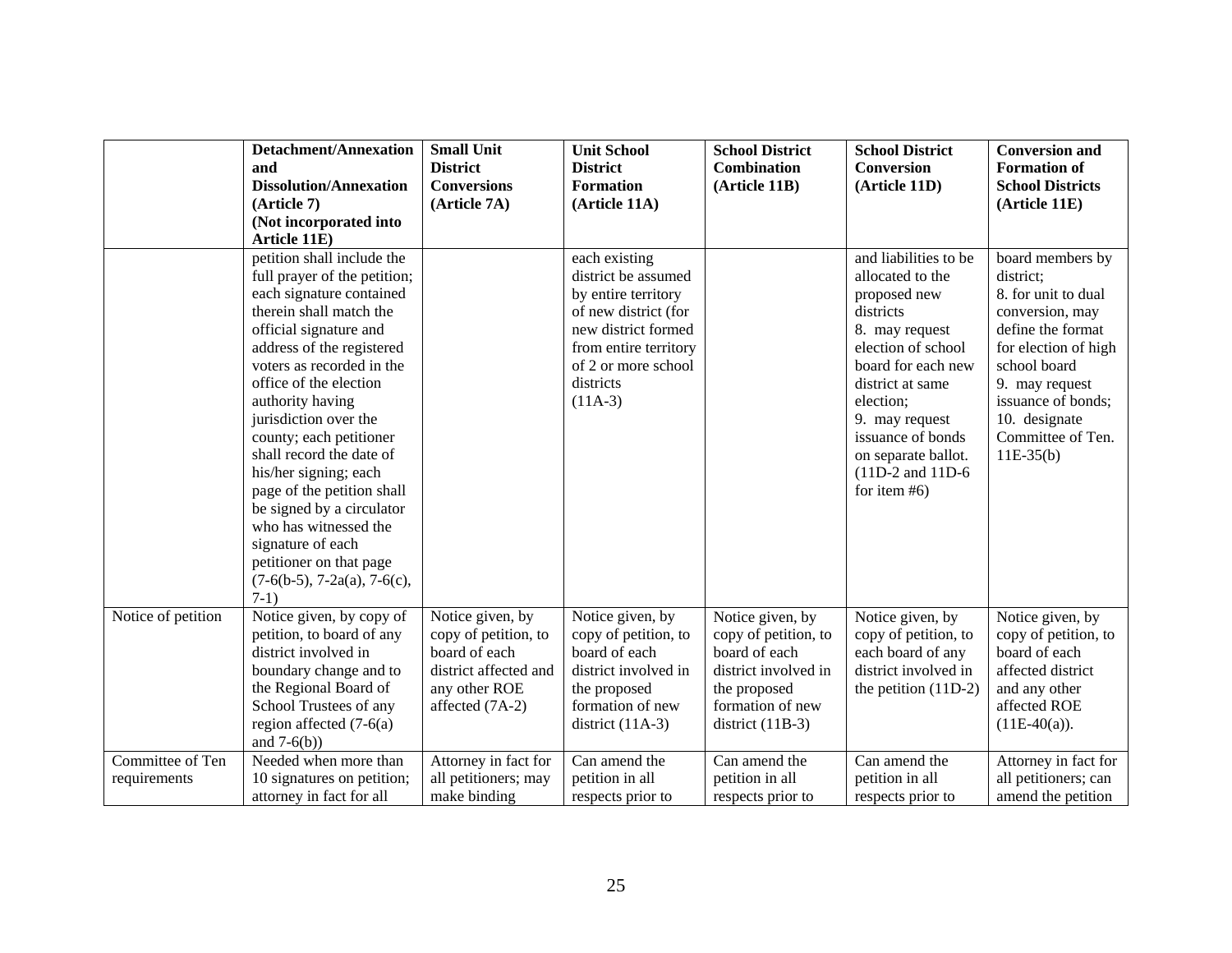|                                        | <b>Detachment/Annexation</b>                                                                                                                                                                                                                                    | <b>Small Unit</b>                                                                                                                                                                                             | <b>Unit School</b>                                                                                                                                                                                                                                                                                                                                                                                                                   | <b>School District</b>                                                                                                                                                                                                                                                                                                                                    | <b>School District</b>                                                                                                                                                                                                                                               | <b>Conversion and</b>                                                                                                                                                                                                 |
|----------------------------------------|-----------------------------------------------------------------------------------------------------------------------------------------------------------------------------------------------------------------------------------------------------------------|---------------------------------------------------------------------------------------------------------------------------------------------------------------------------------------------------------------|--------------------------------------------------------------------------------------------------------------------------------------------------------------------------------------------------------------------------------------------------------------------------------------------------------------------------------------------------------------------------------------------------------------------------------------|-----------------------------------------------------------------------------------------------------------------------------------------------------------------------------------------------------------------------------------------------------------------------------------------------------------------------------------------------------------|----------------------------------------------------------------------------------------------------------------------------------------------------------------------------------------------------------------------------------------------------------------------|-----------------------------------------------------------------------------------------------------------------------------------------------------------------------------------------------------------------------|
|                                        | and                                                                                                                                                                                                                                                             | <b>District</b>                                                                                                                                                                                               | <b>District</b>                                                                                                                                                                                                                                                                                                                                                                                                                      | <b>Combination</b>                                                                                                                                                                                                                                                                                                                                        | <b>Conversion</b>                                                                                                                                                                                                                                                    | <b>Formation of</b>                                                                                                                                                                                                   |
|                                        | <b>Dissolution/Annexation</b>                                                                                                                                                                                                                                   | <b>Conversions</b>                                                                                                                                                                                            | <b>Formation</b>                                                                                                                                                                                                                                                                                                                                                                                                                     | (Article 11B)                                                                                                                                                                                                                                                                                                                                             | (Article 11D)                                                                                                                                                                                                                                                        | <b>School Districts</b>                                                                                                                                                                                               |
|                                        | (Article 7)                                                                                                                                                                                                                                                     | (Article 7A)                                                                                                                                                                                                  | (Article 11A)                                                                                                                                                                                                                                                                                                                                                                                                                        |                                                                                                                                                                                                                                                                                                                                                           |                                                                                                                                                                                                                                                                      | (Article 11E)                                                                                                                                                                                                         |
|                                        | (Not incorporated into                                                                                                                                                                                                                                          |                                                                                                                                                                                                               |                                                                                                                                                                                                                                                                                                                                                                                                                                      |                                                                                                                                                                                                                                                                                                                                                           |                                                                                                                                                                                                                                                                      |                                                                                                                                                                                                                       |
|                                        | Article 11E)                                                                                                                                                                                                                                                    |                                                                                                                                                                                                               |                                                                                                                                                                                                                                                                                                                                                                                                                                      |                                                                                                                                                                                                                                                                                                                                                           |                                                                                                                                                                                                                                                                      |                                                                                                                                                                                                                       |
|                                        | petitioners; may make<br>binding stipulations on<br>behalf of all petitioners as<br>to any question with<br>respect to the petition or<br>hearing or joint hearing;<br>power to stipulate to<br>accountings or waiver<br>between school districts<br>$(7-6(c))$ | stipulations on<br>behalf of all<br>petitioners as to<br>any question with<br>respect to petition<br>or hearing; power<br>to stipulate to<br>accountings or<br>waiver between<br>school districts<br>$(7A-2)$ | final decision of<br>ROE (can not have<br>increase or<br>decrease of<br>territory by more<br>than $25\%$ ; can<br>make binding<br>stipulations on<br>behalf of all<br>petitioners as to<br>any question with<br>respect to the<br>petition or hearing;<br>can stipulate to<br>accountings or<br>waiver between<br>school districts;<br>may voluntarily<br>dismiss petition at<br>any time before<br>final decision of<br>ROE (11A-3) | ROE final decision;<br>can make binding<br>stipulations on<br>behalf of all<br>petitioners as to<br>any question with<br>respect to the<br>petition or hearing;<br>can make<br>stipulations for<br>accountings or<br>waiver between<br>school districts;<br>may voluntarily<br>dismiss petition at<br>any time before<br>final decision of<br>ROE (11B-3) | ROE final decision;<br>can make binding<br>stipulations on<br>behalf of all<br>petitioners as to<br>any question with<br>respect to the<br>petition or hearing;<br>may voluntarily<br>dismiss petition at<br>any time before the<br>final decision of<br>ROE (11D-2) | in all respects<br>(except that, for<br>unit districts, may<br>not increase or<br>decrease territory<br>by more than 25<br>percent); make<br>binding stipulations<br>on behalf of<br>petitioners<br>$(11E-35(b)(10))$ |
| Regional<br>superintendent<br>decision | N/A                                                                                                                                                                                                                                                             | Determines<br>whether petitioners<br>have paid expense<br>of notice;<br>determines whether<br>the petition as filed<br>is proper and in<br>compliance with<br>petition                                        | <b>Determines</b><br>whether petition is<br>proper and in<br>compliance with<br>any applicable<br>petition<br>requirements of<br>Election Code;<br>hears evidence as                                                                                                                                                                                                                                                                 | Hears evidence as<br>to school needs and<br>conditions in the<br>territory which will<br>form the proposed<br>new district and as<br>to the ability of the<br>proposed new<br>district to meet the                                                                                                                                                        | Determines<br>whether petition is<br>proper and in<br>compliance with<br>any applicable<br>petition<br>requirements of<br>Election Code;<br>hears evidence as                                                                                                        | Determines<br>whether petition is<br>in proper order and<br>in compliance with<br>Article 11E and<br>Election Code and<br>informs petitioners<br>of such or of<br>defects in petition                                 |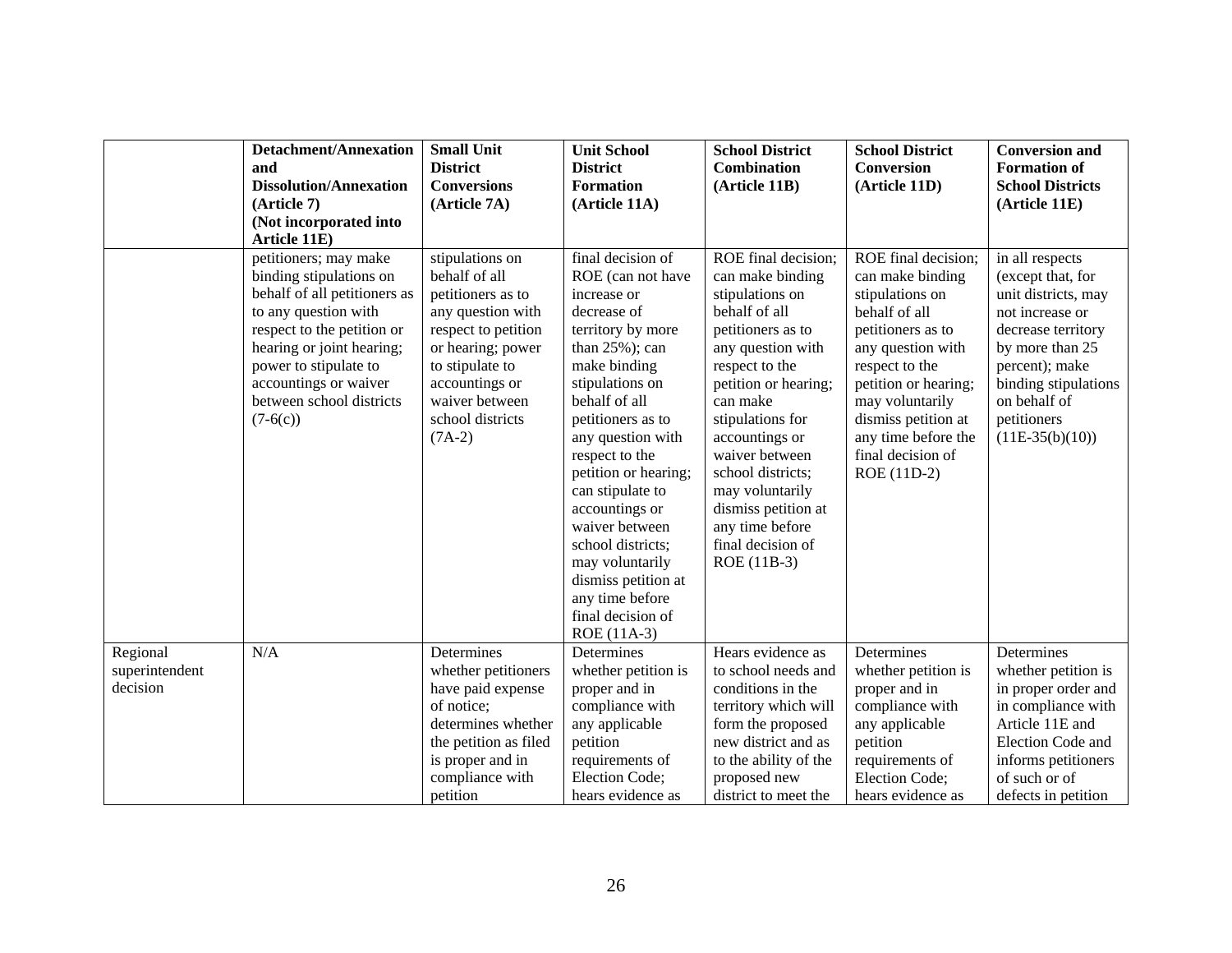| <b>Detachment/Annexation</b><br>and<br><b>Dissolution/Annexation</b><br>$(Ar$ ticle 7)<br>(Not incorporated into<br>Article 11E) | <b>Small Unit</b><br><b>District</b><br><b>Conversions</b><br>(Article 7A)                                                                                                                                                                                                                                                                                                                                                                                                                                                                                                                                                                                                | <b>Unit School</b><br><b>District</b><br><b>Formation</b><br>(Article 11A)                                                                                                                                                                                                                                                                                                                                                                            | <b>School District</b><br><b>Combination</b><br>(Article 11B)                                                                                                                                     | <b>School District</b><br><b>Conversion</b><br>(Article 11D)                                                                                                                                                                                                                                                                                                                                                                                      | <b>Conversion and</b><br><b>Formation of</b><br><b>School Districts</b><br>(Article 11E)                                                                                                                                                                                                                                                                                                                                                                                                                                                                                                                            |
|----------------------------------------------------------------------------------------------------------------------------------|---------------------------------------------------------------------------------------------------------------------------------------------------------------------------------------------------------------------------------------------------------------------------------------------------------------------------------------------------------------------------------------------------------------------------------------------------------------------------------------------------------------------------------------------------------------------------------------------------------------------------------------------------------------------------|-------------------------------------------------------------------------------------------------------------------------------------------------------------------------------------------------------------------------------------------------------------------------------------------------------------------------------------------------------------------------------------------------------------------------------------------------------|---------------------------------------------------------------------------------------------------------------------------------------------------------------------------------------------------|---------------------------------------------------------------------------------------------------------------------------------------------------------------------------------------------------------------------------------------------------------------------------------------------------------------------------------------------------------------------------------------------------------------------------------------------------|---------------------------------------------------------------------------------------------------------------------------------------------------------------------------------------------------------------------------------------------------------------------------------------------------------------------------------------------------------------------------------------------------------------------------------------------------------------------------------------------------------------------------------------------------------------------------------------------------------------------|
|                                                                                                                                  | requirements of<br>Election Code;<br>hears evidence as<br>to school needs and<br>conditions in all<br>territory described<br>in petition and in<br>area adjacent; hears<br>evidence with<br>respect to ability of<br>elementary district<br>to be created and<br>high school district<br>after annexation to<br>meet standards of<br>recognition; takes<br>into consideration<br>any division of<br>funds or assets;<br>determines whether<br>it is for the best<br>interests of the<br>schools of the area<br>and the educational<br>welfare of the<br>pupils; decision<br>approving or<br>denying petition<br>within 14 days after<br>conclusion of<br>hearing $(7A-2)$ | to the school needs<br>and conditions of<br>the territory and<br>adjacent area; takes<br>into consideration<br>the division of<br>funds and assets<br>which will result;<br>determines whether<br>it is for the best<br>interests of the<br>schools of the area<br>and the educational<br>welfare of the<br>pupils; decision by<br>ROE approving or<br>denying petition<br>must be made<br>within 14 days after<br>conclusion of<br>hearing $(11A-3)$ | standards of<br>recognition as<br>prescribed by<br>ISBE; decision by<br>ROE granting or<br>denying petition<br>must be made<br>within 14 days after<br>the conclusion of<br>the hearing $(11B-3)$ | to school needs and<br>conditions of the<br>territory and<br>adjacent area; takes<br>into consideration<br>the division of<br>funds and assets<br>which will result;<br>determines whether<br>it is for the best<br>interests of the<br>schools of the area<br>and the educational<br>welfare of the<br>pupils; decision by<br>ROE approving or<br>denying petition<br>must be made<br>within 14 days after<br>conclusion of<br>hearing $(11D-2)$ | prior to hearing;<br>$(11E-40(d))$<br>At the hearing,<br>takes into<br>consideration the<br>school needs and<br>conditions of the<br>affected districts<br>and in the area<br>adjacent thereto,<br>the division of<br>funds and assets<br>that will result<br>from the action<br>described in the<br>petition, the best<br>interests of the<br>schools of the area,<br>and the best<br>interests and the<br>educational welfare<br>of the pupils<br>residing therein;<br>decision by ROE<br>approving or<br>denying petition<br>must be made<br>within 14 days<br>after conclusion of<br>the hearing (11E-<br>50(a) |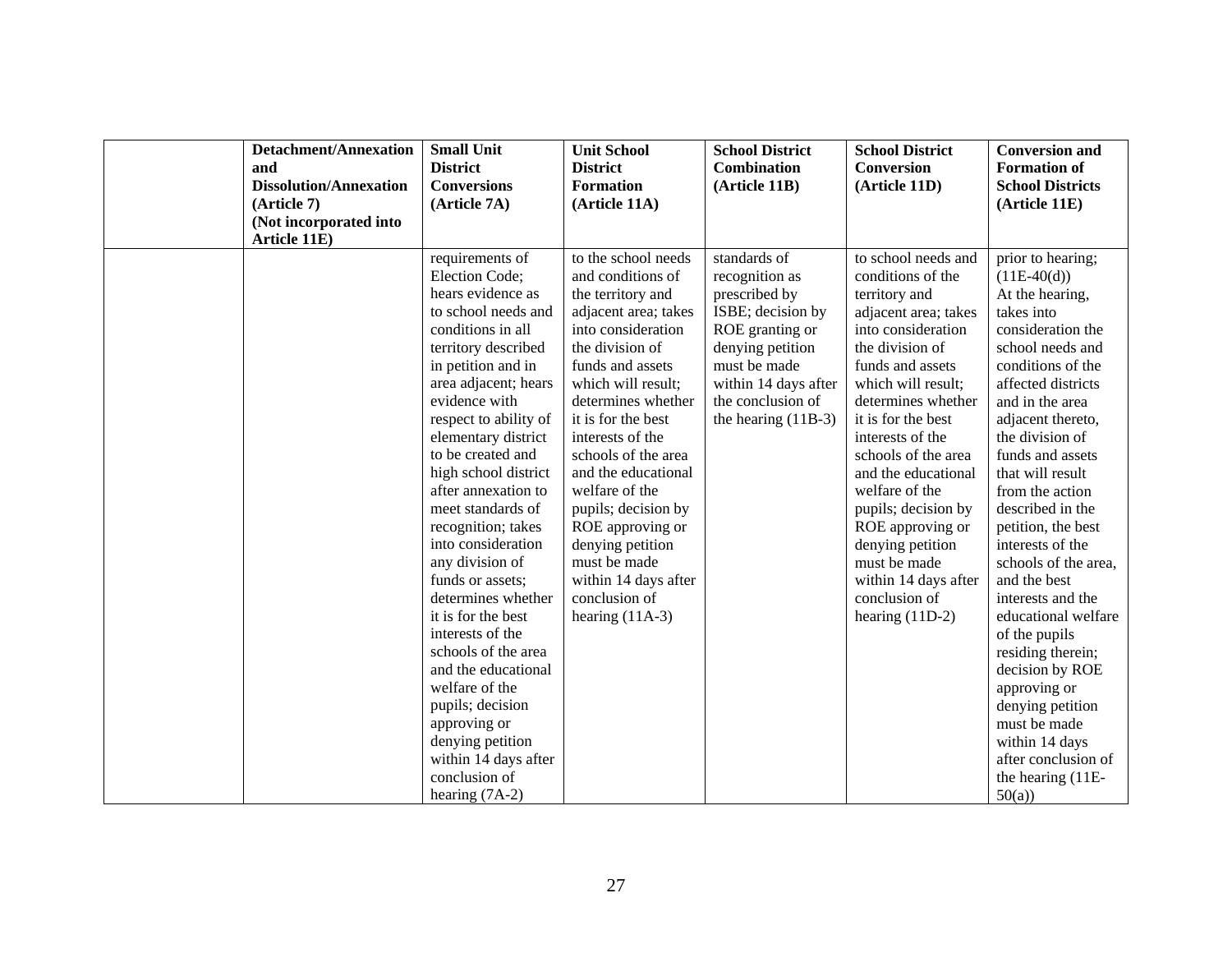|                        | <b>Detachment/Annexation</b>    | <b>Small Unit</b>    | <b>Unit School</b>  | <b>School District</b> | <b>School District</b> | <b>Conversion and</b>   |
|------------------------|---------------------------------|----------------------|---------------------|------------------------|------------------------|-------------------------|
|                        | and                             | <b>District</b>      | <b>District</b>     | <b>Combination</b>     | Conversion             | <b>Formation of</b>     |
|                        | <b>Dissolution/Annexation</b>   | <b>Conversions</b>   | <b>Formation</b>    | (Article 11B)          | (Article 11D)          | <b>School Districts</b> |
|                        | (Article 7)                     | (Article 7A)         | (Article 11A)       |                        |                        | (Article 11E)           |
|                        | (Not incorporated into          |                      |                     |                        |                        |                         |
|                        | Article 11E)                    |                      |                     |                        |                        |                         |
| Regional Board of      | For petition filed under 7-     | N/A                  | N/A                 | N/A                    | N/A                    | N/A                     |
| <b>School Trustees</b> | 1 or 7-2:                       |                      |                     |                        |                        |                         |
| decision               | Hearing by Regional             |                      |                     |                        |                        |                         |
|                        | <b>Board of School Trustees</b> |                      |                     |                        |                        |                         |
|                        | of each region affected;        |                      |                     |                        |                        |                         |
|                        | $(7-6(i), 7-6(k), 7-6(m))$      |                      |                     |                        |                        |                         |
|                        |                                 |                      |                     |                        |                        |                         |
|                        | For petition filed under 7-     |                      |                     |                        |                        |                         |
|                        | $2a(b)$ :                       |                      |                     |                        |                        |                         |
|                        | Petition decided solely by      |                      |                     |                        |                        |                         |
|                        | the Regional Board of           |                      |                     |                        |                        |                         |
|                        | School Trustees of the          |                      |                     |                        |                        |                         |
|                        | region in which the ROE         |                      |                     |                        |                        |                         |
|                        | has supervision over the        |                      |                     |                        |                        |                         |
|                        | district to be dissolved;       |                      |                     |                        |                        |                         |
|                        | $(7-2a(b)$ and $7-11)$          |                      |                     |                        |                        |                         |
| <b>State</b>           | For petitions filed under       | Reviews entire       | Reviews entire      | Reviews entire         | Reviews entire         | Reviews the             |
| Superintendent         | 7-1, if within 9 months         | record of            | record of           | record of              | record of              | petition, the record    |
| decision               | after filing a petition it is   | proceedings had      | proceedings had     | proceedings had        | proceedings had        | of the hearing, and     |
|                        | not approved or denied          | before ROE;          | before ROE;         | before ROE;            | before ROE;            | the written order of    |
|                        | by the Regional Board of        | considers whether    | considers whether   | considers whether      | considers whether      | the ROE; takes into     |
|                        | School Trustees, the            | the proposed         | the proposed        | proposed district      | proposed districts     | consideration the       |
|                        | petitioners may submit          | elementary district  | district will have  | will have sufficient   | will have sufficient   | school needs and        |
|                        | the petition to the State       | and high school      | sufficient size and | size and financial     | size and financial     | conditions of the       |
|                        | Superintendent for              | district after       | financial resources | resources to           | resources to           | affected districts      |
|                        | approval or denial; the         | annexation will      | to provide and      | provide and            | provide and            | and in the area         |
|                        | Regional Board loses all        | have sufficient size | maintain a          | maintain a             | maintain a             | adjacent thereto,       |
|                        | jurisdiction over the           | and financial        | recognized          | recognized             | recognized             | the division of         |
|                        | petition and all                | resources to         | educational         | educational            | educational            | funds and assets        |
|                        | jurisdiction is transferred     | provide and          | program; considers  | program; considers     | program; considers     | that will result        |
|                        | to the State Supt; the          | maintain a           | whether the         | whether the            | whether proposed       | from the action         |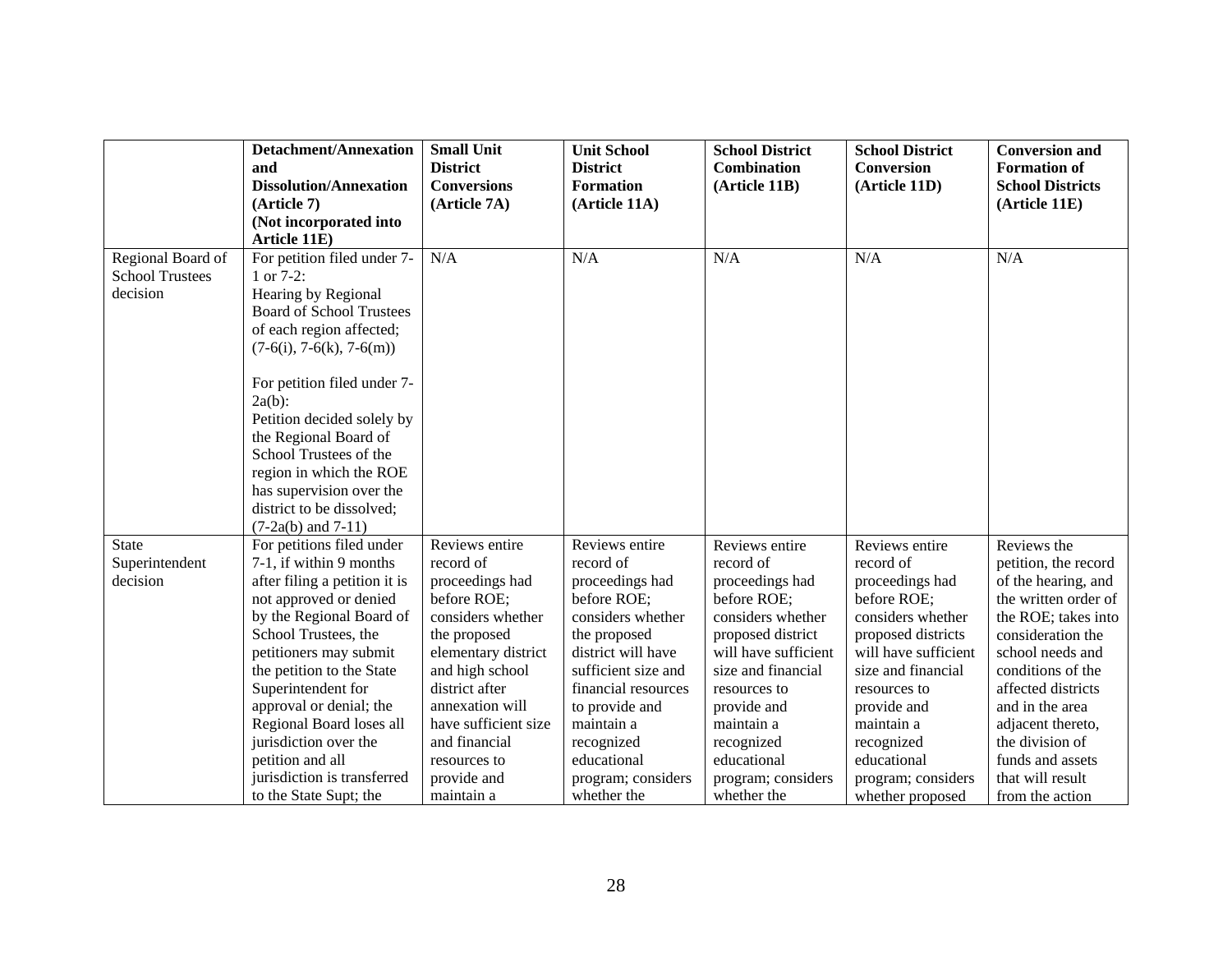| <b>Detachment/Annexation</b><br>and<br><b>Dissolution/Annexation</b><br>(A <sub>rt</sub> icle 7)<br>(Not incorporated into<br>Article 11E)<br>State Supt shall not be                                  | <b>Small Unit</b><br><b>District</b><br><b>Conversions</b><br>(Article 7A)<br>recognized                                                                                                                                                                                                                                                                                                                                                                                                                                                                                                                                         | <b>Unit School</b><br><b>District</b><br><b>Formation</b><br>(Article 11A)<br>proposed school                                                                                                                                                                                                                        | <b>School District</b><br><b>Combination</b><br>(Article 11B)<br>proposed district is                                                                                                                                                                                                              | <b>School District</b><br><b>Conversion</b><br>(Article 11D)<br>districts are for the                                                                                                                                                                                                                  | <b>Conversion and</b><br><b>Formation of</b><br><b>School Districts</b><br>(Article 11E)<br>described in the                                                                                                                                                                             |
|--------------------------------------------------------------------------------------------------------------------------------------------------------------------------------------------------------|----------------------------------------------------------------------------------------------------------------------------------------------------------------------------------------------------------------------------------------------------------------------------------------------------------------------------------------------------------------------------------------------------------------------------------------------------------------------------------------------------------------------------------------------------------------------------------------------------------------------------------|----------------------------------------------------------------------------------------------------------------------------------------------------------------------------------------------------------------------------------------------------------------------------------------------------------------------|----------------------------------------------------------------------------------------------------------------------------------------------------------------------------------------------------------------------------------------------------------------------------------------------------|--------------------------------------------------------------------------------------------------------------------------------------------------------------------------------------------------------------------------------------------------------------------------------------------------------|------------------------------------------------------------------------------------------------------------------------------------------------------------------------------------------------------------------------------------------------------------------------------------------|
| required to repeat any<br>proceedings conducted,<br>but is required to give<br>and publish any notice<br>and hold or complete any<br>hearings that were not<br>given, held, or completed<br>$(7-6(1))$ | educational<br>program; considers<br>whether the<br>dissolution of the<br>unit school district,<br>creation of an<br>elementary school<br>district therefrom<br>and annexation of<br>the same territory<br>to the existing high<br>school district is for<br>the best interests of<br>the schools of the<br>area and the<br>educational welfare<br>of the pupils;<br>considers whether<br>the territory of the<br>proposed<br>elementary district<br>and the territory of<br>the high school<br>district after<br>annexation are each<br>compact and<br>contiguous for<br>school purposes;<br>decision made<br>within 30 days of | district is for the<br>best interest of the<br>schools of the area<br>and the educational<br>welfare of the<br>pupils; considers<br>whether the<br>territory for the<br>proposed district is<br>compact and<br>contiguous for<br>school purposes;<br>decision made<br>within 30 days of<br>ROE decision<br>$(11A-3)$ | for the best<br>interests of schools<br>of the area and the<br>educational welfare<br>of the pupils;<br>considers whether<br>the territory for the<br>proposed district is<br>compact and<br>contiguous for<br>school purposes;<br>decision made<br>within 30 days of<br>ROE decision<br>$(11B-3)$ | best interests of the<br>schools of the area<br>and the educational<br>welfare of the<br>pupils; considers<br>whether the<br>territory for the<br>proposed school<br>districts is compact<br>and contiguous for<br>school purposes;<br>decision made<br>within 30 days of<br>ROE decision<br>$(11D-2)$ | petition, the best<br>interests of the<br>schools of the area,<br>and the best<br>interests and the<br>educational welfare<br>of the pupils<br>residing therein;<br>decision approving<br>or denying petition<br>within 21 days<br>after receipt of the<br>ROE decision<br>$(11E-50(b))$ |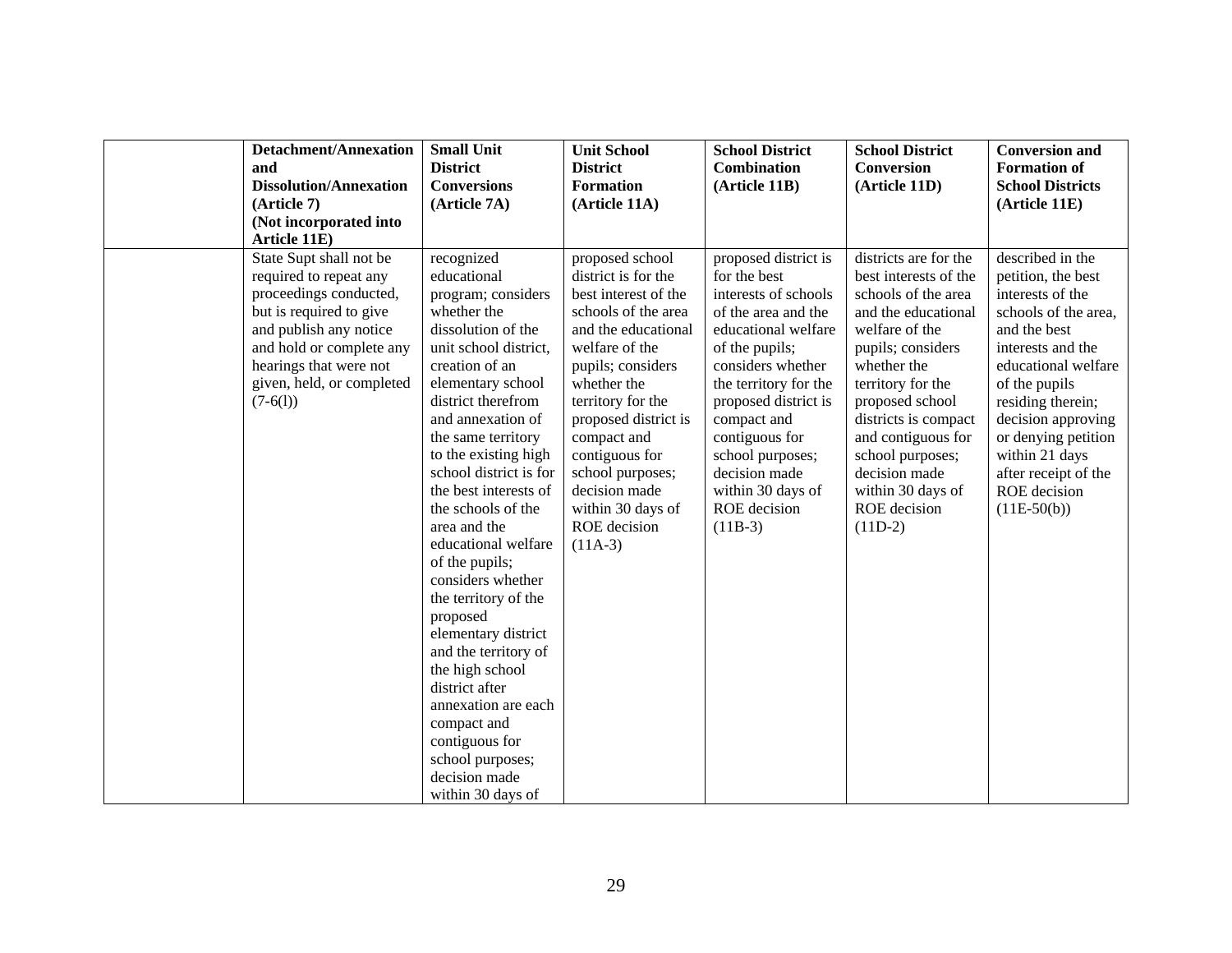|                                  | <b>Detachment/Annexation</b><br>and<br><b>Dissolution/Annexation</b><br>(A <sub>rt</sub> icle 7)<br>(Not incorporated into                                                                                                                                                                                                                                                                                                                                                                                             | <b>Small Unit</b><br><b>District</b><br><b>Conversions</b><br>(Article 7A)                                                                                                                                         | <b>Unit School</b><br><b>District</b><br><b>Formation</b><br>(Article 11A)                                                                                                       | <b>School District</b><br><b>Combination</b><br>(Article 11B)                                                                                                                    | <b>School District</b><br>Conversion<br>(Article 11D)                                                                                                                            | <b>Conversion and</b><br><b>Formation of</b><br><b>School Districts</b><br>(Article 11E)                                                                                                                                                      |
|----------------------------------|------------------------------------------------------------------------------------------------------------------------------------------------------------------------------------------------------------------------------------------------------------------------------------------------------------------------------------------------------------------------------------------------------------------------------------------------------------------------------------------------------------------------|--------------------------------------------------------------------------------------------------------------------------------------------------------------------------------------------------------------------|----------------------------------------------------------------------------------------------------------------------------------------------------------------------------------|----------------------------------------------------------------------------------------------------------------------------------------------------------------------------------|----------------------------------------------------------------------------------------------------------------------------------------------------------------------------------|-----------------------------------------------------------------------------------------------------------------------------------------------------------------------------------------------------------------------------------------------|
|                                  | Article 11E)                                                                                                                                                                                                                                                                                                                                                                                                                                                                                                           |                                                                                                                                                                                                                    |                                                                                                                                                                                  |                                                                                                                                                                                  |                                                                                                                                                                                  |                                                                                                                                                                                                                                               |
|                                  |                                                                                                                                                                                                                                                                                                                                                                                                                                                                                                                        | ROE decision (7A-<br>2)                                                                                                                                                                                            |                                                                                                                                                                                  |                                                                                                                                                                                  |                                                                                                                                                                                  |                                                                                                                                                                                                                                               |
| Timing of notice of<br>petition  | For petition filed under 7-<br>1 or $7-2$ :<br>Prior to Regional<br>Board(s) of School<br>Trustees hearing; notice<br>published once; hearing<br>held not more than 15 nor<br>less than 10 days after<br>notice $(7-6(a)$ and $7-6(f)$<br>For petition filed under 7-<br>$2a(b)$ :<br>Prior to Regional Board<br>of School Trustees<br>hearing; notice published<br>twice each week for two<br>successive weeks;<br>hearing held not less than<br>50 days nor more than 70<br>days after petition is filed<br>$(7-11)$ | Prior to ROE<br>hearing on petition;<br>notice once each<br>week for 3<br>successive weeks;<br>hearing held no<br>more than 30 days<br>after the last date<br>on which required<br>notice is published<br>$(7A-2)$ | Prior to ROE<br>hearing on petition;<br>notice once each<br>week for 3<br>successive weeks;<br>hearing held not<br>more than 30 days<br>after publication of<br>notice $(11A-3)$ | Prior to ROE<br>hearing on petition;<br>notice once each<br>week for 3<br>successive weeks;<br>hearing held not<br>more than 30 days<br>after publication of<br>notice $(11B-3)$ | Prior to ROE<br>hearing on petition;<br>notice once each<br>week for 3<br>successive weeks;<br>hearing held not<br>more than 30 days<br>after publication of<br>notice $(11D-2)$ | Prior to ROE<br>hearing on petition;<br>notice once each<br>week for 3<br>successive weeks;<br>hearing held not<br>more than 15 days<br>after the last date<br>on which required<br>notice is published<br>$(11E-40(a)(2)$ and<br>$11E-45(a)$ |
| Content of notice<br>of petition | For petition filed under 7-<br>1 and 7-2:                                                                                                                                                                                                                                                                                                                                                                                                                                                                              | 1. When & to<br>whom the petition                                                                                                                                                                                  | 1. When & to<br>whom petition was                                                                                                                                                | 1. When & to<br>whom petition was                                                                                                                                                | 1. when $&$ to<br>whom the petition                                                                                                                                              | 1. when and to<br>whom the petition                                                                                                                                                                                                           |
|                                  | 1. When petition was<br>filed;<br>2. description of                                                                                                                                                                                                                                                                                                                                                                                                                                                                    | was presented;<br>2. description of<br>territory of unit                                                                                                                                                           | presented;<br>2. description of<br>territory of                                                                                                                                  | presented;<br>2. description of<br>territory of                                                                                                                                  | was presented;<br>2. description of<br>territory of                                                                                                                              | was presented;<br>2. prayer of<br>petition;                                                                                                                                                                                                   |
|                                  | territory;<br>3. prayer of the petition;<br>4. day on which the                                                                                                                                                                                                                                                                                                                                                                                                                                                        | district to be<br>dissolved;<br>3. description of                                                                                                                                                                  | proposed district;<br>3. if requested in<br>the petition a                                                                                                                       | proposed district;<br>3. day on which<br>hearing upon                                                                                                                            | proposed districts;<br>3. if requested in<br>the petition a                                                                                                                      | 3. description of<br>territory;<br>4. if requested,                                                                                                                                                                                           |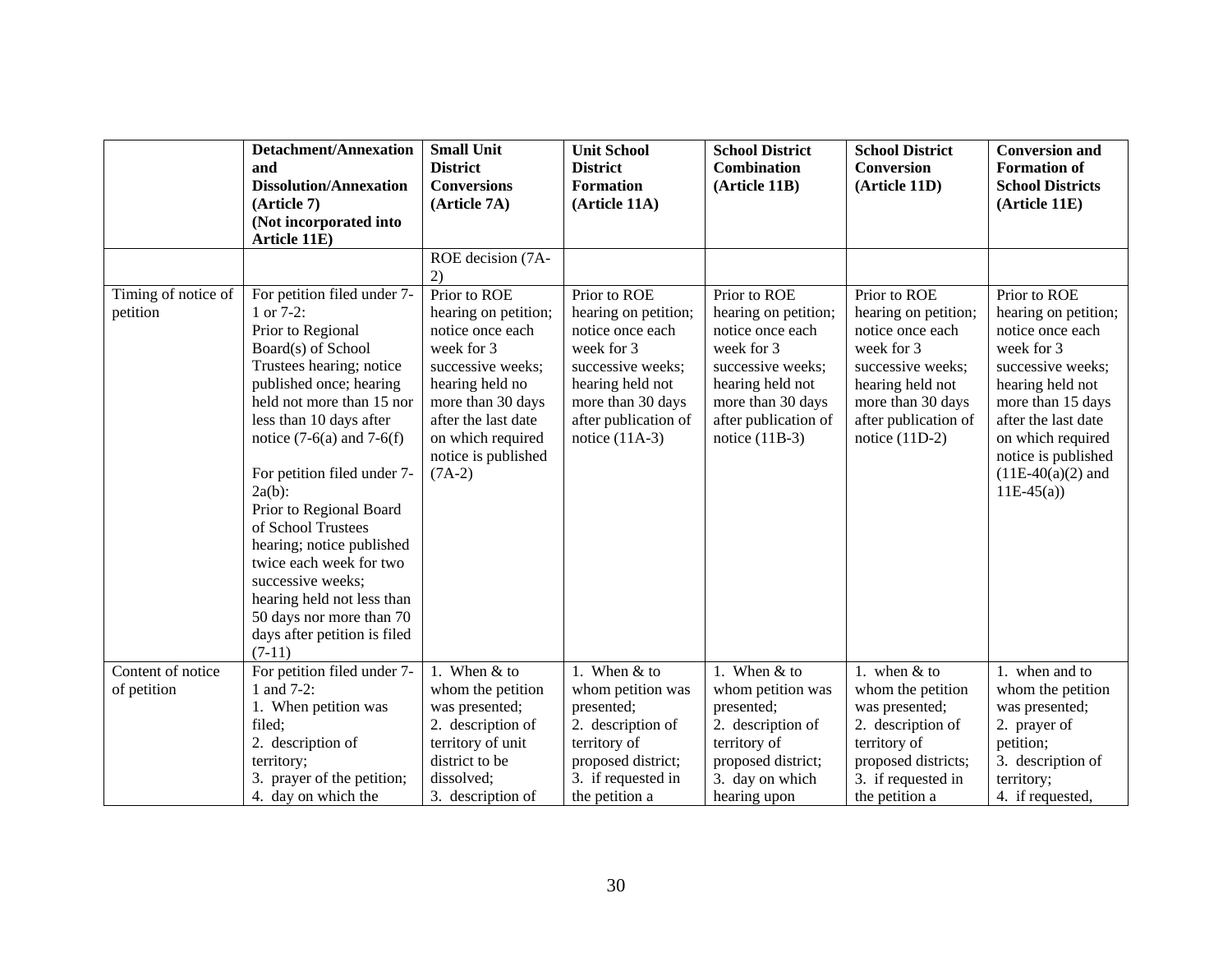|                                  | <b>Detachment/Annexation</b>                                                                                                                                                                                                                                                                                                                                               | <b>Small Unit</b>                                                                                                                                                                                                                                                                                                                  | <b>Unit School</b>                                                                                                                                                                                                                                                                                                           | <b>School District</b>                                                                                                                                                                     | <b>School District</b>                                                                                                                                                                                                                                                                                               | <b>Conversion and</b>                                                                                                                                                                                                                                                                                                                                                                                                                                                 |
|----------------------------------|----------------------------------------------------------------------------------------------------------------------------------------------------------------------------------------------------------------------------------------------------------------------------------------------------------------------------------------------------------------------------|------------------------------------------------------------------------------------------------------------------------------------------------------------------------------------------------------------------------------------------------------------------------------------------------------------------------------------|------------------------------------------------------------------------------------------------------------------------------------------------------------------------------------------------------------------------------------------------------------------------------------------------------------------------------|--------------------------------------------------------------------------------------------------------------------------------------------------------------------------------------------|----------------------------------------------------------------------------------------------------------------------------------------------------------------------------------------------------------------------------------------------------------------------------------------------------------------------|-----------------------------------------------------------------------------------------------------------------------------------------------------------------------------------------------------------------------------------------------------------------------------------------------------------------------------------------------------------------------------------------------------------------------------------------------------------------------|
|                                  | and                                                                                                                                                                                                                                                                                                                                                                        | <b>District</b>                                                                                                                                                                                                                                                                                                                    | <b>District</b>                                                                                                                                                                                                                                                                                                              | Combination                                                                                                                                                                                | Conversion                                                                                                                                                                                                                                                                                                           | <b>Formation of</b>                                                                                                                                                                                                                                                                                                                                                                                                                                                   |
|                                  | <b>Dissolution/Annexation</b>                                                                                                                                                                                                                                                                                                                                              | <b>Conversions</b>                                                                                                                                                                                                                                                                                                                 | <b>Formation</b>                                                                                                                                                                                                                                                                                                             | (Article 11B)                                                                                                                                                                              | (Article 11D)                                                                                                                                                                                                                                                                                                        | <b>School Districts</b>                                                                                                                                                                                                                                                                                                                                                                                                                                               |
|                                  | (Article 7)                                                                                                                                                                                                                                                                                                                                                                | (Article 7A)                                                                                                                                                                                                                                                                                                                       | (Article 11A)                                                                                                                                                                                                                                                                                                                |                                                                                                                                                                                            |                                                                                                                                                                                                                                                                                                                      | (Article 11E)                                                                                                                                                                                                                                                                                                                                                                                                                                                         |
|                                  | (Not incorporated into                                                                                                                                                                                                                                                                                                                                                     |                                                                                                                                                                                                                                                                                                                                    |                                                                                                                                                                                                                                                                                                                              |                                                                                                                                                                                            |                                                                                                                                                                                                                                                                                                                      |                                                                                                                                                                                                                                                                                                                                                                                                                                                                       |
|                                  | Article 11E)                                                                                                                                                                                                                                                                                                                                                               |                                                                                                                                                                                                                                                                                                                                    |                                                                                                                                                                                                                                                                                                                              |                                                                                                                                                                                            |                                                                                                                                                                                                                                                                                                                      |                                                                                                                                                                                                                                                                                                                                                                                                                                                                       |
| Payment for notice<br>of hearing | hearing or joint hearing<br>upon petition will be held<br>$(7-6(f))$<br>For petition filed under 7-<br>$2a(b)$ :<br>No specifics on contents<br>of notice contained<br>within Section $7-2a(b)$ or<br>Section 7-11<br>Petitioners pay expense<br>of publishing notice;<br>petitioners also pay<br>expense of transcript<br>taken at hearing or joint<br>hearing $(7-6(e))$ | territory of existing<br>high school district;<br>4. statement of<br>maximum tax rates;<br>5. prayer of<br>petition;<br>6. day on which<br>hearing on petition<br>shall be held (7A-<br>2)<br>Petitioners pay<br>expense of<br>publishing notice;<br>petitioners also pay<br>expense of<br>transcript taken at<br>hearing $(7A-2)$ | statement of the<br>proposition to issue<br>bonds and the<br>amount and<br>purpose;<br>4. day on which<br>the hearing upon<br>the petition will be<br>held<br>$(11A-3)$<br>No specific<br>mention on party<br>responsible for<br>payment of notice;<br>common practice is<br>that ROE office<br>pays for notice<br>under 11A | petition will be<br>held<br>$(11B-3)$<br>No specific<br>mention on party<br>responsible for<br>payment of notice;<br>common practice is<br>that ROE office<br>pays for notice<br>under 11B | statement of the<br>proposition to issue<br>bonds and the<br>amount and<br>purpose;<br>4. day on which<br>hearing upon<br>petition will be<br>held<br>$(11D-2)$<br>No specific<br>mention on party<br>responsible for<br>payment of notice;<br>common practice is<br>that ROE office<br>pays for notice<br>under 11D | proposition to elect<br>board members;<br>5. if requested,<br>proposition to issue<br>bonds;<br>6. day on which<br>hearing upon<br>petition will be<br>held.<br>$(11E-40(b))$<br>Expense of<br>publishing notice<br>shall be borne by<br>the petitioners and<br>paid on behalf of<br>the petitioners by<br>the Committee of<br>Ten; the expense of<br>the transcript taken<br>at the local hearing<br>shall also be borne<br>by the petitioners<br>and paid on behalf |
|                                  |                                                                                                                                                                                                                                                                                                                                                                            |                                                                                                                                                                                                                                                                                                                                    |                                                                                                                                                                                                                                                                                                                              |                                                                                                                                                                                            |                                                                                                                                                                                                                                                                                                                      | of the petitioners<br>by the Committee<br>of Ten (11E-<br>$40(a)(2)$ and 11E-                                                                                                                                                                                                                                                                                                                                                                                         |
|                                  |                                                                                                                                                                                                                                                                                                                                                                            |                                                                                                                                                                                                                                                                                                                                    |                                                                                                                                                                                                                                                                                                                              |                                                                                                                                                                                            |                                                                                                                                                                                                                                                                                                                      | 45(d)                                                                                                                                                                                                                                                                                                                                                                                                                                                                 |
| Administrative                   | Yes                                                                                                                                                                                                                                                                                                                                                                        | $Yes - within 35$                                                                                                                                                                                                                                                                                                                  | $Yes - within 35$                                                                                                                                                                                                                                                                                                            | $Yes - within 35$                                                                                                                                                                          | $Yes - within 35$                                                                                                                                                                                                                                                                                                    | $Yes - within 35$                                                                                                                                                                                                                                                                                                                                                                                                                                                     |
| review                           | For petitions filed under                                                                                                                                                                                                                                                                                                                                                  | days of receipt of                                                                                                                                                                                                                                                                                                                 | days of receipt of                                                                                                                                                                                                                                                                                                           | days of receipt of                                                                                                                                                                         | days of receipt of                                                                                                                                                                                                                                                                                                   | days of receipt of                                                                                                                                                                                                                                                                                                                                                                                                                                                    |
|                                  | 7-1 or $7-2$ – within 35                                                                                                                                                                                                                                                                                                                                                   | copy of State Supt                                                                                                                                                                                                                                                                                                                 | copy of State Supt                                                                                                                                                                                                                                                                                                           | copy of State Supt                                                                                                                                                                         | copy of State Supt                                                                                                                                                                                                                                                                                                   | copy of State Supt                                                                                                                                                                                                                                                                                                                                                                                                                                                    |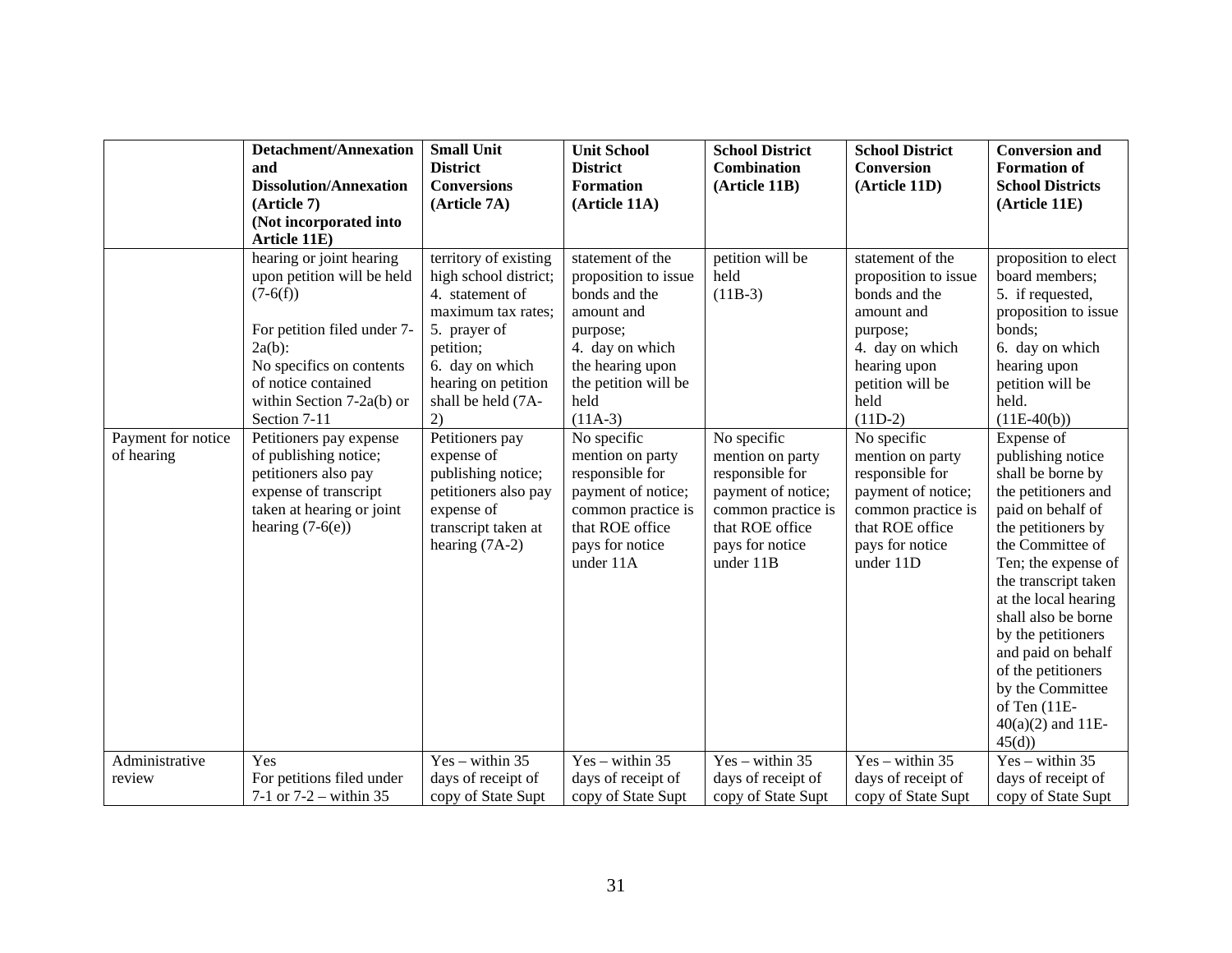|                                   | <b>Detachment/Annexation</b><br>and<br><b>Dissolution/Annexation</b><br>(Article 7)<br>(Not incorporated into<br>Article 11E)                                                                                                                                            | <b>Small Unit</b><br><b>District</b><br><b>Conversions</b><br>(Article 7A)          | <b>Unit School</b><br><b>District</b><br><b>Formation</b><br>(Article 11A)               | <b>School District</b><br><b>Combination</b><br>(Article 11B)                      | <b>School District</b><br><b>Conversion</b><br>(Article 11D)                         | <b>Conversion and</b><br><b>Formation of</b><br><b>School Districts</b><br>(Article 11E)                 |
|-----------------------------------|--------------------------------------------------------------------------------------------------------------------------------------------------------------------------------------------------------------------------------------------------------------------------|-------------------------------------------------------------------------------------|------------------------------------------------------------------------------------------|------------------------------------------------------------------------------------|--------------------------------------------------------------------------------------|----------------------------------------------------------------------------------------------------------|
|                                   | days of receipt of copy of<br>Regional Board(s) or<br>State Supt decision (7-7)<br>For petitions filed under<br>$7-2a(b)$ – within 10 days<br>of receipt of copy of<br>Regional Board decision<br>$(7-11)$                                                               | decision $(7A-3)$                                                                   | $decision (11A-4)$                                                                       | decision $(11B-4)$                                                                 | $decision (11D-3)$                                                                   | decision (11E-<br>50(c)                                                                                  |
| Election required?                | Election required for<br>dissolution/annexation<br>filed under $7-1$ or $7-2$ (7-<br>$1, 7-2, 7-2a(a), 7-6(a), 7-$<br>7.5)<br>Detachment/Annexations<br>to not have election<br>requirement<br>Dissolutions filed under<br>$7-2a(b)$ do not have<br>election requirement | Yes $(7A-4)$                                                                        | Yes $(11A-5)$                                                                            | Yes $(11B-5)$                                                                      | Yes $(11D-4)$                                                                        | Yes. (11E-55)                                                                                            |
| Notice of election                | In accordance with<br>general election law (7-<br>7.5(b)                                                                                                                                                                                                                 | In accordance with<br>general election<br>law $(7A-4(b)$ and<br>$7A-4(c)$           | In accordance with<br>general election<br>law $(11A-5(b)$ and<br>$11A-5(c)$              | In accordance with<br>general election<br>law $(11B-5(b)$ and<br>$11B-5(c)$        | In accordance with<br>general election<br>law $(11D-4(b)$ and<br>$11D-4(c)$          | In accordance with<br>general election<br>law; contents the<br>same as in existing<br>law. $(11E-55(d))$ |
| Election approval<br>requirements | Majority of electors<br>voting at election in each<br>affected district (7-7.7)                                                                                                                                                                                          | Majority of electors<br>voting at election in<br>each affected<br>district $(7A-6)$ | Majority of electors<br>voting at election in<br>each affected<br>district; if territory | Majority of electors<br>voting within the<br>territory of the<br>proposed district | Majority of electors<br>voting at election in<br>each affected<br>district $(11D-6)$ | Majority of<br>electors voting at<br>election in each<br>affected district.                              |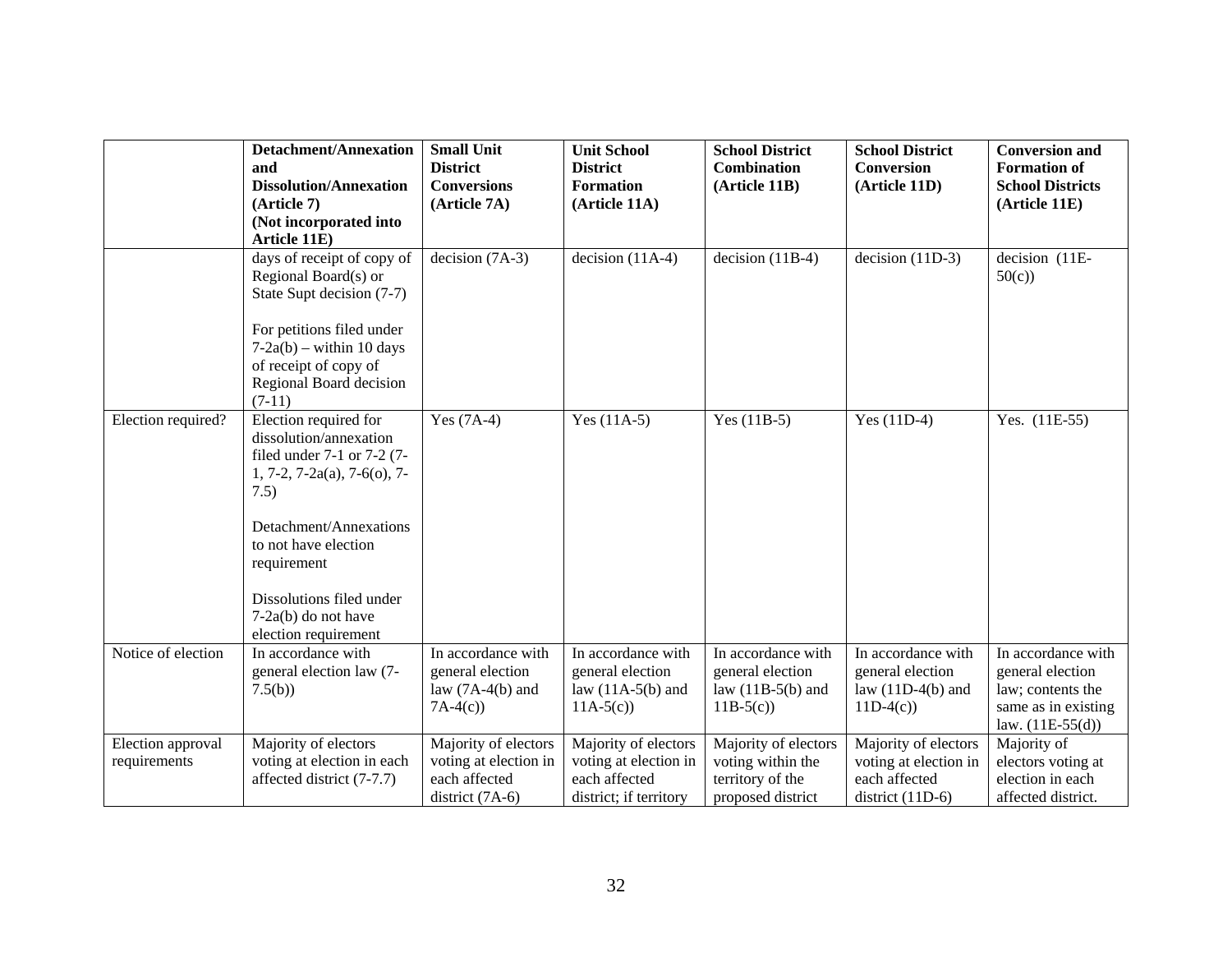|                   | <b>Detachment/Annexation</b>  | <b>Small Unit</b>  | <b>Unit School</b>    | <b>School District</b> | <b>School District</b> | <b>Conversion and</b>   |
|-------------------|-------------------------------|--------------------|-----------------------|------------------------|------------------------|-------------------------|
|                   | and                           | <b>District</b>    | <b>District</b>       | <b>Combination</b>     | <b>Conversion</b>      | <b>Formation of</b>     |
|                   | <b>Dissolution/Annexation</b> | <b>Conversions</b> | <b>Formation</b>      | (Article 11B)          | (Article 11D)          | <b>School Districts</b> |
|                   | (Article 7)                   | (Article 7A)       | (Article 11A)         |                        |                        | (Article 11E)           |
|                   | (Not incorporated into        |                    |                       |                        |                        |                         |
|                   | Article 11E)                  |                    |                       |                        |                        |                         |
|                   | Detachment/Annexations        |                    | will be taken from    | $(11B-7)$              |                        | For optional            |
|                   | and Dissolutions filed        |                    | a district to be part |                        |                        | elementary unit         |
|                   | under $7-2a(b)$ do not have   |                    | of the new unit       |                        |                        | district, only          |
|                   | election.                     |                    | district and that     |                        |                        | requires majority       |
|                   |                               |                    | territory is 25% or   |                        |                        | of electors voting      |
|                   |                               |                    | more of total land    |                        |                        | in high school          |
|                   |                               |                    | area or student       |                        |                        | district and            |
|                   |                               |                    | enrollment of         |                        |                        | majority of electors    |
|                   |                               |                    | territory is greater  |                        |                        | voting in at least      |
|                   |                               |                    | than 8% and EAV       |                        |                        | one elementary          |
|                   |                               |                    | of territory is       |                        |                        | district. For           |
|                   |                               |                    | greater than 8% of    |                        |                        | elementary district     |
|                   |                               |                    | the total original    |                        |                        | electing to join an     |
|                   |                               |                    | district, then all    |                        |                        | optional                |
|                   |                               |                    | residents of that     |                        |                        | elementary unit         |
|                   |                               |                    | district are eligible |                        |                        | district (opt-in),      |
|                   |                               |                    | to vote on the        |                        |                        | only requires a         |
|                   |                               |                    | consolidation         |                        |                        | majority of electors    |
|                   |                               |                    | question but not the  |                        |                        | voting in that          |
|                   |                               |                    | bond question, if     |                        |                        | elementary district     |
|                   |                               |                    | applicable;           |                        |                        | $(11E-65)$              |
|                   |                               |                    | otherwise,            |                        |                        |                         |
|                   |                               |                    | consolidation         |                        |                        |                         |
|                   |                               |                    | question submitted    |                        |                        |                         |
|                   |                               |                    | only to voters of     |                        |                        |                         |
|                   |                               |                    | territory which       |                        |                        |                         |
|                   |                               |                    | comprises proposed    |                        |                        |                         |
|                   |                               |                    | new district (11A-7   |                        |                        |                         |
|                   |                               |                    | and $11A-8$ )         |                        |                        |                         |
| Effective date of | Does not affect               | Does not affect    | Does not affect       | Does not affect        | Does not affect        | Does not affect         |
| change            | administration of the         | administration of  | administration of     | administration of      | administration of      | administration of       |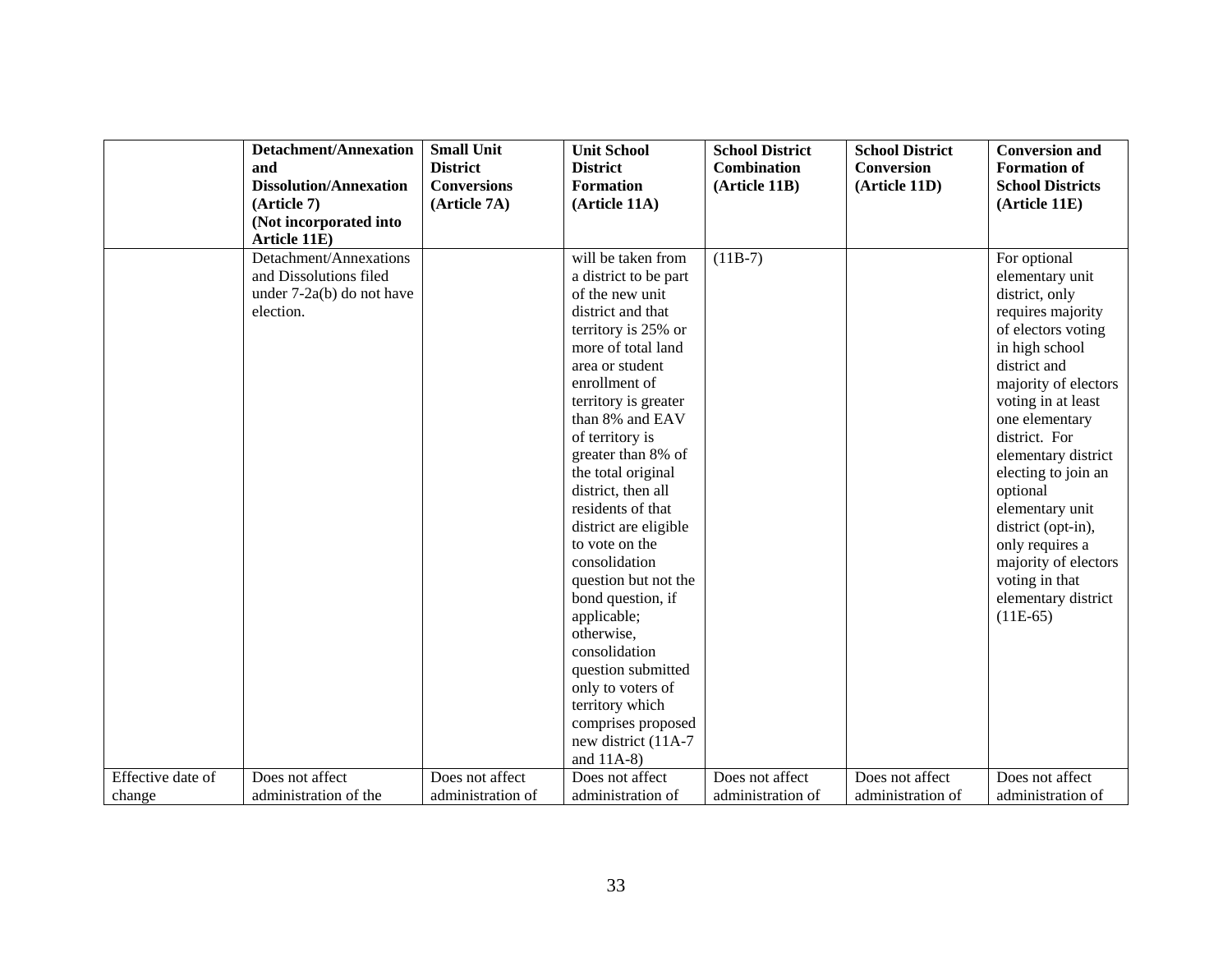|                  | <b>Detachment/Annexation</b>                   | <b>Small Unit</b>                     | <b>Unit School</b>                    | <b>School District</b>                | <b>School District</b>                | <b>Conversion and</b>                 |
|------------------|------------------------------------------------|---------------------------------------|---------------------------------------|---------------------------------------|---------------------------------------|---------------------------------------|
|                  | and                                            | <b>District</b>                       | <b>District</b>                       | <b>Combination</b>                    | <b>Conversion</b>                     | <b>Formation of</b>                   |
|                  | <b>Dissolution/Annexation</b>                  | <b>Conversions</b>                    | <b>Formation</b>                      | (Article 11B)                         | (Article 11D)                         | <b>School Districts</b>               |
|                  | (Article 7)                                    | (Article 7A)                          | (Article 11A)                         |                                       |                                       | (Article 11E)                         |
|                  | (Not incorporated into                         |                                       |                                       |                                       |                                       |                                       |
|                  | Article 11E)                                   |                                       |                                       |                                       |                                       |                                       |
|                  | schools until July 1<br>following the date the | the schools until<br>July 1 following | the schools until<br>July 1 following | the schools until<br>July 1 following | the schools until<br>July 1 following | schools until July<br>1 following the |
|                  | petition is granted or                         | the date the board                    | the date the board                    | the date the board                    | the date board of                     | date school board                     |
|                  | upon which the election                        | of education                          | of education                          | of education                          | education election                    | election is held.                     |
|                  | is held $(7-9)$                                | election is held for                  | election is held                      | election is held                      | is held $(11D-7)$                     | $(11E-70(a))$                         |
|                  |                                                | the new district                      | $(11A-10)$                            | $(11B-9)$                             |                                       |                                       |
|                  |                                                | $(7A-8)$                              |                                       |                                       |                                       |                                       |
| Authority of new | $N/A$ – no new district is                     | 1. Establish tax                      | 1. Establish tax                      | 1. Establish tax                      | 1. Establish tax                      | 1. Establish tax                      |
| districts        | formed in any option                           | levy;                                 | levy;                                 | levy;                                 | levy;                                 | levy;                                 |
|                  | under Article 7                                | 2. Enter into                         | 2. Enter into                         | 2. Enter into                         | 2. Enter into                         | 2. Enter into                         |
|                  |                                                | agreements with                       | agreements with                       | agreements with                       | agreements with                       | agreements with                       |
|                  |                                                | banks and deposit                     | banks and deposit                     | banks and deposit                     | banks and deposit                     | banks and deposit                     |
|                  |                                                | funds;                                | funds;                                | funds;                                | funds;                                | funds;                                |
|                  |                                                | 3. Search and                         | 3. Search and                         | 3. Search and                         | 3. Search and                         | 3. Search and                         |
|                  |                                                | contract for                          | contract for                          | contract for                          | contract for                          | contract for                          |
|                  |                                                | superintendent;                       | superintendent;                       | superintendent;                       | superintendent;                       | superintendent;                       |
|                  |                                                | 4. Engage                             | 4. Engage                             | 4. Engage                             | 4. Engage                             | 4. Search and                         |
|                  |                                                | professionals;                        | professionals;                        | professionals;                        | professionals;                        | contract for other                    |
|                  |                                                | 5. Plan for                           | 5. Plan for                           | 5. Plan for                           | 5. Plan for                           | administrators and                    |
|                  |                                                | transition;                           | transition;                           | transition;                           | transition;                           | staff;                                |
|                  |                                                | 6. Bargain                            | 6. Bargain                            | 6. Bargain                            | 6. Bargain                            | 5. Engage                             |
|                  |                                                | collectively;                         | collectively;                         | collectively;                         | collectively;                         | professionals;                        |
|                  |                                                | 7. Expend funds to                    | 7. Expend funds to                    | 7. Expend funds to                    | 7. Expend funds to                    | 6. Plan for                           |
|                  |                                                | meet expenses of                      | meet expenses of                      | meet expenses of                      | meet expenses of                      | transition;                           |
|                  |                                                | existing districts;                   | existing districts;                   | existing districts;                   | existing districts;                   | 7. Bargain                            |
|                  |                                                | 8. Expend funds in                    | 8. Expend funds in                    | 8. Expend funds in                    | 8. Expend funds in                    | collectively;                         |
|                  |                                                | exercise of other                     | exercise of other                     | exercise of other                     | exercise of other                     | 8. Expend funds to                    |
|                  |                                                | powers;                               | powers;                               | powers;                               | powers;                               | meet expenses of                      |
|                  |                                                | 9. Issue bonds.                       | 9. Issue bonds.                       | $(11B-9)$                             | 9. Issue bonds.                       | existing districts or                 |
|                  |                                                | $(7A-8)$                              | $(11A-10)$                            | Note: 11B does not                    | $(11D-7)$                             | in exercise of other                  |
|                  |                                                |                                       |                                       | give the new board                    |                                       | powers;                               |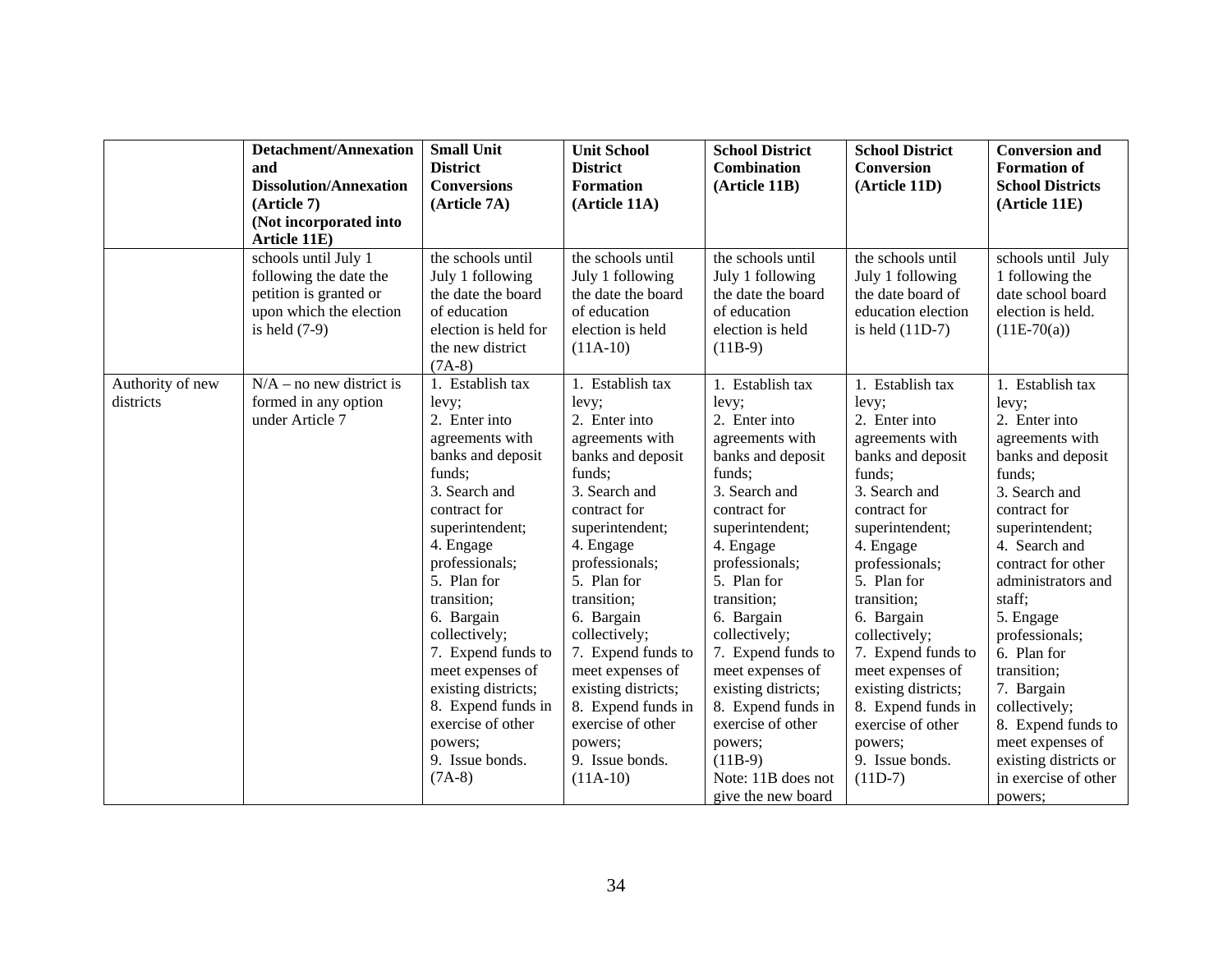|                   | <b>Detachment/Annexation</b>  | <b>Small Unit</b>                | <b>Unit School</b> | <b>School District</b> | <b>School District</b>                     | <b>Conversion and</b>   |
|-------------------|-------------------------------|----------------------------------|--------------------|------------------------|--------------------------------------------|-------------------------|
|                   | and                           | <b>District</b>                  | <b>District</b>    | <b>Combination</b>     | <b>Conversion</b>                          | <b>Formation of</b>     |
|                   | <b>Dissolution/Annexation</b> | <b>Conversions</b>               | <b>Formation</b>   | (Article 11B)          | (Article 11D)                              | <b>School Districts</b> |
|                   | (Article 7)                   | (Article 7A)                     | (Article 11A)      |                        |                                            | (Article 11E)           |
|                   | (Not incorporated into        |                                  |                    |                        |                                            |                         |
|                   | Article 11E)                  |                                  |                    |                        |                                            |                         |
|                   |                               |                                  |                    | the power to issue     |                                            | 9. Issue bonds.         |
|                   |                               |                                  |                    | bonds prior to new     |                                            | $(11E-70(c))$           |
|                   |                               |                                  |                    | district taking        |                                            |                         |
|                   |                               |                                  |                    | effect                 |                                            |                         |
| Teachers in       | Provisions of Section 24-     | Provisions of                    | Provisions of      | Provisions of          | Provisions of                              | Provisions of           |
| contractual       | 12 apply $(7-2a(b))$          | Section 24-12                    | Section 24-12      | Section 24-12          | Section 24-12                              | Section 24-12           |
| continued service |                               | apply;                           | apply $(11A-10)$   | apply $(11B-9)$        | apply;                                     | apply. (No              |
|                   |                               | For unit district:               |                    |                        | Teachers having                            | changes to existing     |
|                   |                               | 1. positions of                  |                    |                        | tenure with the                            | $law)$ (11E-110)        |
|                   |                               | teachers in                      |                    |                        | districts at the time                      |                         |
|                   |                               | contractual                      |                    |                        | of their dissolution                       |                         |
|                   |                               | continued service                |                    |                        | shall be transferred:                      |                         |
|                   |                               | that were in grades              |                    |                        | 1. to new high                             |                         |
|                   |                               | 9-12 last 5 years                |                    |                        | school district if                         |                         |
|                   |                               | are transferred to               |                    |                        | employed full time                         |                         |
|                   |                               | annexing high                    |                    |                        | in grades 9-12 for                         |                         |
|                   |                               | school district                  |                    |                        | preceding 5 years;                         |                         |
|                   |                               | 2. positions of                  |                    |                        | 2. to newly created                        |                         |
|                   |                               | teachers in                      |                    |                        | successor                                  |                         |
|                   |                               | contractual                      |                    |                        | elementary district                        |                         |
|                   |                               | continued services               |                    |                        | if employed full                           |                         |
|                   |                               | that were in grades              |                    |                        | time in grades K-8                         |                         |
|                   |                               | K-8 last 5 years are             |                    |                        | for preceding 5                            |                         |
|                   |                               | transferred to new               |                    |                        | years;<br>3. full time teacher             |                         |
|                   |                               | elementary district              |                    |                        |                                            |                         |
|                   |                               | 3. positions of<br>teachers in   |                    |                        | not falling within<br>#1 or #2 transferred |                         |
|                   |                               |                                  |                    |                        |                                            |                         |
|                   |                               | contractual<br>continued service |                    |                        | based on request of                        |                         |
|                   |                               | that don't fall                  |                    |                        | teacher to new high<br>school district or  |                         |
|                   |                               |                                  |                    |                        |                                            |                         |
|                   |                               | within #1 or #2 are              |                    |                        | newly created                              |                         |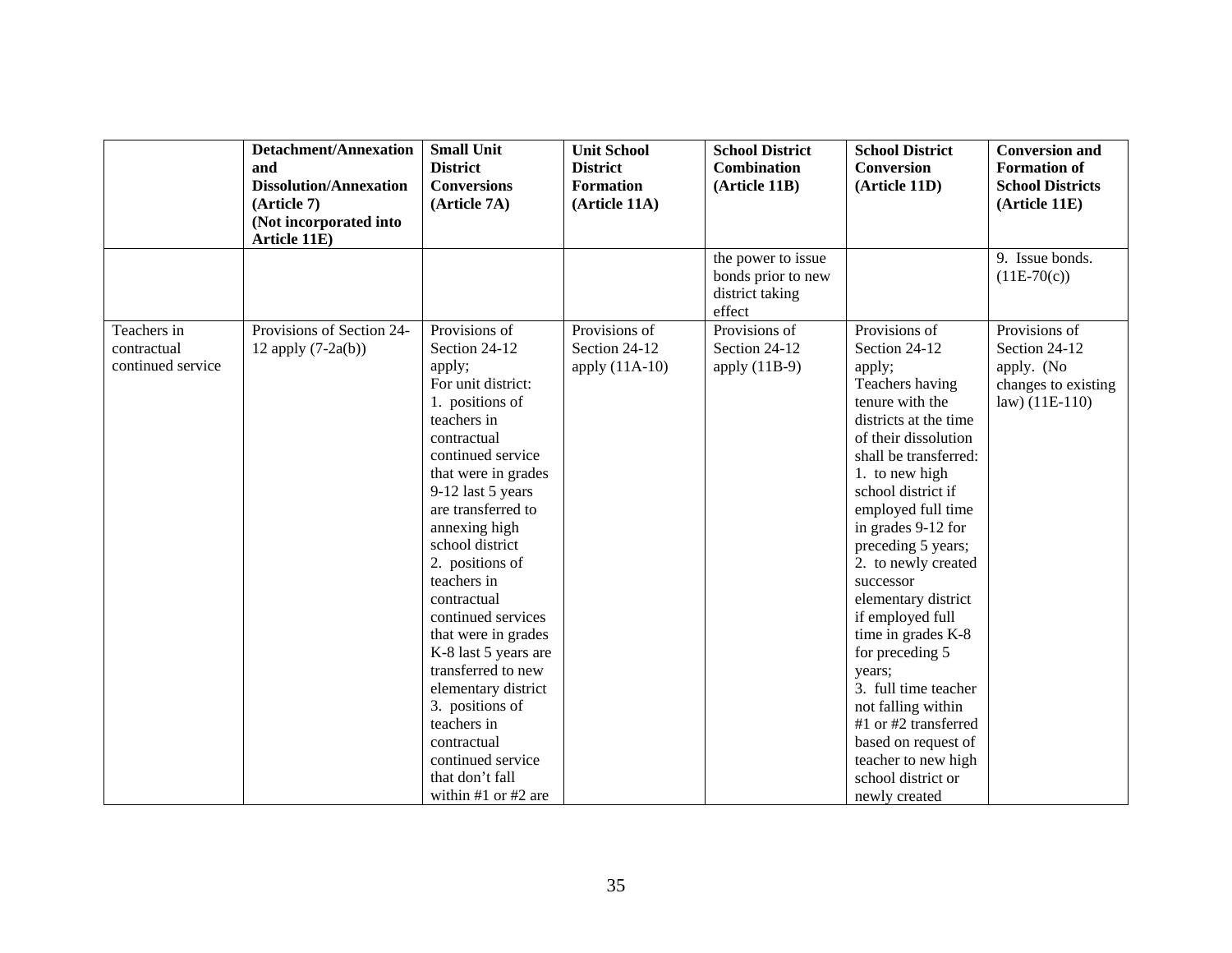|                      | <b>Detachment/Annexation</b>  | <b>Small Unit</b>     | <b>Unit School</b>    | <b>School District</b> | <b>School District</b> | <b>Conversion and</b>   |
|----------------------|-------------------------------|-----------------------|-----------------------|------------------------|------------------------|-------------------------|
|                      | and                           | <b>District</b>       | <b>District</b>       | <b>Combination</b>     | <b>Conversion</b>      | <b>Formation of</b>     |
|                      | <b>Dissolution/Annexation</b> | <b>Conversions</b>    | <b>Formation</b>      | (Article 11B)          | (Article 11D)          | <b>School Districts</b> |
|                      | (Article 7)                   | (Article 7A)          | (Article 11A)         |                        |                        | (Article 11E)           |
|                      | (Not incorporated into        |                       |                       |                        |                        |                         |
|                      | Article 11E)                  |                       |                       |                        |                        |                         |
|                      |                               | transferred based     |                       |                        | successor              |                         |
|                      |                               | on the request of     |                       |                        | elementary district    |                         |
|                      |                               | teacher $(7A-12)$     |                       |                        | $(11D-10)$             |                         |
| Limitations on       | Within 2 years after the      | Within one year       | Within one year       | Within one year        | Not specifically       | No changes to           |
| contesting           | order annexing the            | after the order       | after the order       | after the order        | mentioned within       | existing law (11E-      |
| boundary change      | territory is final or within  | providing for action  | providing for action  | providing for action   | Article 11D            | 115)                    |
|                      | 2 years after the date of     | is final or within    | is final or within    | is final or within     |                        |                         |
|                      | the election if no            | one year after the    | one year after the    | one year after the     |                        |                         |
|                      | proceedings to contest        | date of the election  | date of the election  | date of the election   |                        |                         |
|                      | election are duly             | if no proceedings to  | if no proceedings to  | if no proceedings to   |                        |                         |
|                      | instituted or within 2        | contest election are  | contest election are  | contest election are   |                        |                         |
|                      | years after the final         | duly instituted or    | duly instituted or    | duly instituted or     |                        |                         |
|                      | disposition of any            | within one year       | within one year       | within one year        |                        |                         |
|                      | proceedings which may         | after the final       | after the final       | after the final        |                        |                         |
|                      | be so instituted to contest   | disposition of any    | disposition of any    | disposition of any     |                        |                         |
|                      | such election (7-29)          | proceedings which     | proceedings which     | proceedings which      |                        |                         |
|                      |                               | may be so             | may be so             | may be so              |                        |                         |
|                      |                               | instituted to contest | instituted to contest | instituted to contest  |                        |                         |
|                      |                               | such election (7A-    | such election (11A-   | such election (11B-    |                        |                         |
|                      |                               | 13)                   | 14)                   | 12)                    |                        |                         |
| Limitation on        | May not come back with        | May not come back     | May not come back     | May not come back      | May not come back      | No changes to           |
| successive petitions | petition within 2 years of    | with petition within  | with petition within  | with petition within   | with petition within   | existing law (11E-      |
|                      | final determination of        | 2 years of final      | 2 years of final      | 2 years of final       | 2 years of final       | 120)                    |
|                      | first proceedings unless      | determination of      | determination of      | determination of       | determination of       |                         |
|                      | during those 2 years a        | first proceedings     | first proceedings     | first proceedings      | first proceedings      |                         |
|                      | petition is filed that is     | unless during those   | unless during those   | unless during those    | unless during those    |                         |
|                      | substantially different, a    | 2 years a petition is | 2 years a petition is | 2 years a petition is  | 2 years a petition is  |                         |
|                      | school district involved is   | filed that is         | filed that is         | filed that is          | filed that is          |                         |
|                      | placed on academic            | substantially         | substantially         | substantially          | substantially          |                         |
|                      | watch or financial watch      | different, a school   | different, a school   | different, a school    | different, a school    |                         |
|                      | by ISBE, or is certified as   | district involved is  | district involved is  | district involved is   | district involved is   |                         |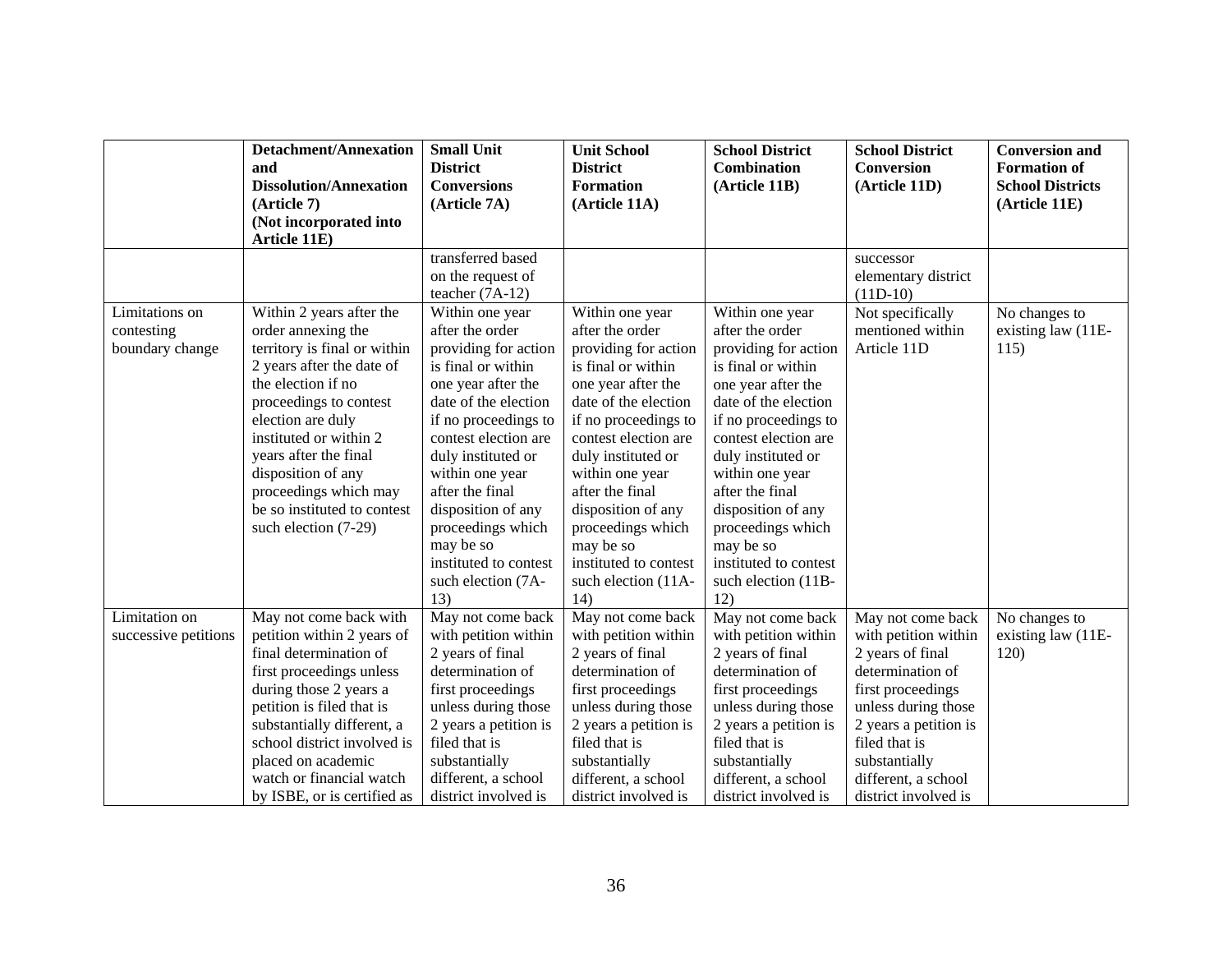|                                              | <b>Detachment/Annexation</b><br>and<br><b>Dissolution/Annexation</b><br>(Article 7)<br>(Not incorporated into<br>Article 11E)                                                                                  | <b>Small Unit</b><br><b>District</b><br><b>Conversions</b><br>(Article 7A)                                                     | <b>Unit School</b><br><b>District</b><br><b>Formation</b><br>(Article 11A)                                                                                                                                                                                                   | <b>School District</b><br><b>Combination</b><br>(Article 11B)                                                                                                                                                                                                        | <b>School District</b><br><b>Conversion</b><br>(Article 11D)                                                                                        | <b>Conversion and</b><br><b>Formation of</b><br><b>School Districts</b><br>(Article 11E)                                                                                                                        |
|----------------------------------------------|----------------------------------------------------------------------------------------------------------------------------------------------------------------------------------------------------------------|--------------------------------------------------------------------------------------------------------------------------------|------------------------------------------------------------------------------------------------------------------------------------------------------------------------------------------------------------------------------------------------------------------------------|----------------------------------------------------------------------------------------------------------------------------------------------------------------------------------------------------------------------------------------------------------------------|-----------------------------------------------------------------------------------------------------------------------------------------------------|-----------------------------------------------------------------------------------------------------------------------------------------------------------------------------------------------------------------|
|                                              | being in financial<br>difficulty, or if first<br>proceeding involved a<br>petition brought under 7-<br>2b (Annexation of non-<br>coterminous territory<br>from an elementary or<br>high school district) (7-8) | placed on academic<br>watch or financial<br>watch by ISBE, or<br>is certified as being<br>in financial<br>difficulty $(7A-15)$ | placed on academic<br>watch or financial<br>watch by ISBE, or<br>is certified as being<br>in financial<br>difficulty $(11A-17)$                                                                                                                                              | placed on academic<br>watch or financial<br>watch by ISBE, or<br>is certified as being<br>in financial<br>difficulty (11B-14)                                                                                                                                        | placed on academic<br>watch or financial<br>watch by ISBE, or<br>is certified as being<br>in financial<br>difficulty $(11D-12)$                     |                                                                                                                                                                                                                 |
| Provisions related<br>to nonrecognition      | Provision not included<br>within Article 7                                                                                                                                                                     | Provision not<br>included within<br>Article 7A                                                                                 | Any school district<br>included in a<br>petition under<br>Article 11A shall<br>not suffer the loss<br>of State aid as a<br>result of being<br>placed on a<br>nonrecognized<br>status if the district<br>continues to<br>operate and the<br>petition is granted<br>$(11A-16)$ | Any school district<br>included in a<br>petition under<br>Article 11B shall<br>not suffer loss of<br>State aid as a result<br>of being placed on<br>nonrecognition<br>status if the district<br>continues to<br>operate and the<br>petition is granted<br>$(11B-13)$ | Provision not<br>included within<br>Article 11D                                                                                                     | No district<br>included in a<br>petition for<br>reorganization<br>suffers loss of State<br>aid due to<br>nonrecognition if<br>the district<br>continues to<br>operate and<br>petition is granted<br>$(11E-125)$ |
| General State Aid<br>Difference<br>Incentive | Detachment/Annexation<br>not eligible for GSA<br>Incentive; in<br>Dissolution/Annexation,<br>annexing district(s)<br>eligible for GSA<br>Incentive $(18-8.05(I))$                                              | Annexing high<br>school district<br>eligible for GSA<br>Incentive (18-<br>8.05(I)                                              | Newly formed<br>district eligible for<br>GSA Incentive (18-<br>$8.05(I)$ )                                                                                                                                                                                                   | Newly formed<br>district eligible for<br>GSA Incentive (18-<br>8.05(I)                                                                                                                                                                                               | Newly formed high<br>school district and<br>newly formed<br>successor<br>elementary<br>$district(s)$ eligible<br>for GSA Incentive<br>$(11D-11(3))$ | No changes to<br>existing law for<br>most districts<br>eligible for GSA<br>Difference<br>Incentive under 18-<br>8.05(I); adds partial<br>elementary unit<br>district and new                                    |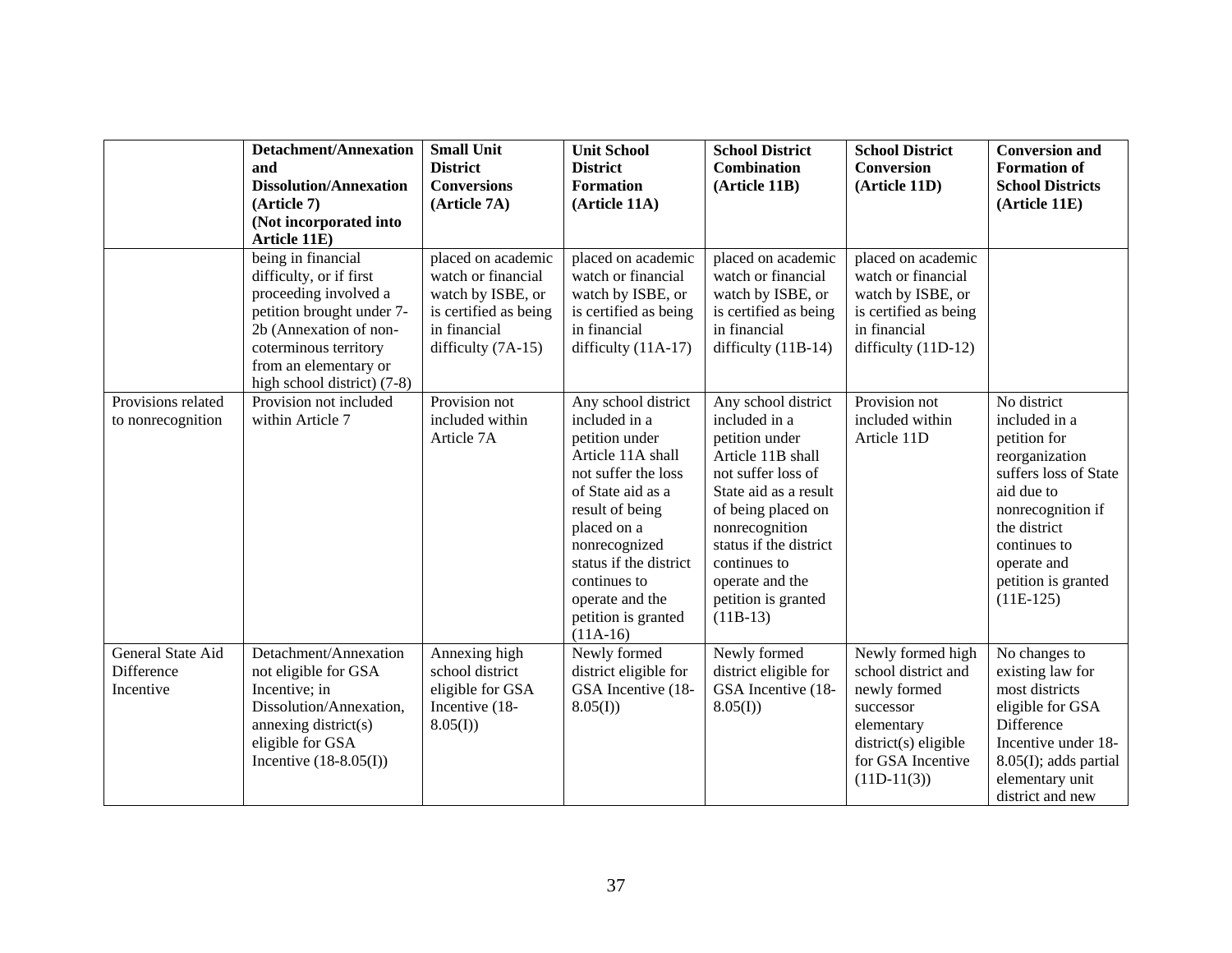|                                       | <b>Detachment/Annexation</b><br>and<br><b>Dissolution/Annexation</b><br>(Article 7)<br>(Not incorporated into<br>Article 11E)                                                               | <b>Small Unit</b><br><b>District</b><br><b>Conversions</b><br>(Article 7A)                    | <b>Unit School</b><br><b>District</b><br><b>Formation</b><br>(Article 11A)                | <b>School District</b><br><b>Combination</b><br>(Article 11B)                             | <b>School District</b><br><b>Conversion</b><br>(Article 11D)                                          | <b>Conversion and</b><br><b>Formation of</b><br><b>School Districts</b><br>(Article 11E)                                                                                                                                                                                                                                      |
|---------------------------------------|---------------------------------------------------------------------------------------------------------------------------------------------------------------------------------------------|-----------------------------------------------------------------------------------------------|-------------------------------------------------------------------------------------------|-------------------------------------------------------------------------------------------|-------------------------------------------------------------------------------------------------------|-------------------------------------------------------------------------------------------------------------------------------------------------------------------------------------------------------------------------------------------------------------------------------------------------------------------------------|
|                                       |                                                                                                                                                                                             |                                                                                               |                                                                                           |                                                                                           |                                                                                                       | elementary<br>district(s) formed<br>from high school-<br>unit conversion<br>(originally 7A<br>Conversion) to list<br>of districts eligible<br>for GSA<br>Difference<br>Incentive; unit to<br>dual conversion<br>(originally 11D)<br>Conversion)<br>eligible for 4 years<br>of incentive instead<br>of 3 years (11E-<br>135(a) |
| <b>Salary Difference</b><br>Incentive | Detachment/Annexation<br>not eligible for Salary<br>Difference Incentive; in<br>Dissolution/Annexation,<br>annexing district(s)<br>eligible for Salary<br>Difference Incentive (18-<br>8.2) | Annexing high<br>school district<br>eligible for Salary<br>Difference<br>Incentive $(18-8.2)$ | Newly formed<br>district eligible for<br><b>Salary Difference</b><br>Incentive $(18-8.2)$ | Newly formed<br>district eligible for<br><b>Salary Difference</b><br>Incentive $(18-8.2)$ | Newly formed high<br>school district<br>eligible for Salary<br>Difference<br>Incentive (11D-<br>11(4) | No changes to<br>existing law for<br>most districts<br>eligible for Salary<br>Difference<br>Incentive under 18-<br>8.2; adds partial<br>elementary unit<br>district to list of<br>districts eligible for<br><b>GSA</b> Difference<br>Incentive; unit to<br>dual conversion<br>(originally 11D)                                |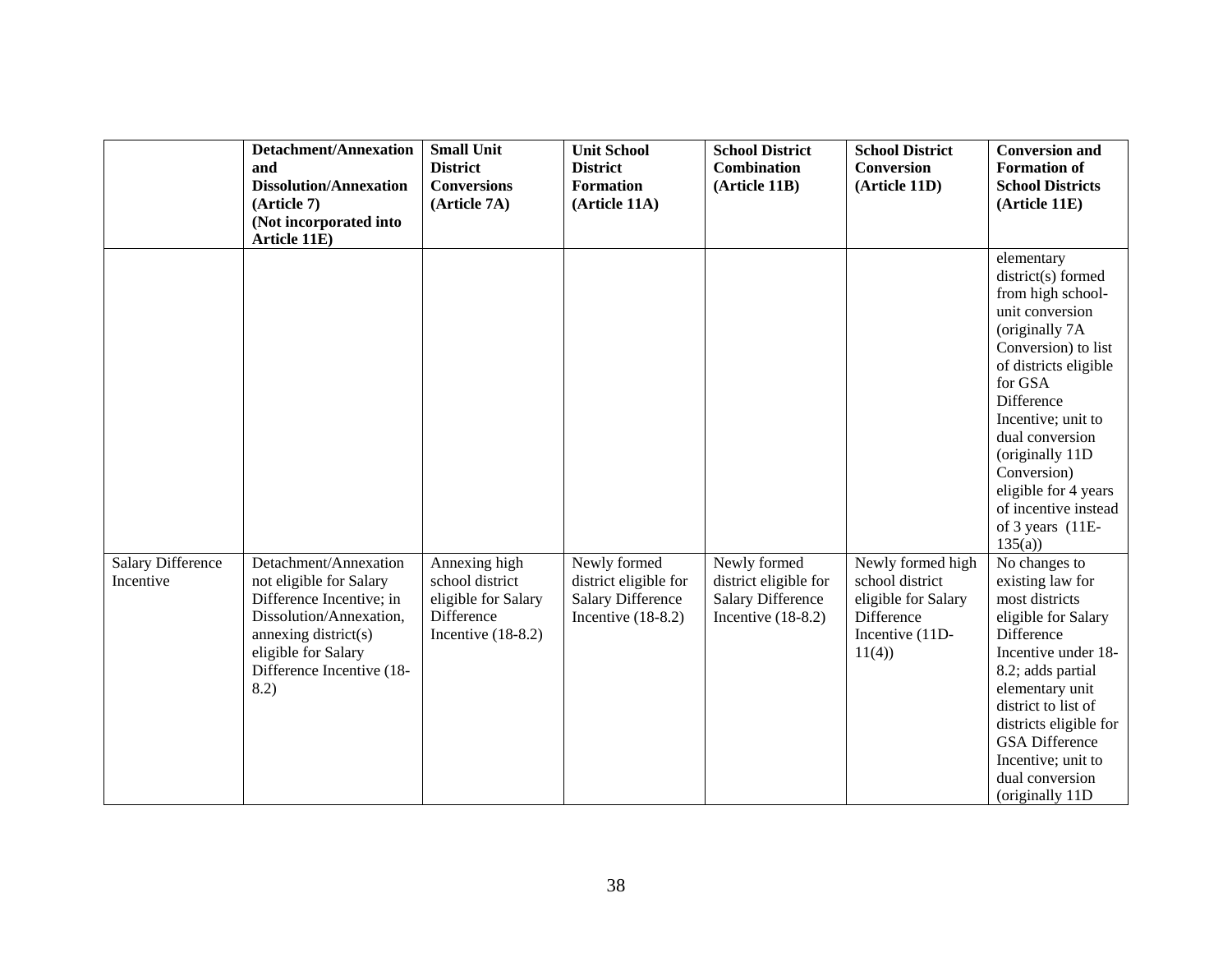|                                          | <b>Detachment/Annexation</b><br>and<br><b>Dissolution/Annexation</b><br>(Article 7)<br>(Not incorporated into                                                                                                                                            | <b>Small Unit</b><br><b>District</b><br><b>Conversions</b><br>(Article 7A)                                                                       | <b>Unit School</b><br><b>District</b><br><b>Formation</b><br>(Article 11A)                 | <b>School District</b><br>Combination<br>(Article 11B)                                     | <b>School District</b><br><b>Conversion</b><br>(Article 11D)                                                                                                                                                                                                                               | <b>Conversion and</b><br><b>Formation of</b><br><b>School Districts</b><br>(Article 11E)                                                                                                                                                 |
|------------------------------------------|----------------------------------------------------------------------------------------------------------------------------------------------------------------------------------------------------------------------------------------------------------|--------------------------------------------------------------------------------------------------------------------------------------------------|--------------------------------------------------------------------------------------------|--------------------------------------------------------------------------------------------|--------------------------------------------------------------------------------------------------------------------------------------------------------------------------------------------------------------------------------------------------------------------------------------------|------------------------------------------------------------------------------------------------------------------------------------------------------------------------------------------------------------------------------------------|
|                                          | Article 11E)                                                                                                                                                                                                                                             |                                                                                                                                                  |                                                                                            |                                                                                            |                                                                                                                                                                                                                                                                                            | Conversion)<br>eligible for 4 years<br>of incentive instead<br>of 3 years (11E-<br>135(b)                                                                                                                                                |
| Deficit Fund<br><b>Balance Incentive</b> | Detachment/Annexation<br>not eligible for Deficit<br>FB Incentive; in<br>Dissolution/Annexation,<br>annexing district(s)<br>eligible for Deficit FB<br>Incentive $(18-8.3)$                                                                              | Annexing high<br>school district<br>eligible for Deficit<br>FB Incentive (18-<br>8.3)                                                            | Newly formed<br>district eligible for<br>Deficit FB<br>Incentive $(18-8.3)$                | Newly formed<br>district eligible for<br>Deficit FB<br>Incentive $(18-8.3)$                | Newly formed high<br>school district and<br>newly formed<br>successor<br>elementary<br>$district(s)$ eligible<br>for Deficit FB<br>Incentive; petition<br>must include the<br>manner in which<br>Deficit FB<br>Incentive allocated<br>among new<br>districts $(11D-11(1)$<br>and $11D-2$ ) | No changes to<br>existing law for<br>most districts<br>eligible for Deficit<br>FB Incentive under<br>18-8.3; adds partial<br>elementary unit<br>district to list of<br>districts eligible for<br>Deficit FB<br>Incentive (11E-<br>135(c) |
| Full-time certified<br>staff incentive   | Detachment/Annexation<br>not eligible for<br>\$4,000/Certified Staff<br>Incentive; in<br>Dissolution/Annexation,<br>annexing district(s)<br>eligible for<br>\$4,000/Certified Staff<br>Incentive if receive at<br>least 30% of the<br>dissolved district | Annexing high<br>school district and<br>newly formed<br>elementary district<br>eligible for<br>\$4,000/Certified<br>Staff Incentive (18-<br>8.5) | Newly formed<br>district eligible for<br>\$4,000/Certified<br>Staff Incentive (18-<br>8.5) | Newly formed<br>district eligible for<br>\$4,000/Certified<br>Staff Incentive (18-<br>8.5) | Newly formed high<br>school district and<br>newly formed<br>successor<br>elementary<br>$district(s)$ eligible<br>for \$4,000/Certified<br><b>Staff Incentive</b><br>$(11D-11(2))$                                                                                                          | No changes to<br>existing law for<br>districts eligible for<br>\$4,000/Certified<br><b>Staff Incentive</b><br>under 18-8.5; adds<br>partial elementary<br>unit district to list<br>of districts eligible<br>for<br>\$4,000/Certified     |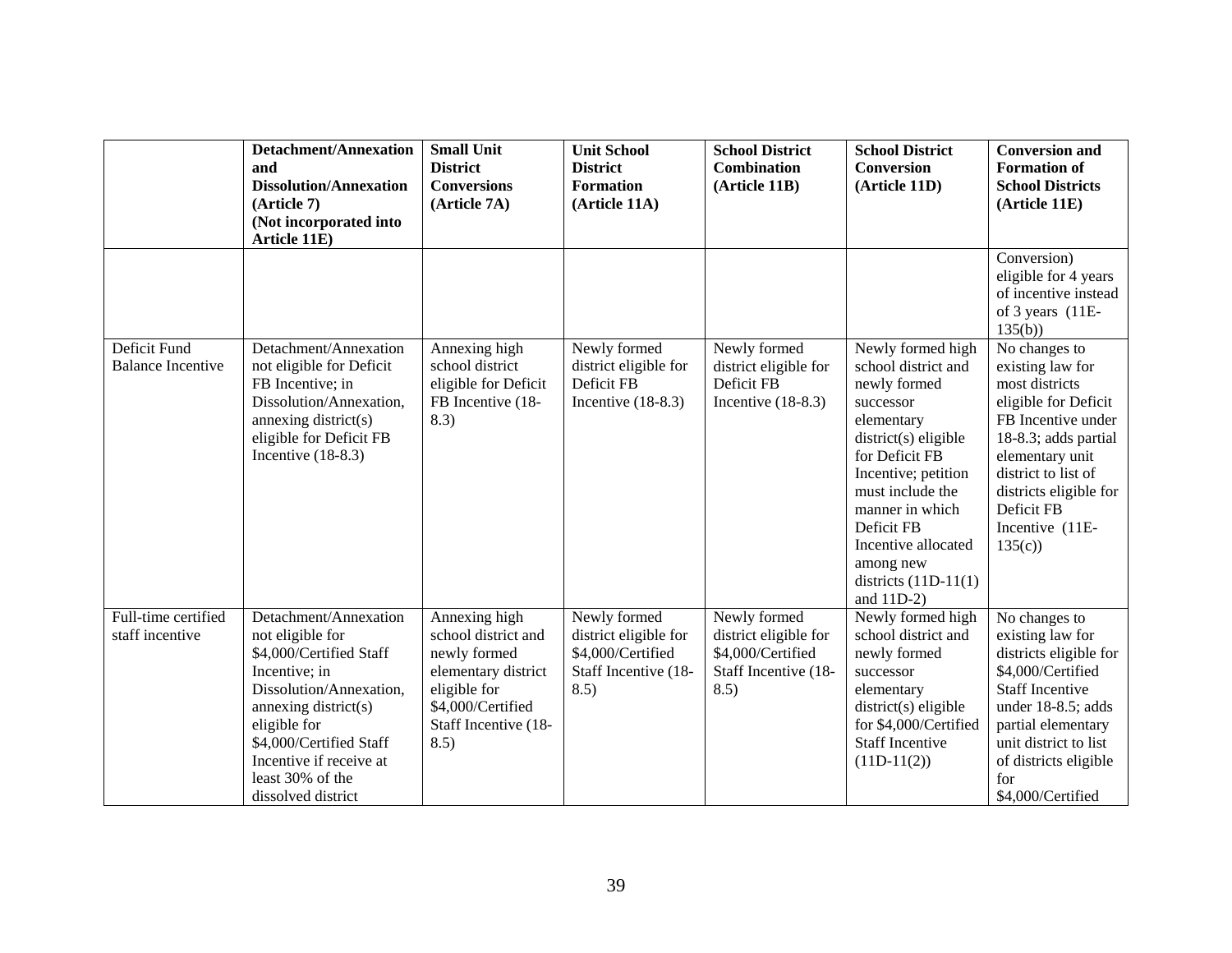|                   | <b>Detachment/Annexation</b>                | <b>Small Unit</b>      | <b>Unit School</b>    | <b>School District</b> | <b>School District</b> | <b>Conversion and</b>                    |
|-------------------|---------------------------------------------|------------------------|-----------------------|------------------------|------------------------|------------------------------------------|
|                   | and                                         | <b>District</b>        | <b>District</b>       | Combination            | Conversion             | <b>Formation of</b>                      |
|                   | <b>Dissolution/Annexation</b>               | <b>Conversions</b>     | <b>Formation</b>      | (Article 11B)          | (Article 11D)          | <b>School Districts</b>                  |
|                   | (Article 7)                                 | (Article 7A)           | (Article 11A)         |                        |                        | (Article 11E)                            |
|                   | (Not incorporated into                      |                        |                       |                        |                        |                                          |
|                   | Article 11E)                                |                        |                       |                        |                        |                                          |
|                   | <b>Average Daily</b><br>Attendance (18-8.5) |                        |                       |                        |                        | <b>Staff Incentive</b><br>$(11E-135(d))$ |
| Impact of         | In                                          | Newly formed           | Newly formed          | Newly formed           | Newly formed high      | Allows partial                           |
| reorganization on | Detachment/Annexation                       | elementary district    | district may levy     | district may levy      | school district and    | elementary unit                          |
| tax rates         | $\alpha$                                    | may levy taxes at      | taxes at rates for    | taxes at rates for     | newly formed           | district (combined                       |
|                   | Dissolution/Annexation,                     | rates for elementary   | unit districts in     | elementary districts   | successor              | high school-unit                         |
|                   | the territory being                         | districts in           | accordance with       | or high school         | elementary             | district and                             |
|                   | detached or the district                    | accordance with        | limitations of 17-2   | districts (depending   | $district(s)$ may levy | optional                                 |
|                   | dissolved will be taxed at                  | limitations of 17-2    | through 17-7; Ed,     | on type of district    | taxes at rates for     | elementary unit                          |
|                   | the rate of the annexing                    | through 17-7;          | O&M,                  | formed) in             | respective type of     | district) to levy the                    |
|                   | district after the                          | taxpayers in the       | Transportation, Fire  | accordance with        | district in            | following: for K-8                       |
|                   | annexation                                  | original unit district | Prevention &          | limitations of 17-2    | accordance with        | educational                              |
|                   |                                             | will be taxed at the   | Safety rates must     | through 17-7; Ed,      | limitations of 17-2    | purposes at a rate                       |
|                   |                                             | annexing high          | be stated in petition | O&M,                   | through 17-7; Ed,      | not to exceed 3.5%                       |
|                   |                                             | school's rates for 9-  | for new district      | Transportation, Fire   | O&M,                   | and for 9-12                             |
|                   |                                             | 12 purposes; Ed,       | $(11A-3$ and $11A-9)$ | Prevention &           | Transportation, Fire   | educational                              |
|                   |                                             | O&M,                   |                       | Safety rates must      | Prevention &           | purposes at a rate                       |
|                   |                                             | Transportation, Fire   |                       | be stated in petition  | Safety rates must      | not to exceed 3.5%,                      |
|                   |                                             | Prevention &           |                       | for new district       | be stated in petition  | with the combined                        |
|                   |                                             | Safety rates must      |                       | $(11B-3$ and $11B-8)$  | for each new           | rate for K-8 and 9-                      |
|                   |                                             | be stated in petition  |                       |                        | district (11D-2 and    | 12 educational                           |
|                   |                                             | for new elementary     |                       |                        | $11D-13$               | purposes not to                          |
|                   |                                             | district and           |                       |                        |                        | exceed 4.0%; for                         |
|                   |                                             | annexing high          |                       |                        |                        | K-8 O&M                                  |
|                   |                                             | school district (7A-   |                       |                        |                        | purposes at a rate                       |
|                   |                                             | 2 and 7A-7)            |                       |                        |                        | not to exceed                            |
|                   |                                             |                        |                       |                        |                        | 0.55% and for 9-12                       |
|                   |                                             |                        |                       |                        |                        | O&M purposes at a                        |
|                   |                                             |                        |                       |                        |                        | rate not to exceed                       |
|                   |                                             |                        |                       |                        |                        | $0.55\%$ , with the                      |
|                   |                                             |                        |                       |                        |                        | combined rate for                        |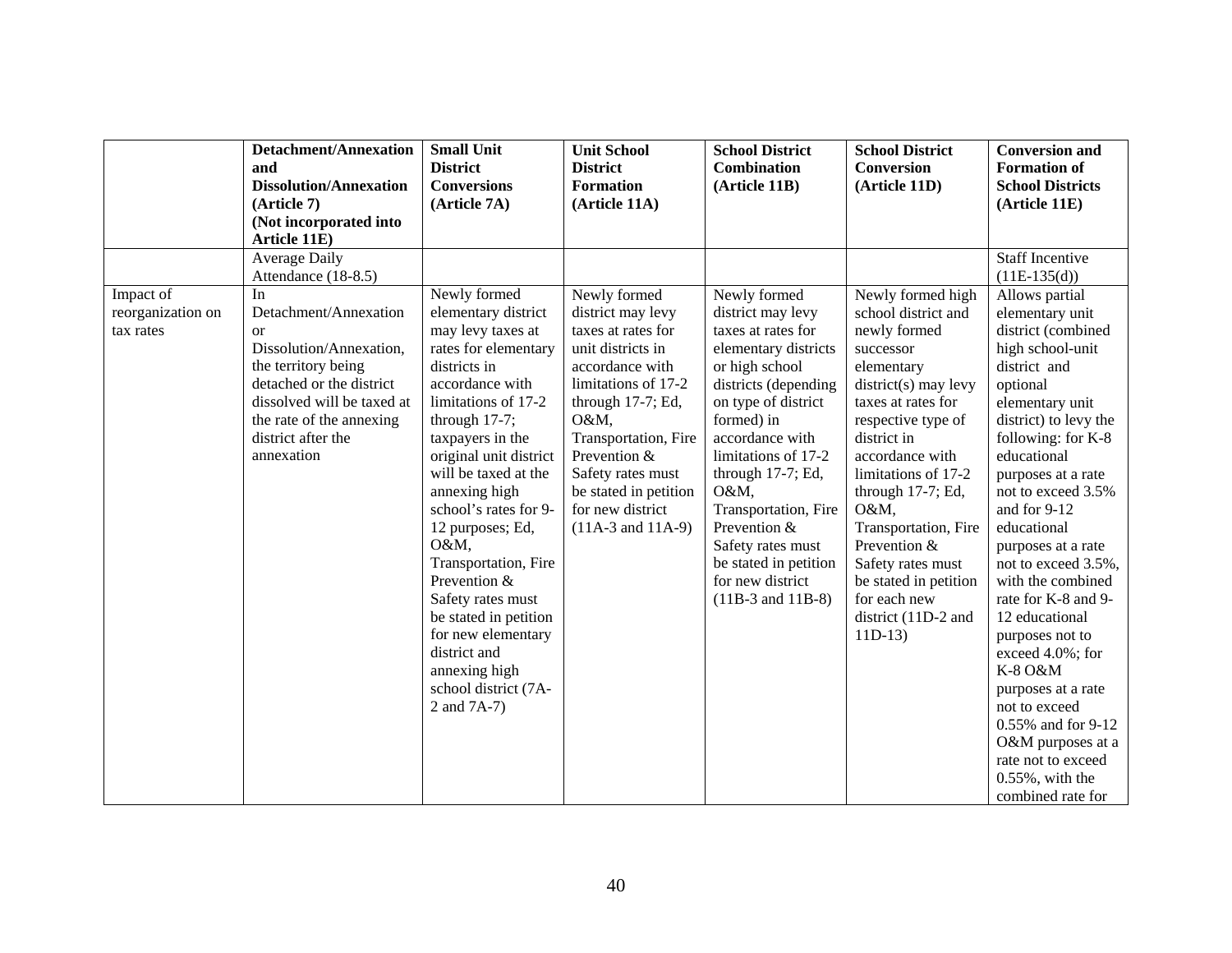| <b>Detachment/Annexation</b>  | <b>Small Unit</b>  | <b>Unit School</b> | <b>School District</b> | <b>School District</b> | <b>Conversion and</b>                    |
|-------------------------------|--------------------|--------------------|------------------------|------------------------|------------------------------------------|
| and                           | <b>District</b>    | <b>District</b>    | <b>Combination</b>     | <b>Conversion</b>      | <b>Formation of</b>                      |
| <b>Dissolution/Annexation</b> | <b>Conversions</b> | <b>Formation</b>   | (Article 11B)          | (Article 11D)          | <b>School Districts</b>                  |
| (Article 7)                   | (Article 7A)       | (Article 11A)      |                        |                        | (Article 11E)                            |
| (Not incorporated into        |                    |                    |                        |                        |                                          |
| Article 11E)                  |                    |                    |                        |                        |                                          |
|                               |                    |                    |                        |                        | K-8 and 9-12                             |
|                               |                    |                    |                        |                        | O&M purposes not                         |
|                               |                    |                    |                        |                        | to exceed $0.75\%$ ;                     |
|                               |                    |                    |                        |                        | for K-8 sp ed                            |
|                               |                    |                    |                        |                        | purposes at a rate                       |
|                               |                    |                    |                        |                        | not to exceed                            |
|                               |                    |                    |                        |                        | 0.40% and for 9-12                       |
|                               |                    |                    |                        |                        | sp ed purposes at a                      |
|                               |                    |                    |                        |                        | rate not to exceed                       |
|                               |                    |                    |                        |                        | $0.40\%$ ; for other                     |
|                               |                    |                    |                        |                        | taxes at rates not to                    |
|                               |                    |                    |                        |                        | exceed those                             |
|                               |                    |                    |                        |                        | established for unit                     |
|                               |                    |                    |                        |                        | districts.                               |
|                               |                    |                    |                        |                        |                                          |
|                               |                    |                    |                        |                        | For partial                              |
|                               |                    |                    |                        |                        | elementary unit                          |
|                               |                    |                    |                        |                        | district (combined                       |
|                               |                    |                    |                        |                        | high school-unit                         |
|                               |                    |                    |                        |                        | district and                             |
|                               |                    |                    |                        |                        | optional                                 |
|                               |                    |                    |                        |                        | elementary unit                          |
|                               |                    |                    |                        |                        | district), tax<br>increases for 9-12     |
|                               |                    |                    |                        |                        |                                          |
|                               |                    |                    |                        |                        | purposes must be                         |
|                               |                    |                    |                        |                        | approved by a                            |
|                               |                    |                    |                        |                        | majority of voters<br>in the area served |
|                               |                    |                    |                        |                        |                                          |
|                               |                    |                    |                        |                        | by the partial                           |
|                               |                    |                    |                        |                        | elementary unit                          |
|                               |                    |                    |                        |                        | district for 9-12                        |